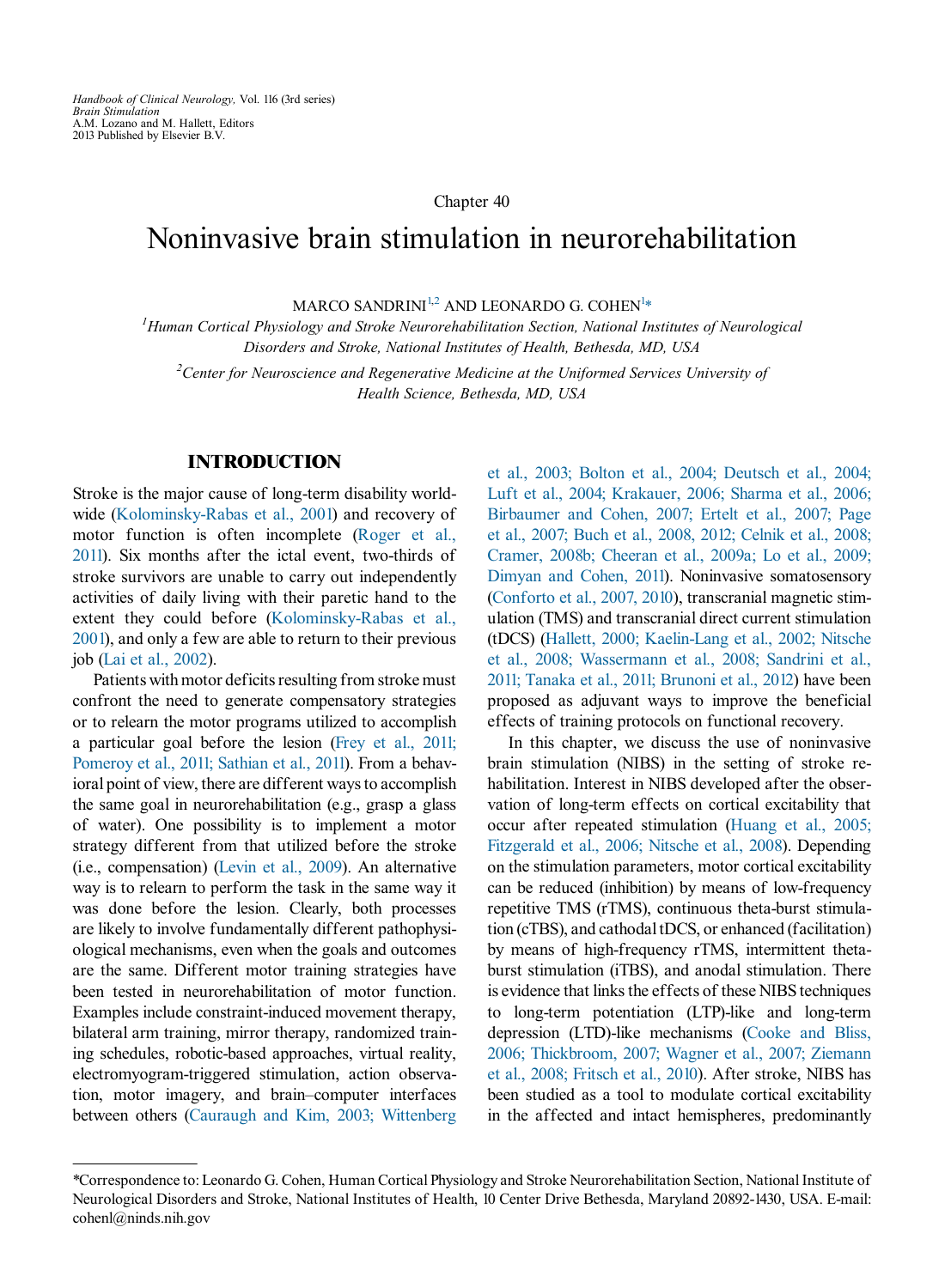with the goal of correcting hypothesized imbalances in interhemispheric interactions [\(Kinsbourne, 1974;](#page-22-0) [Hummel and Cohen, 2006\)](#page-22-0).

# POSTSTROKE REORGANIZATION

The magnitude and type of motor impairments that follow stroke are influenced by multiple factors such as lesion site, size, and time after stroke ([Rossini](#page-24-0) et al., [2003; Ward and Cohen, 2004; Frey et al., 2011;](#page-24-0) [Pomeroy et al., 2011; Sathian et al., 2011\)](#page-24-0).

Recovery of motor function after the first few days poststroke is likely related to the resolution of edema as well as to reperfusion of the ischemic penumbra through collateral circulation ([Furlan et al., 1996](#page-21-0)). At later stages after stroke, other mechanisms such as recruitment of functionally homologous pathways, disinhibition of previously inactive neuronal connections, resolution of diaschisis, and the formation of new neural connections may take over the role of the damaged area, contributing to recovery of function [\(Rossini et al., 2007;](#page-24-0) [Cramer,](#page-24-0) 2008a). Both pyramidal tract and alternate motor fibers, including the corticorubrospinal and corticoreticulospinal tracts [\(Fries et al., 1991; Lang and](#page-21-0) [Schieber,](#page-21-0) 2003), may contribute to functional recovery [\(Lindenberg et al., 2010a\)](#page-23-0). In the chronic stage after stroke, damage to corticospinal tract white-matter fibers seems to correlate with motor impairment [\(Talelli et al.,](#page-24-0) 2006; [Schaechter et al., 2009; Zhu et al., 2010\)](#page-24-0). For example, indices of microstructural integrity (e.g., fractional anisotropy, FA) of the posterior limb of the internal capsule correlate with motor function. It has been proposed that FA in this white-matter region may predict the ability of TMS interventions to modulate motor function positively [\(Stinear et al., 2007\)](#page-24-0). In addition to the corticospinal tract, a recent study [\(Lindenberg et al., 2012a\)](#page-23-0) showed that FA in interhemispheric white-matter fibers connecting both primary motor cortices (M1) predicted functional gains in an experimental rehabilitation trial [\(Lindenberg et al.,](#page-23-0) [2010b](#page-23-0)). Another factor that influences functional recovery is the ability of the lesioned brain to reorganize. Plasticity, defined as "experience-dependent enduring changes in neuronal or network properties either morphological or functional" ([Donoghue et al., 1996\)](#page-21-0), is an important contributor to functional recovery after stroke ([Nudo et al., 1996](#page-23-0)).

### Local reorganization

In the case of focal cortical lesions, perilesional regions can be recruited to control the function of the damaged motor area through somatotopic reorganization, a phenomenon referred to as vicariation ([Merzenich et al.,](#page-23-0) 1984; [Donoghue et al., 1990; Sanes et al., 1990\)](#page-23-0). Studies in animals suggest that preservation of the peri-infarct penumbra may provide a substrate for functional recovery after cortical lesions by unmasking redundant motor representations adjacent to the site of injury [\(Nudo and](#page-23-0) Milliken, 1996; [Nudo et al., 1996\)](#page-23-0). This form of perilesional reorganization has been demonstrated in healthy human subjects undergoing ischemic nerve block [\(Brasil-Neto et al., 1993\)](#page-20-0) and in chronic stroke patients [\(Cramer et al., 1997, 2000](#page-21-0)). In particular, representational plasticity within M1 may contribute to functional gains after a limited ischemic lesion to this area ([Jaillard](#page-22-0) et al., [2005](#page-22-0)).

# Reorganization of ipsilesional secondary motor areas

Regions distant to the lesion do reorganize as well [\(Ward, 2011\)](#page-25-0). There is evidence that well recovered stroke patients continue to have reduced ipsilesional motor cortical excitability, as evidenced by reduced motor evoked potential (MEP) amplitudes ([Byrnes](#page-20-0) et al., [2001\)](#page-20-0), suggesting that alternative mechanisms such as cortical reorganization and increased activity of ipsilesional secondary motor areas may have contributed to their motor recovery. For example, the premotor cortex (PMC) and the supplementary motor area (SMA) may contribute to motor function [\(Ward et al., 2006;](#page-25-0) Swayne et [al., 2008](#page-25-0)). TMS applied over the ipsilesional dorsal PMC disrupted performance of paretic hand motions in stroke patients with mild to moderate motor deficits, in whom corticospinal fibers originated in M1 were lesioned ([Fridman et al., 2004](#page-21-0)). Functional magnetic resonance imaging (fMRI) studies also suggest the involvement of nonprimary motor areas in recovery of motor function after stroke ([Nowak et al., 2010\)](#page-23-0). With respect to the activity in the SMA, a study in acute stroke patients showed that decreased blood oxygen leveldependent (BOLD) signal during movements of a paretic hand relative to controls was predictive of slower recovery, whereas higher BOLD activity was associated with faster motor recovery ([Loubinoux et al., 2003](#page-23-0)).

### Bihemispheric reorganization

Longitudinal neuroimaging studies have shown initially high bihemispheric BOLD signal activity associated with movements of the paretic hand 2 weeks poststroke. Over time, bihemispheric activation decreases progressively toward levels observed in healthy subjects concomitant to motor recovery ([Ward et al., 2003; Tombari et al.,](#page-25-0) 2004; Rehme [et al., 2011\)](#page-25-0). In opposition to this pattern, patients with incomplete motor functional recovery in the chronic phase (i.e., more than 6–12 months poststroke) typically maintain increased bihemispheric BOLD signal activity ([Chollet et al., 1991; Weiller](#page-20-0)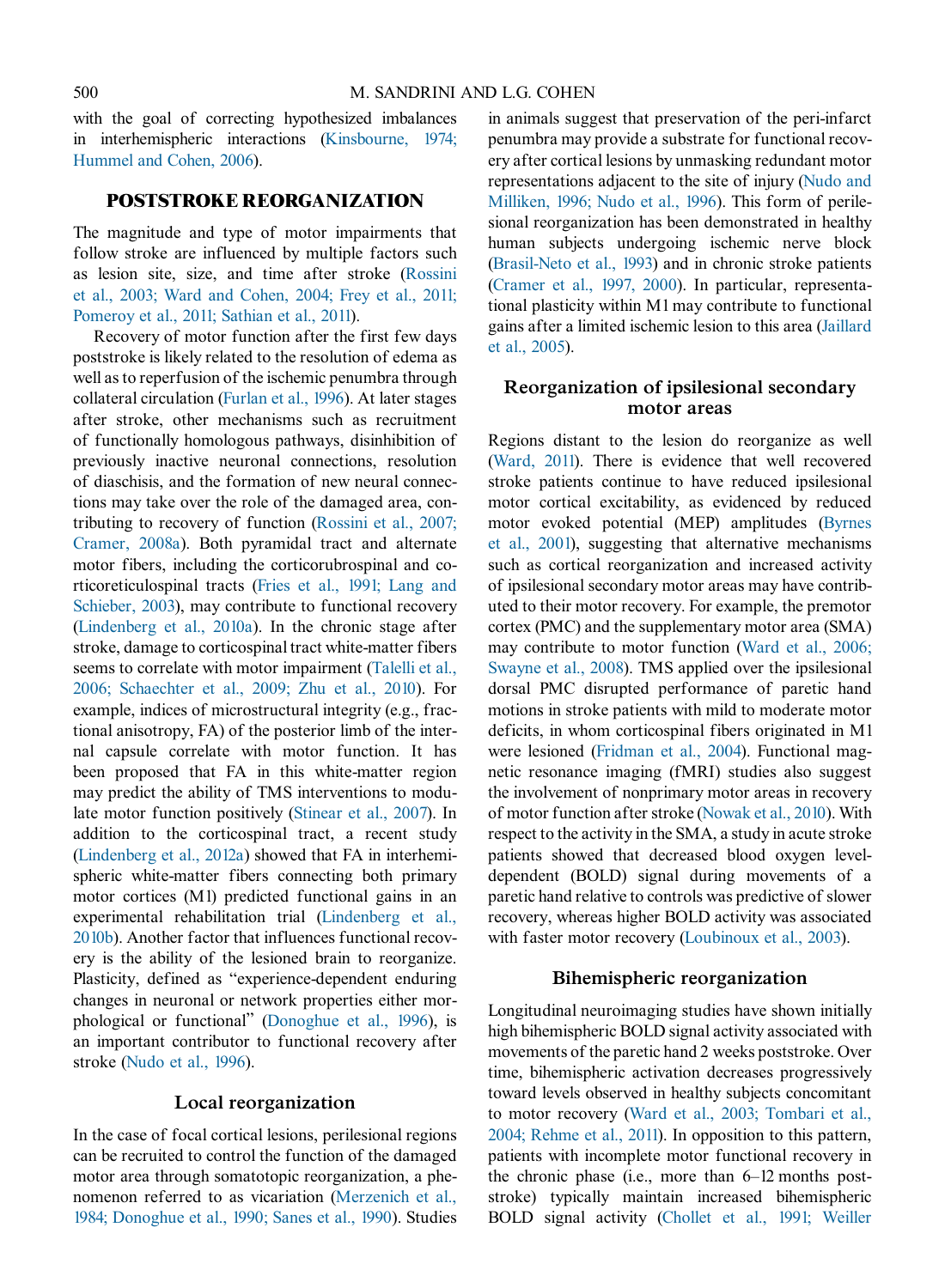[et al., 1992; Ward and Cohen, 2004; Gerloff et al., 2006;](#page-20-0) [Grefkes et al., 2008b\)](#page-20-0). Consistent with these findings, it has been reported that lateralized fMRI activation towards ipsilesional regions, similar to that seen in age-matched controls, is associated with more successful functional recovery [\(Ward et al., 2003; Gerloff](#page-25-0) et al., [2006; Nair et al., 2007\)](#page-25-0).

Studies using TMS have attempted to discern the functional role of these neuroimaging findings. It is now known that the presence of ipsilateral MEPs to TMS applied over the contralesional M1 is associated with poor clinical outcome ([Turton et al., 1996; Netz](#page-24-0) et al., [1997; Feydy et al., 2002](#page-24-0)). In addition to M1, TMS applied to the contralesional dorsal PMC in poorly recovered patients disrupted motor performance of the paretic hand ([Johansen-Berg et al., 2002\)](#page-22-0). A neuroimaging study carried out during the first 2 weeks after stroke also showed that functional recovery in severely affected patients was associated with gradually increasing activity in contralesional M1 and PMC [\(Rehme et al.,](#page-23-0) [2011\)](#page-23-0). In line with this, [Lotze and colleagues \(2006\)](#page-23-0) showed that disruption of activity in contralesional regions(i.e., M1, dorsal PMC, and superior parietal lobe, SPL) active during movements of the paretic hand affected motor performance. While interference with the dorsal PMC and M1 induced timing errors only, SPL stimulation caused both timing and accuracy deficits.

Overall, these results are consistent with the view that patients with more severe motor impairments may engage more actively regions of the contralesional hemisphere to carry out a task with the paretic hand ([Johansen-Berg et al., 2002; Ward et al., 2003; Fridman](#page-22-0) et al., [2004; Buch et al., 2012\)](#page-22-0).

# PHYSIOLOGICAL MECHANISMS OF REORGANIZATION

It is possible to study physiological features of cortical organization after stroke using TMS. Paired-pulse TMS delivered through the same magnetic coil over M1, where a suprathreshold test stimulus (TS) is preceded by a subthreshold or suprathreshold conditioning stimulus (CS), can be used to gain insight into the relative contribution of local inhibitory and excitatory inputs to M1 pyramidal tract cells [\(Reis et al., 2008](#page-24-0)). Interstimulus intervals of approximately 1–5 ms cause attenuation of MEP amplitudes or short intracortical inhibition (SICI) ([Kujirai et al., 1993\)](#page-22-0), whereas longer intervals  $(\sim 6-10 \text{ ms})$  elicit a facilitatory effect referred to as intracortical facilitation. Decreased SICI has been reported in both affected and unaffected hemispheres of chronic stroke patients [\(Liepert et al., 2000a, b;](#page-23-0) Butefisch et [al., 2003, 2008\)](#page-23-0). It is not only resting SICI that is abnormal after stroke, but also movement-related SICI. For example, in stroke patients who exhibit relatively good functional recovery, SICI measured immediately preceding performance of a voluntary movement by the paretic hand was abnormal compared with that in age-matched controls ([Hummel et al., 2009\)](#page-22-0).

TMS has been also used to study interhemispheric interactions. Early studies in stroke patients examined the excitability of bilateral motor cortices evaluated by differences in MEP amplitudes and in cortical areas (motor maps) producing MEPs in the contralateral hand muscles [\(Cicinelli et al., 1997; Traversa et al., 1997\)](#page-20-0). These investigations found relative hyperexcitability of the contralesional in comparison with the ipsilesional M1 that normalized with time after stroke. A pairedpulse TMS technique has been used to study interhemispheric inhibition (IHI) between the two M1s, where a suprathreshold CS is applied over the conditioning M1 about 10 ms prior to the TS applied to the opposite conditioned M1 [\(Ferbert et al., 1992](#page-21-0)). Abnormalities in resting IHI after stroke may depend on the location of the lesion ([Boroojerdi et al., 1996\)](#page-20-0). Other studies started to evaluate movement-related changes in IHI after stroke. In relatively well recovered chronic stroke patients, initially normal levels of IHI from the contralesional to the ipsilesional M1 remain present at the onset of a paretic hand movement, in contrast to the disinhibition that accompanies nonparetic hand movement and motions in age-matched controls [\(Murase et al., 2004;](#page-23-0) Duque et [al., 2005\)](#page-23-0).

It is also important to consider the interactions between IHI and SICI. Examining whether changes in IHI and SICI after stroke may be related, [Butefisch](#page-20-0) and [coworkers \(2008\)](#page-20-0) showed that the attenuation of SICI in ipsilesional M1 was not accompanied by a change in resting IHI from contralesional to ipsilesional M1. In contrast, disinhibition of contralesional M1 was accompanied but did not correlate with a decrease in IHI from ipsilesional to contralesional M1s. Altogether these findings were interpreted as indicating that, at rest, local modulation of inhibition within ipsilesional M1 is prominent. However, a more accurate investigation of the resting interactions between SICI and IHI using TMS paired-pulse techniques, as recently implemented in healthy individuals [\(Daskalakis et al., 2002; Perez and](#page-21-0) [Cohen,](#page-21-0) 2008), remains to be done after stroke. Additionally, an understanding of IHI–SICI interactions in the process of generation of a voluntary movement by the paretic hand will be important to determine the mechanisms underlying deficits in motor function after stroke. For example, the phenomenon of facilitation of M1 excitability by ipsilateral limb movement has been explored in the healthy brain ([Muellbacher et al., 2000;](#page-23-0) Hortobagyi [et al., 2003; Perez and Cohen, 2008](#page-23-0)), but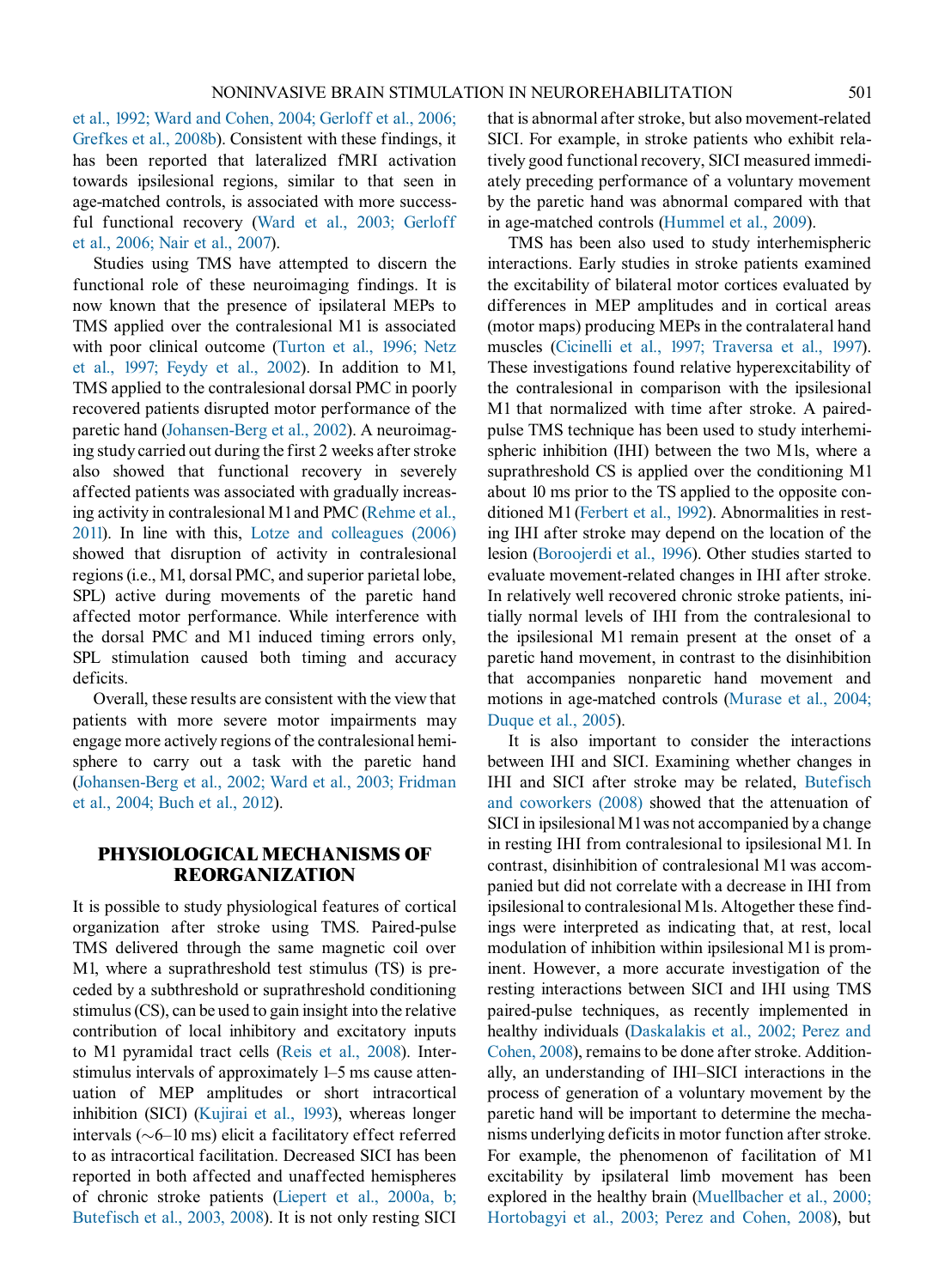remains to be evaluated thoroughly after stroke. It has been proposed that, with isometric force production, nonparetic arm activity in stroke patients does not lead to as much ipsilateral M1 facilitation as seen in healthy controls ([Woldag et al., 2004; Renner et al., 2005](#page-25-0)).

Overall, these findings suggest that motor function of the paretic hand may be influenced by abnormalities in interhemispheric inhibitory interactions. This view has been documented extensively in recent literature using TMS measures in healthy subjects [\(Tinazzi and](#page-24-0) [Zanette, 1998; Schambra et al., 2003; Kim et al., 2004;](#page-24-0) [Kobayashi et al., 2004, 2009; Dafotakis et al., 2008;](#page-24-0) [Dimyan and Cohen, 2010; Williams et al., 2010](#page-24-0)) and fMRI [\(Grefkes et al., 2008a, b; Wang et al., 2010\)](#page-21-0). It was shown that stroke patients experience an increased inhibitory influence from contralesional to ipsilesional M1, which is not present in healthy subjects or when the same patients moved their unaffected hand. Importantly, the strength of this inhibition from contralesional M1 correlated with the motor impairment of the paretic hand [\(Grefkes et al., 2008b\)](#page-21-0). Similar abnormalities in interhemispheric interactions relating to other cognitive functions have been reported in the fields of language and spatial attention ([Kinsbourne, 1980; Chrysikou and](#page-22-0) [Hamilton, 2011; Oliveri, 2011](#page-22-0)).

# NONINVASIVE BRAIN STIMULATION IN NEUROREHABILITATION

Based on the hypothesis of abnormal interhemispheric inhibitory interactions after stroke, two strategies have been proposed to ameliorate paretic hand function: (1) to downregulate excitability of contralesional M1, and (2) to upregulate excitability of ipsilesional M1 [\(Hummel](#page-22-0) [and Cohen, 2006; Webster et al., 2006\)](#page-22-0) (Fig. 40.1). Depending on the stimulus type and stimulation parameters, NIBS can facilitate cortical excitability in the ipsilesional M1 through direct stimulation of this region or indirectly via inhibition of the contralesional M1. To target simultaneously both components of this imbalance, it is possible to use bihemispheric modulatory approaches [\(Takeuchi](#page-24-0) [et al., 2009; Lindenberg et al., 2010b](#page-24-0)).

Studies investigating the effects of NIBS on motor function after stroke are summarized in [Table 40.1.](#page-4-0)

# Downregulation of excitability in the contralesional M1

It has been reported that downregulation of cortical excitability in the contralesional M1 with NIBS (i.e., low-frequency rTMS, cTBS, and cathodal tDCS) may contribute to improve recovery of function of the affected hand after stroke. For example, 1-Hz TMS applied over the contralesional M1 after stroke induces a reduction in motor cortical excitability in the unaffected hemisphere [\(Takeuchi et al., 2005; Fregni et al.,](#page-24-0) [2006\)](#page-24-0), increased cortical excitability in the affected hemisphere ([Fregni et al., 2006; Takeuchi et al., 2008\)](#page-21-0), and reduced interhemispheric inhibition ([Takeuchi](#page-24-0) [et al., 2005; Avenanti et al., 2012\)](#page-24-0).

Repeated application over several days [\(Fregni et al.,](#page-21-0) [2006; Boggio et al., 2007; Kirton et al., 2008; Khedr](#page-21-0) [et al., 2009; Emara et al., 2010; Kakuda et al., 2010a,](#page-21-0) [b, 2012; Nair et al., 2011; Sasaki et al., 2011; Avenanti](#page-21-0) [et al., 2012; Conforto et al., 2012](#page-21-0)), alone or in combination with motor training protocols [\(Takeuchi et al., 2008, 2009;](#page-24-0)



Fig. 40.1. Noninvasive brain stimulation (NIBS) strategies tested to promote recovery of motor function after stroke. Motor deficits following stroke (in this diagram involving the left hemisphere) are associated with disinhibition of the contralesional primary motor cortex and increased interhemispheric inhibition from contralesional to ipsilesional M1. This imbalance of interhemispheric inhibition may be reduced by inhibitory NIBS (low-frequency (LF) repetitive transcranial magnetic stimulation (rTMS), continuous theta-burst stimulation (cTBS) and cathodal transcranial direct current stimulation (tDCS)) applied to the contralesional hemisphere, or facilitatory NIBS (high-frequency (HF) rTMS, intermittent TBS (iTBS), and anodal tDCS) of the ipsilesional M1.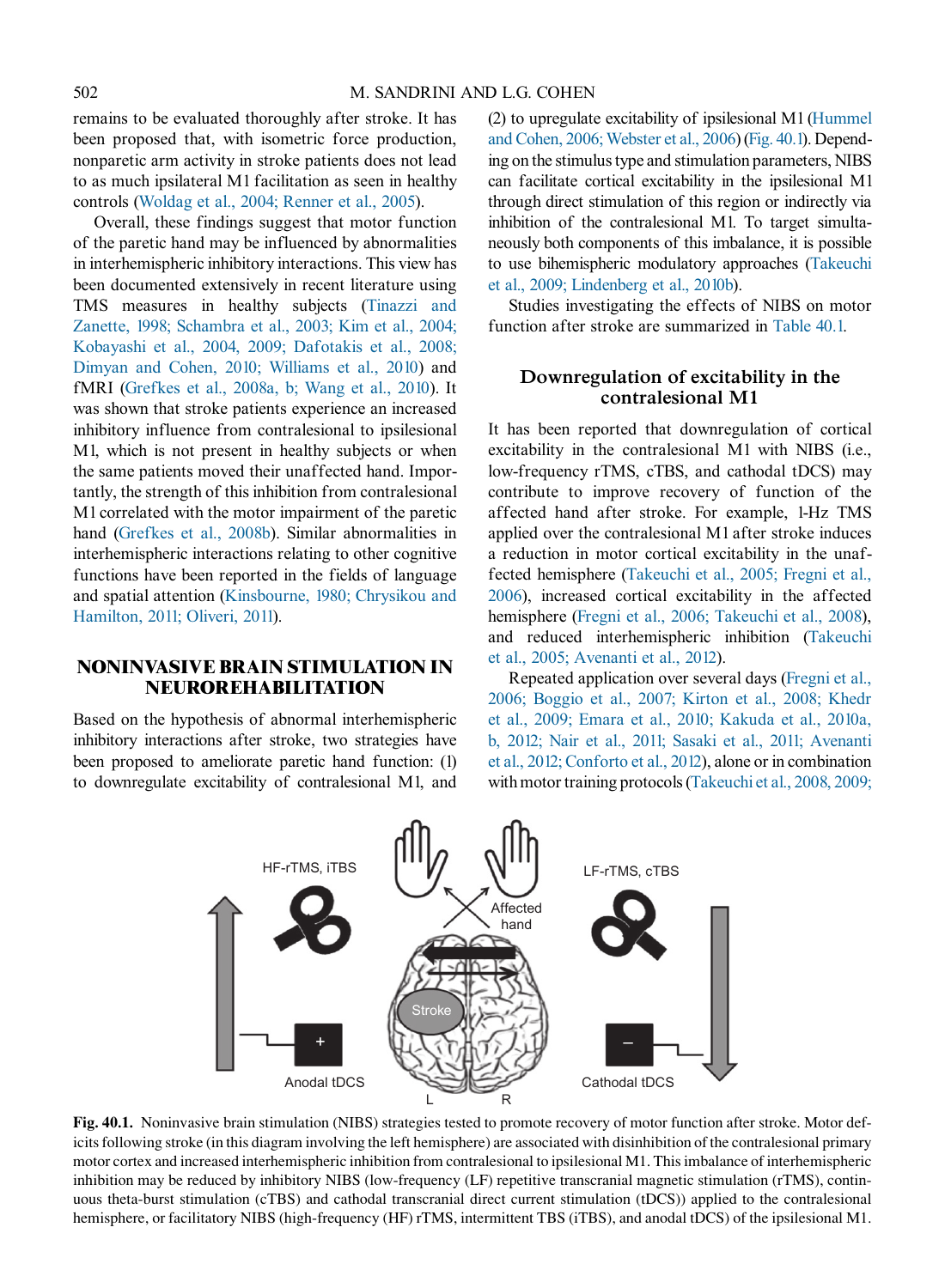<span id="page-4-0"></span>Summary of previous studies investigating the effectiveness of inhibitory rTMS or tDCS over primary motor cortex of unaffected hemisphere on motor behavior

| Technique              | Reference                 | Area of<br>stimulation                                            | No. of patients,<br>mean age, lesion<br>location, and<br>time since stroke | Study design                                                                      | Control<br>condition                                                           | Stimulation<br>parameters                               | Main results                                                                                                                                                                                                                                                                                                                      |
|------------------------|---------------------------|-------------------------------------------------------------------|----------------------------------------------------------------------------|-----------------------------------------------------------------------------------|--------------------------------------------------------------------------------|---------------------------------------------------------|-----------------------------------------------------------------------------------------------------------------------------------------------------------------------------------------------------------------------------------------------------------------------------------------------------------------------------------|
| rTMS, low<br>frequency | Mansur et al.,<br>2005    | Hand area of M1<br>and dorsal<br>PMC,<br>unaffected<br>hemisphere | 10 adults,<br>54 years, 10<br>subcortical,<br>$<$ 12 months                | Single-blind,<br>crossover,<br>sham-<br>controlled                                | Real TMS, sham<br>TMS (sham<br>coil), real TMS<br>over PMC                     | 1 Hz, 100% rMT,<br>$10 \text{ min}$                     | Decrease in simple and choice RTs<br>and improved performance of<br>Purdue Pegboard Test with<br>affected hand after real rTMS                                                                                                                                                                                                    |
| rTMS, low<br>frequency | Takeuchi et al.,<br>2005  | Hand area of M1.<br>unaffected<br>hemisphere                      | 20 adults.<br>59 years, 20<br>subcortical,<br>$6 - 60$ months              | Double-blind,<br>randomized,<br>sham-<br>controlled                               | 20 patients, 10<br>real TMS, 10<br>sham TMS<br>(perpendicular<br>to the scalp) | 1 Hz, 90% rMT,<br>$25 \text{ min}$                      | Real rTMS reduced MEP amplitude<br>in contralesional M1 and abnormal<br>transcallosal inhibition. Moreover<br>rTMS induced improvement in<br>pinch acceleration                                                                                                                                                                   |
| rTMS, low<br>frequency | Fregni et al.,<br>2006    | Hand area of M1.<br>unaffected<br>hemisphere                      | 15 adults,<br>56 years, 2<br>cortical, 13<br>subcortical.<br>$1-11$ years  | Single-blind,<br>longitudinal,<br>randomized,<br>sham-<br>controlled,<br>Phase II | 15 patients, 10<br>real TMS, 5<br>patients sham<br>TMS (sham<br>coil)          | 1 Hz, 100% MT,<br>20 min, repeated<br>daily over 5 days | Real TMS resulted in improvement of<br>motor function performance<br>(Jebsen-Taylor Hand Function<br>Test, simple and choice RTs,<br>Purdue Pegboard Test) in affected<br>hand that lasted for 2 weeks.<br>Corticospinal excitability<br>decreased in stimulated unaffected<br>hemisphere and increased in<br>affected hemisphere |
| rTMS, low<br>frequency | Boggio et al.,<br>2006    | Hand area of M1.<br>unaffected<br>hemisphere                      | 1 adult, 74-year-<br>old woman,<br>subcortical,<br>$23 - 107$ months       | Double-blind,<br>crossover,<br>single-case<br>study                               | Real TMS, sham<br>TMS (sham<br>coil) over M1                                   | 1 Hz, 100% rMT,<br>$20 \text{ min}$                     | rTMS improved motor function<br>(thumb and finger movements)                                                                                                                                                                                                                                                                      |
| rTMS, low<br>frequency | Liepert et al.,<br>2007   | Hand area of M1.<br>unaffected<br>hemisphere                      | 12 adults.<br>$64$ years, 12<br>subcortical.<br>$<$ 14 days                | Double-blind,<br>crossover,<br>sham-<br>controlled                                | Real TMS, sham<br>TMS (sham<br>coil)                                           | 1 Hz, 90% rMT,<br>$20 \text{ min}$                      | Real rTMS improved Nine Hole Peg<br>Test results but not grip strength in<br>affected hand                                                                                                                                                                                                                                        |
| rTMS, low<br>frequency | Dafotakis et al.,<br>2008 | Hand area of M1.<br>unaffected<br>hemisphere                      | 12 adults.<br>45 years, 12<br>subcortical,<br>$1-15$ months                | Double-blind,<br>crossover,<br>sham-<br>controlled                                | Real TMS, sham<br>TMS over<br>vertex                                           | 1 Hz, 100% rMT,<br>$10 \text{ min}$                     | Real rTMS improved efficiency and<br>timing of grasping and lifting with<br>affected hand                                                                                                                                                                                                                                         |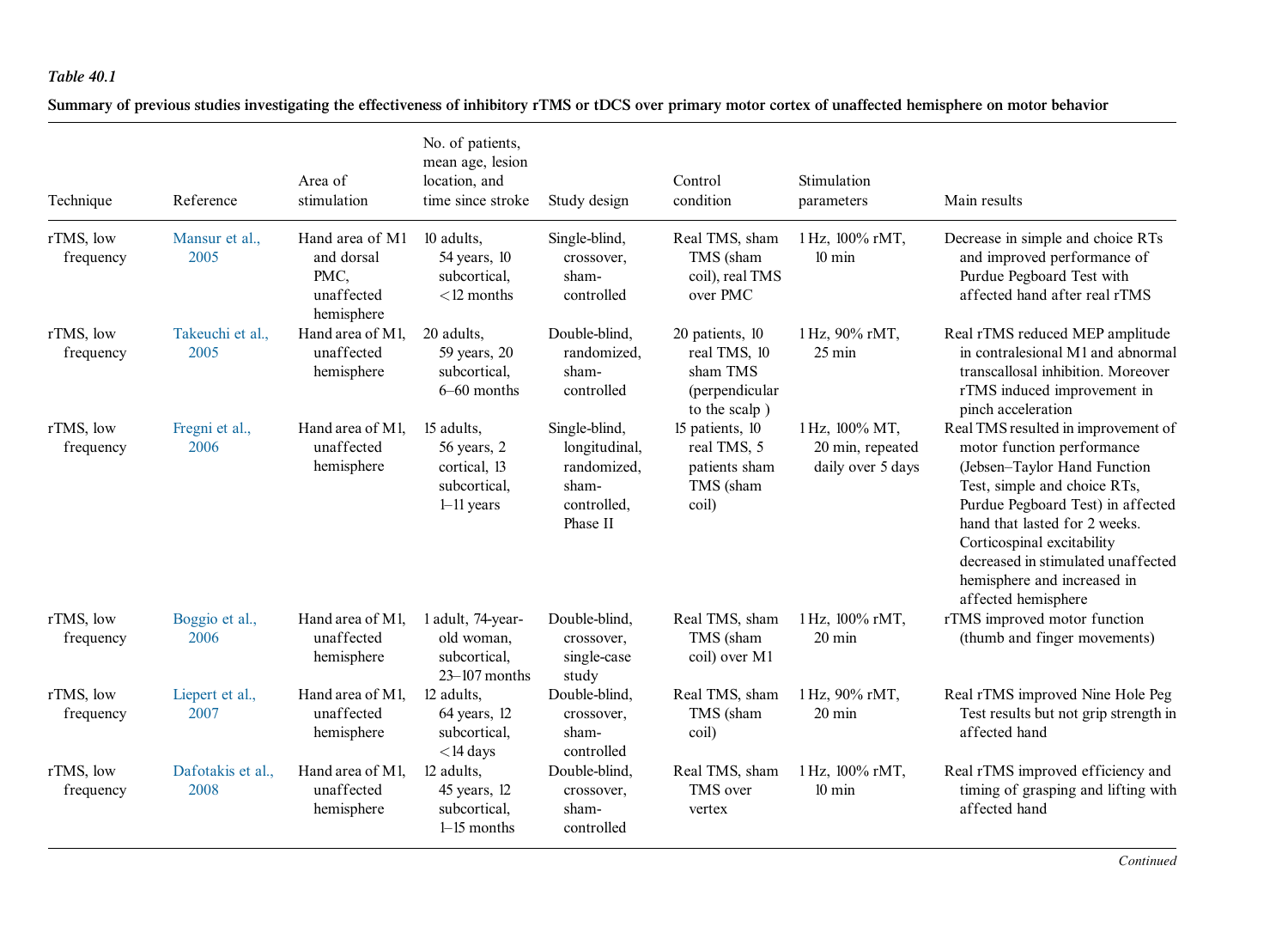#### Continued

| Technique                    | Reference                | Area of<br>stimulation                       | No. of patients,<br>mean age, lesion<br>location, and<br>time since stroke    | Study design                                                        | Control<br>condition                                                             | Stimulation<br>parameters                                                                                                 | Main results                                                                                                                                                                                                                                                                                                                                         |
|------------------------------|--------------------------|----------------------------------------------|-------------------------------------------------------------------------------|---------------------------------------------------------------------|----------------------------------------------------------------------------------|---------------------------------------------------------------------------------------------------------------------------|------------------------------------------------------------------------------------------------------------------------------------------------------------------------------------------------------------------------------------------------------------------------------------------------------------------------------------------------------|
| rTMS, low<br>frequency       | Nowak et al.,<br>2008    | Hand area of M1,<br>unaffected<br>hemisphere | 15 adults,<br>46 years, 15<br>subcortical,<br>$1-4$ months                    | Double-blind,<br>crossover,<br>sham-<br>controlled                  | Real TMS, sham<br>TMS over<br>vertex                                             | 1 Hz, 100 rMT,<br>$10 \text{ min}$                                                                                        | Real rTMS improved kinematics of<br>finger and grasp movements in<br>affected hand and reduced<br>overactivity in contralesional M1<br>and nonprimary motor areas.<br>Overactivity of contralesional<br>dorsal PMC, contralesional parietal<br>operculum, and ipsilesional mesial<br>frontal cortex at baseline predicted<br>improvement of movement |
| rTMS, low<br>frequency       | Kirton et al.,<br>2008   | Hand area of M1,<br>unaffected<br>hemisphere | 10 children,<br>$14$ years, $10$<br>subcortical,<br>$3-13$ years              | Single-blind,<br>longitudinal,<br>randomized,<br>sham<br>controlled | 10 patients, 5 real<br>TMS, 5 sham<br><b>TMS</b><br>(perpendicular)<br>to scalp) | 1 Hz, 100% rMT,<br>20 min repeated<br>daily for 8 days                                                                    | Real rTMS improved grip strength<br>and Melbourne assessment of<br>upper extremity function                                                                                                                                                                                                                                                          |
| rTMS, low<br>frequency       | Takeuchi et al.,<br>2008 | Hand area of M1,<br>unaffected<br>hemisphere | 20 adults,<br>$62$ years, $20$<br>subcortical,<br>$7-121$ months              | Double-blind,<br>randomized,<br>sham-<br>controlled                 | 20 patients, 10<br>real TMS, 10<br>sham TMS<br>(perpendicular)<br>to scalp)      | 1 Hz, 90% rMT,<br>$25 \text{ min}$<br>$+$ motor training                                                                  | Real rTMS induced an increase in<br>excitability in affected hemisphere<br>and improvement in acceleration of<br>affected hand. Improvements in<br>motor function lasted for 1 week                                                                                                                                                                  |
| rTMS, priming<br>stimulation | Carey et al.,<br>2008    | Hand area of M1,<br>unaffected<br>hemisphere | 10 adults,<br>66 years,<br>8 cortical, 2<br>subcortical,<br>$16 - 192$ months | No sham rTMS,<br>sham-<br>controlled                                | 10 patients real<br><b>TMS</b>                                                   | 10 min of 6 Hz (600<br>pulses), $90\% \mathrm{rMT}$ .<br>Immediately<br>after, 10 min of<br>1 Hz (600 pulses),<br>90% rMT | Safety of treatment. No seizures and<br>impairment in National Institutes<br>of Health Stroke Scale, Wechsler<br>Adult Intelligence Scale (3rd<br>edition), Hopkins Verbal Learning<br>Test-Revised, Beck Depression<br>Inventory (2nd edition)                                                                                                      |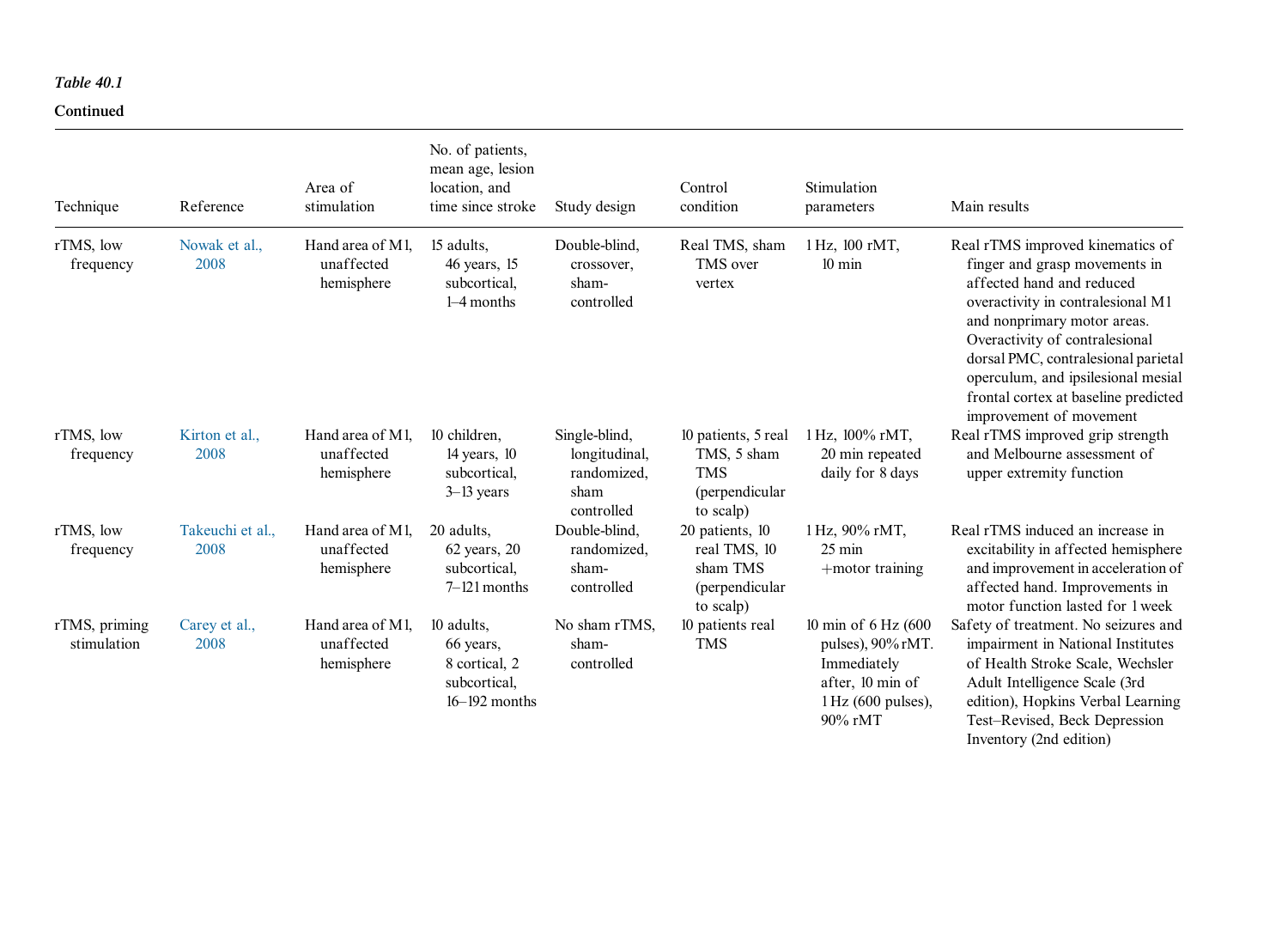| rTMS, priming<br>stimulation | Carey et al.,<br>2010   | Hand area of M1,<br>unaffected<br>hemisphere | 2 adults, with<br>middle<br>cerebral artery<br>stroke, 71-<br>year-old male,<br>52-year-old<br>female,<br>$>10$ years | Longitudinal, no<br>sham rTMS,<br>sham-<br>controlled | 2 patients real<br><b>TMS</b>        | 10 min of 6 Hz (600<br>pulses), 90% rMT.<br>Immediately<br>after, 10 min of<br>$1 Hz$ (600 pulses),<br>90% rMT, 5<br>sessions                         | fMRI showed that intervention<br>disrupted cortical activation at<br>contralesional M1. Behavioral<br>results (Box and<br>Block Test, Motor Activity Log) were<br>mixed                                                                                                                                                                                                                                                              |
|------------------------------|-------------------------|----------------------------------------------|-----------------------------------------------------------------------------------------------------------------------|-------------------------------------------------------|--------------------------------------|-------------------------------------------------------------------------------------------------------------------------------------------------------|--------------------------------------------------------------------------------------------------------------------------------------------------------------------------------------------------------------------------------------------------------------------------------------------------------------------------------------------------------------------------------------------------------------------------------------|
| rTMS, priming<br>stimulation | Kakuda et al.,<br>2011  | Hand area of M1,<br>unaffected<br>hemisphere | 11 adults.<br>$61$ years, 11<br>subcortical,<br>average<br>70.2 months                                                | Longitudinal, no<br>sham rTMS,<br>sham-<br>controlled | 5 patients real<br><b>TMS</b>        | 10 min of 6 Hz (600<br>pulses), 90% rMT.<br>Immediately<br>after, 20 min of<br>1 Hz (600 pulses),<br>90% rMT + OT,<br>15-day protocol,<br>22 sessions | rTMS improved Fugl-Meyer score<br>and shortened log performance<br>time of Wolf Motor Function Test                                                                                                                                                                                                                                                                                                                                  |
| rTMS, low<br>frequency       | Kakuda et al.,<br>2010a | Hand area of M1,<br>unaffected<br>hemisphere | 5 adults,<br>66.8 years, 5<br>subcortical,<br>14.6 months                                                             | Longitudinal, no<br>sham rTMS,<br>sham-<br>controlled | 5 patients real<br><b>TMS</b>        | 1 Hz (20 min, 90%<br>$rMT$ ) + OT, 10<br>sessions over 6<br>consecutive days                                                                          | Improvements in scores of Fugl-<br>Meyer Assessment, Wolf Motor<br>Function Test, and Ten-Second<br>Test. No deterioration of improved<br>upper limb function observed at<br>4 weeks after treatment                                                                                                                                                                                                                                 |
| rTMS, low<br>frequency       | Kakuda et al.,<br>2010b | Hand area of M1,<br>unaffected<br>hemisphere | 15 adults,<br>55 years, 15<br>subcortical,<br>$57 + 55$<br>months                                                     | Longitudinal                                          | Real TMS                             | 1 Hz, 1200 pulses,<br>90% MT, 22<br>sessions in 2-week<br>period combined<br>with OT                                                                  | Fugl-Meyer Assessment score<br>increased in all 15 patients.<br>Shortening of performance time on<br>Wolf Motor Function Test noted in<br>12 patients. Modified Ashworth<br>Scale score for some flexor<br>muscles decreased in 12 patients                                                                                                                                                                                          |
| rTMS, low<br>frequency       | Grefkes et al.,<br>2010 | Hand area of M1,<br>unaffected<br>hemisphere | 11 adults,<br>46 years, 11<br>subcortical,<br>$1-3$ months                                                            | Single-blind,<br>crossover,<br>sham-<br>controlled    | Real TMS, sham<br>TMS over<br>vertex | 1 Hz, 100% rMT,<br>$10 \text{ min}$                                                                                                                   | Real rTMS improved motor<br>performance of paretic hand.<br>Connectivity analysis (Dynamic<br>Causal Modeling) revealed that<br>behavioral improvements were<br>significantly correlated with a<br>reduction of negative influences<br>originating from contralesional M1<br>during paretic hand movements.<br>Concurrently, endogenous<br>coupling between ipsilesional SMA<br>and M1 was significantly enhanced<br>only after rTMS |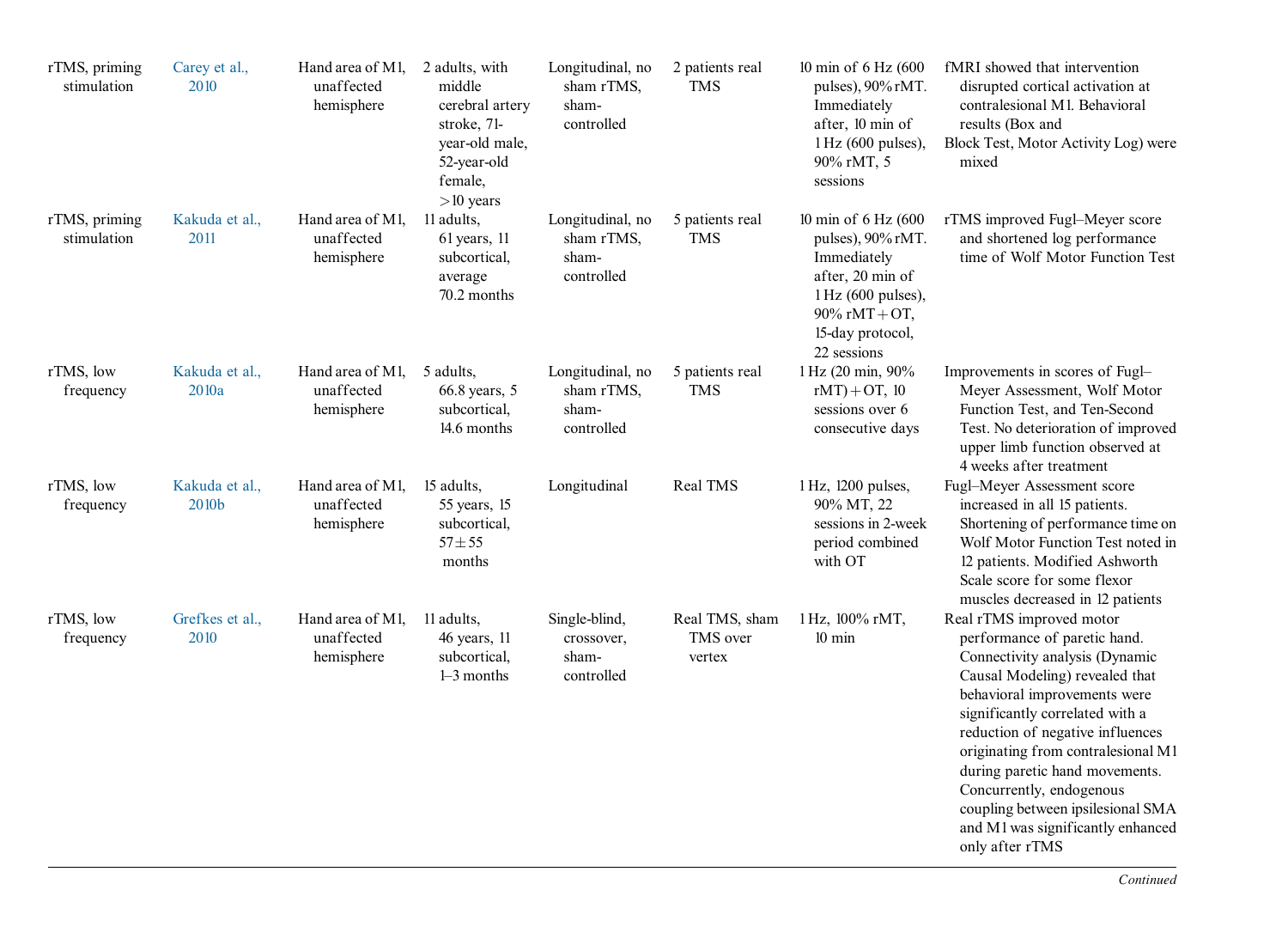# Continued

| Technique              | Reference                | Area of<br>stimulation                       | No. of patients,<br>mean age, lesion<br>location, and<br>time since stroke                                                                                   | Study design                                                                                                           | Control<br>condition                                                                                             | Stimulation<br>parameters                                                                                    | Main results                                                                                                                                                                                                                                                                                                                                          |
|------------------------|--------------------------|----------------------------------------------|--------------------------------------------------------------------------------------------------------------------------------------------------------------|------------------------------------------------------------------------------------------------------------------------|------------------------------------------------------------------------------------------------------------------|--------------------------------------------------------------------------------------------------------------|-------------------------------------------------------------------------------------------------------------------------------------------------------------------------------------------------------------------------------------------------------------------------------------------------------------------------------------------------------|
| rTMS, low<br>frequency | Conforto et al.,<br>2012 | Hand area of M1,<br>unaffected<br>hemisphere | 30 adults.<br>55.75 years, 14<br>corticosub-<br>cortical, 16<br>subcortical,<br>average<br>27.65 days                                                        | Double-blind,<br>randomized,<br>longitudinal,<br>sham-<br>controlled                                                   | 30 patients, 15<br>real TMS, 15<br>sham TMS<br>(perpendicular<br>to vertex)                                      | 1 Hz, 90% rMT,<br>25 min, 10<br>sessions                                                                     | Real rTMS improved performance in<br>Jebsen-Taylor Test (1 month after<br>treatment) and pinch force                                                                                                                                                                                                                                                  |
| rTMS, low<br>frequency | Kakuda et al.,<br>2011   | Hand area of M1.<br>unaffected<br>hemisphere | 204 adults,<br>58.4 years, 107<br>intracerebral<br>hemorrhage,<br>27 cerebral<br>cortical<br>infarction, 70<br>lacunar<br>infarction,<br>$5.0 \pm 4.5$ years | Multi-center,<br>longitudinal,<br>no sham<br>rTMS, sham-<br>controlled                                                 | 204 patients real<br><b>TMS</b>                                                                                  | 1 Hz, 90% rMT,<br>20 min, 120-min<br>intensive OT<br>daily, 22 sessions<br>during 15-day<br>hospitali-zation | Fugl-Meyer Assessment score and<br>Wolf Motor Function Test log<br>performance time decreased<br>significantly at discharge. Changes<br>seen persistently up to 4 weeks<br>after discharge in 79 patients                                                                                                                                             |
| rTMS, low<br>frequency | Avenanti et al.,<br>2012 | Hand area of M1.<br>unaffected<br>hemisphere | 30 adults,<br>60.9 years, 29<br>subcortical, 1<br>cortical,<br>average<br>31 months                                                                          | Double-blind,<br>randomized,<br>parallel,<br>factorial<br>design,<br>longitudinal,<br>sham-<br>controlled,<br>Phase II | 30 patients, 8 real<br>$TMS + PT$ ,<br>$8PT + real$<br>TMS, 7 sham<br>$TMS + PT$ ,<br>$7PT + sham$<br><b>TMS</b> | 1 Hz, 90% rMT,<br>25 min, 45 min<br>physical training<br>daily, 10 sessions                                  | Behavioral improvement (Jebsen-<br>Taylor Hand Function Test, Nine-<br>Hole Peg Test) and reduction of<br>interhemispheric inhibition found<br>after real rTMS, with the group<br>receiving real $TMS + PT$ showing<br>robust and stable improvements,<br>and the other group $(PT + real)$<br>TMS) showing a slight<br>improvement decline over time |
| tDCS, cathodal         | Nair et al., 2011        | Hand area of M1.<br>unaffected<br>hemisphere | 14 adults,<br>58.5 years, 9<br>cortical and 5<br>subcortical,<br>average<br>30.5 months                                                                      | Double-blind,<br>randomized,<br>longitudinal,<br>sham-<br>controlled                                                   | 14 patients, 7<br>cathodal<br>tDCS, 7 sham<br>tDCS                                                               | 60 min of OT and<br>30 min of tDCS<br>(1 mA) each day<br>for 5 days in a row                                 | Cathodal tDCS + $OT$ results in more<br>improvement in range-of-motion in<br>multiple joints of paretic upper<br>extremity and in upper extremity<br>Fugl-Meyer score than sham<br>$tDCS+OT$                                                                                                                                                          |

fMRI, functional magnetic resonance imaging; M1, primary motor cortex; MEP, motor evoked potential; OT, occupational therapy; PMC, premotor cortex; PT, physical training; rMT, resting motor threshold; RT, reaction time; rTMS, repetitive transcranial magnetic stimulation; SMA, supplementary motor area; tDCS, transcranial direct current stimulation.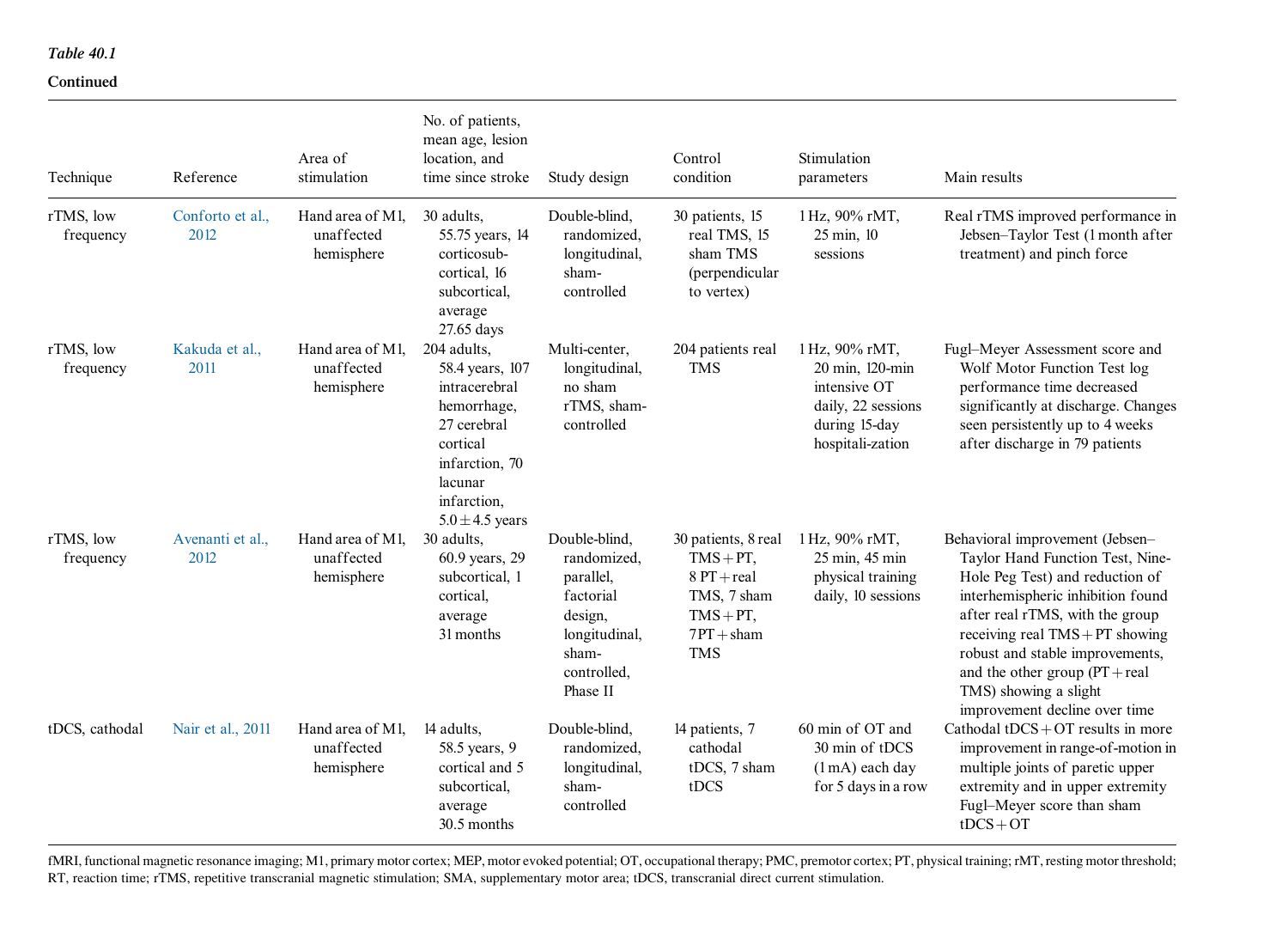[Emara et al., 2010; Kakuda et al., 2010a, b, 2012;](#page-24-0) [Nair et al., 2011; Avenanti et al., 2012\)](#page-24-0), produces lasting effects on hand motor function. Some of these studies reported improvements maintained for up to 1–2 weeks [\(Fregni et al., 2006; Boggio et al., 2007;](#page-21-0) Takeuchi [et al., 2008\)](#page-21-0), 1 month [\(Conforto et al., 2012;](#page-21-0) Kakuda [et al., 2012\)](#page-21-0), and 3 months ([Khedr et al., 2009;](#page-22-0) Emara et [al., 2010\)](#page-22-0) after the end of interventions. In one report, however, [Talelli and colleagues \(2007\)](#page-24-0) did not find beneficial effects of application of cTBS. Direct comparison between these individual trials has been difficult due to substantial differences in stimulation protocols, endpoint measures, and the relationship of stimulation with rehabilitative treatments and environments, as well as patient characteristics.

Although the majority of these studies tested chronic stroke patients (>6 months after stroke), inhibitory 1-Hz rTMS also appears to influence motor function in patients tested less than 6 months after stroke [\(Liepert](#page-23-0) et [al., 2007; Di Lazzaro et al., 2008; Nowak et al., 2008;](#page-23-0) [Khedr et al., 2009; Grefkes et al., 2010; Conforto et al.,](#page-23-0) [2012](#page-23-0)). In patients with moderate to severe motor impair-ment of the affected hand, [Conforto and associates \(2012\)](#page-21-0) showed improvement of the Jebsen–Taylor test (mean 12.3% 1 month after treatment) and pinch force (mean 0.5 N) in the real NIBS group, but not in the sham group.

In a recent multicenter study (including 5 institutions and 204 patients), each patient received 22 treatment sessions of 20-min low-frequency 1-Hz rTMS and 120-min intensive occupational therapy (OT) daily [\(Kakuda et al.,](#page-22-0) [2012\)](#page-22-0). The intensive OT, consisting of 60-min one-to-one therapy and 60-min self-exercise, was administered after the application of low-frequency rTMS. Fugl–Meyer Assessment (FMA) and Wolf Motor Function Test (WMFT) were tested serially. The personnel involved in this study received training prior to the study to standardize the therapeutic protocol. All patients completed the protocol without any adverse effects. The FMA score increased and WMFT performance time decreased significantly at discharge, relative to baseline values. These improvements were reported up to 4 weeks following discharge in 79 patients. However, the study did not include a sham control group. It would be useful to compare these effects with those of a control group that received stimulation to another location or sham stimulation. An additional consideration is that the design of the study did not allow dissection of effects induced by each intervention (i.e., rTMS or OT) on motor function of the affected upper limb.

Another interesting technique proposed to modify motor function is the application of "priming" rTMS protocols over the unaffected hemisphere (i.e., priming trains of 6-Hz rTMS immediately before application of the more classic protocol of 1-Hz rTMS) ([Carey et al., 2008, 2010;](#page-20-0) Kakuda et [al., 2011\)](#page-20-0). This design of the rTMS application is based on bench work showing that synaptic plasticity can be enhanced by pretreatment with stimulation in the 5–6-Hz range [\(Christie and Abraham,](#page-20-0) 1992; [Abraham and Bear, 1996](#page-20-0)). A recent 15-day protocol of 6-Hz primed low-frequency rTMS combined with intensive OT seems safe and a potentially useful strategy to evaluate ([Kakuda et al., 2011\)](#page-22-0). Specifically, this protocol increased the FMA score and shortened the performance time of WMFT. However, as in the study described above, a limitation to interpret the results is the absence of a control group (i.e., sham stimulation). The clinical significance of this range of changes in FMA scores is still low.

At the neural level, 1-Hz rTMS-induced inhibition of the contralesional M1 may result in a normalization of interhemispheric functional connectivity patterns as assessed by fMRI [\(Grefkes et al., 2008a; Nowak et al.,](#page-21-0) [2008](#page-21-0)). [Nowak and colleagues \(2008\)](#page-23-0) showed that in subacute stroke patients the application of rTMS over the contralesional M1 improved the kinematics of finger (25%) and grasp (30%) movements in the affected hand and reduced overactivity in the contralesional M1 and nonprimary motor areas. There was no significant correlation between the rTMS-induced reduction in BOLD responses within the contralesional M1 and the degree of behavioral improvement of the affected hand. However, overactivity of the contralesional dorsal PMC, contralesional parietal operculum, and ipsilesional mesial frontal cortex at baseline predicted improvement of movement kinematics of the affected hand after rTMS of the contralesional M1.

A common feature of all correlative approaches to functional connectivity is that they do not provide any direct insight into how correlations are mediated. Therefore, functional integration within a distributed network is usually better described using measures of effective connectivity that refer explicitly to the influence that one neural system exerts over another ([Friston, 1994;](#page-21-0) Grefkes and [Fink, 2011; Venkatakrishnan and Sandrini,](#page-21-0) [2012\)](#page-21-0). Interhemispheric inhibitory interactions after application of 1-Hz rTMS to the contralesional M1 were evaluated using fMRI and a model of effective connectivity (i.e., dynamic causal modeling) [\(Grefkes et al.,](#page-22-0) [2010\)](#page-22-0). Subacute stroke patients were scanned 1–3 months after stroke while performing whole-hand fist-closure movements. The authors reported that stimulation of contralesional M1 induced a small but significant increase of paretic hand performance compared with both baseline and vertex stimulation in almost every patient. Interestingly, the effective connectivity analysis showed that the behavioral improvements correlated significantly with a reduction of the influence of the stimulated contralesional M1 on the ipsilesional M1 during paretic hand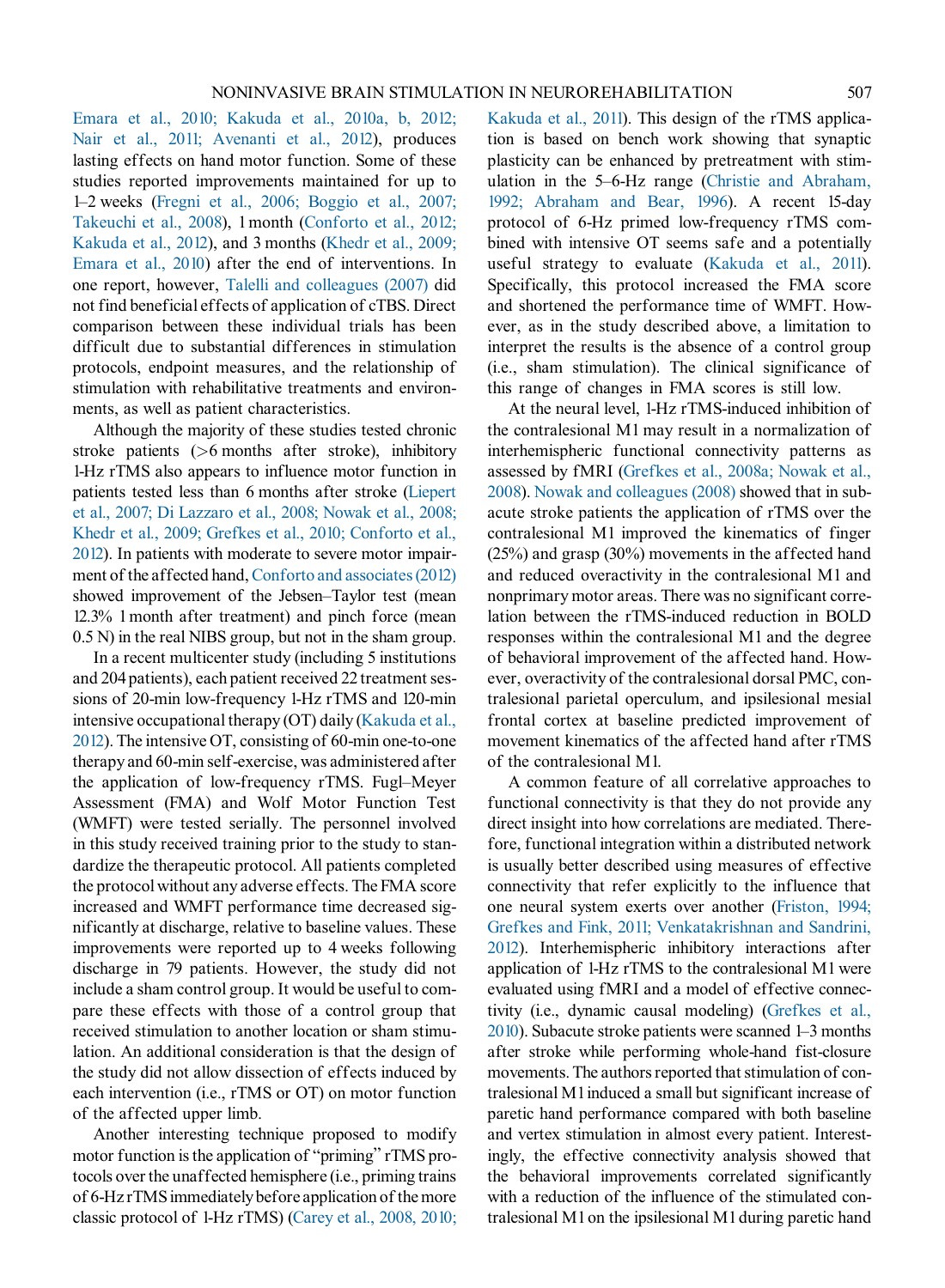movements. Concurrently, coupling between ipsilesional SMA and M1 was significantly enhanced.

Hence, a focal stimulation by means of TMS does not alter connectivity only of the region stimulated, but also of areas distant to the stimulation site. The authors implied that a more effective integration of ipsilesional M1 into the motor network architecture might constitute a key factor for improving motor performance of stroke patients by means of rTMS ([Grefkes et al., 2010\)](#page-22-0). Such a conclusion is in line with resting state fMRI data ([Wang](#page-25-0) [et al.,](#page-25-0) 2010) showing that spontaneous recovery over time is associated with increased connectivity of ipsilesional M1 analyzed using graph theoretical approaches [\(Sporns, 2010](#page-24-0)).

# Upregulation of excitability in the ipsilesional M1

It has been reported that upregulation of cortical excitability in the ipsilesional M1 with NIBS (i.e., highfrequency rTMS, iTBS, and anodal tDCS) may contribute to improve recovery of function of the affected hand after stroke. Repeated application over several days [\(Khedr et al., 2005, 2009, 2010; Boggio et al., 2007;](#page-22-0) Pomeroy [et al., 2007; Celnik et al., 2009; Yozbatiran](#page-22-0) [et al., 2009; Chang et al., 2010; Emara et al., 2010;](#page-22-0) [Sasaki et al., 2011](#page-22-0)) alone or in combination with a motor training protocol ([Kim et al., 2006; Chang et al., 2010;](#page-22-0) Emara et [al., 2010](#page-22-0)) produce lasting effects on hand motor function. Some of these studies reported improvements maintained for 1–2 weeks [\(Khedr et al.,](#page-22-0) 2005; Boggio [et al., 2007](#page-22-0)), 3 months ([Chang et al.,](#page-20-0) [2010; Emara et al., 2010\)](#page-20-0), or even at 1 year [\(Khedr](#page-22-0) et al., [2010](#page-22-0)) after the end of interventions.

Somatosensory stimulation, in the form of peripheral nerve stimulation (PNS) applied to the paretic limb, has also been used to enhance motor cortical excitability [\(Kaelin-Lang et al., 2002; Celnik et al., 2009](#page-22-0)). PNS consists of bursts of electrical stimuli delivered to the skin overlying peripheral nerves at regular intervals. The mechanisms underlying the effects of PNS on motor function still remain unclear, but may include modulation of cortical excitability that outlasts the period of stimulation as well [\(Kaelin-Lang et al., 2002](#page-22-0)). A recent study demonstrated that combined PNS and tDCS can facilitate a beneficial effect of motor training in chronic cortical and subcortical stroke patients ([Celnik et al.,](#page-20-0) [2009\)](#page-20-0). The authors demonstrated that the combination of PNS of the paretic hand with anodal tDCS over the ipsilesional M1 before a sequential finger movement training task induced greater improvement compared with the use of each intervention alone (e.g., 41.3% compared with sham conditions). This effect outlasted the stimulation and training periods by days.

In another study, [Koganemaru et al. \(2010\)](#page-22-0) examined, in chronic subcortical stroke patients, the single intervention effect of repetitive wrist and finger extension exercises aided by PNS, the single intervention of 5-Hz rTMS over the affected M1, and the combined effect of the two interventions. The findings indicate that the combination of motor training, PNS, and rTMS can facilitate use-dependent plasticity (UDP) and improve motor performance to an extent that cannot be attained by either intervention alone. The authors proposed that these functional improvements in the range of movements, grip power and flexor hypertonia (i.e., Ashworth scale) may be brought about by enhanced UDP in the affected M1 area controlling the agonist muscles involved in the exercises. Moreover, performing this combination of interventions over 6 weeks induced a beneficial effect that remained present 2 weeks later.

Although the majority of studies have focused on chronic stroke patients, high-frequency rTMS has been also tested in more acute stages [\(Khedr et al., 2005,](#page-22-0) 2010; Pomeroy [et al., 2007; Di Lazzaro et al., 2008;](#page-22-0) [Chang et al., 2010; Sasaki et al., 2011\)](#page-22-0). In patients with moderate to severe motor impairment of the affected hand within the first months after stroke, [Khedr and col](#page-22-0)[leagues](#page-22-0) (2005) showed that high-frequency rTMS compared with sham stimulation resulted in improvements in the Scandinavian Stroke Scale, National Institutes of Health (NIH) Stroke Scale, and Barthel Index [\(Khedr et al., 2005](#page-22-0)).

Moreover, Ameli [and coworkers \(2009\)](#page-20-0) compared ipsilesional high-frequency rTMS in patients with subcortical lesions and in patients with both subcortical and cortical damage. After real rTMS, patients with subcortical lesions had improvement in movement kinematics (i.e., index finger and hand tapping movements) compared with vertex stimulation (control condition), whereas patients with additional cortical lesions showed either no changes or in some cases worsening in movement kinematics. rTMS over ipsilesional M1 reduced neural activity of the contralesional M1 in patients with subcortical stroke, but caused a widespread bilateral recruitment of primary and secondary motor areas in patients with additional cortical stroke. Activity in ipsilesional M1 at baseline correlated with improvement of movement kinematics induced by rTMS. These data suggest that neural activity in ipsilesional M1 may serve as a surrogate marker for the effectiveness of rTMS and may allow for an individual selection of patients most suited for rTMS procedures.

Altogether, these studies in stroke patients suggest that NIBS may represent a possible strategy, in combination with customary neurorehabilitative treatments, to facilitate training effects and improve motor function. However, it remains unclear which hemisphere is the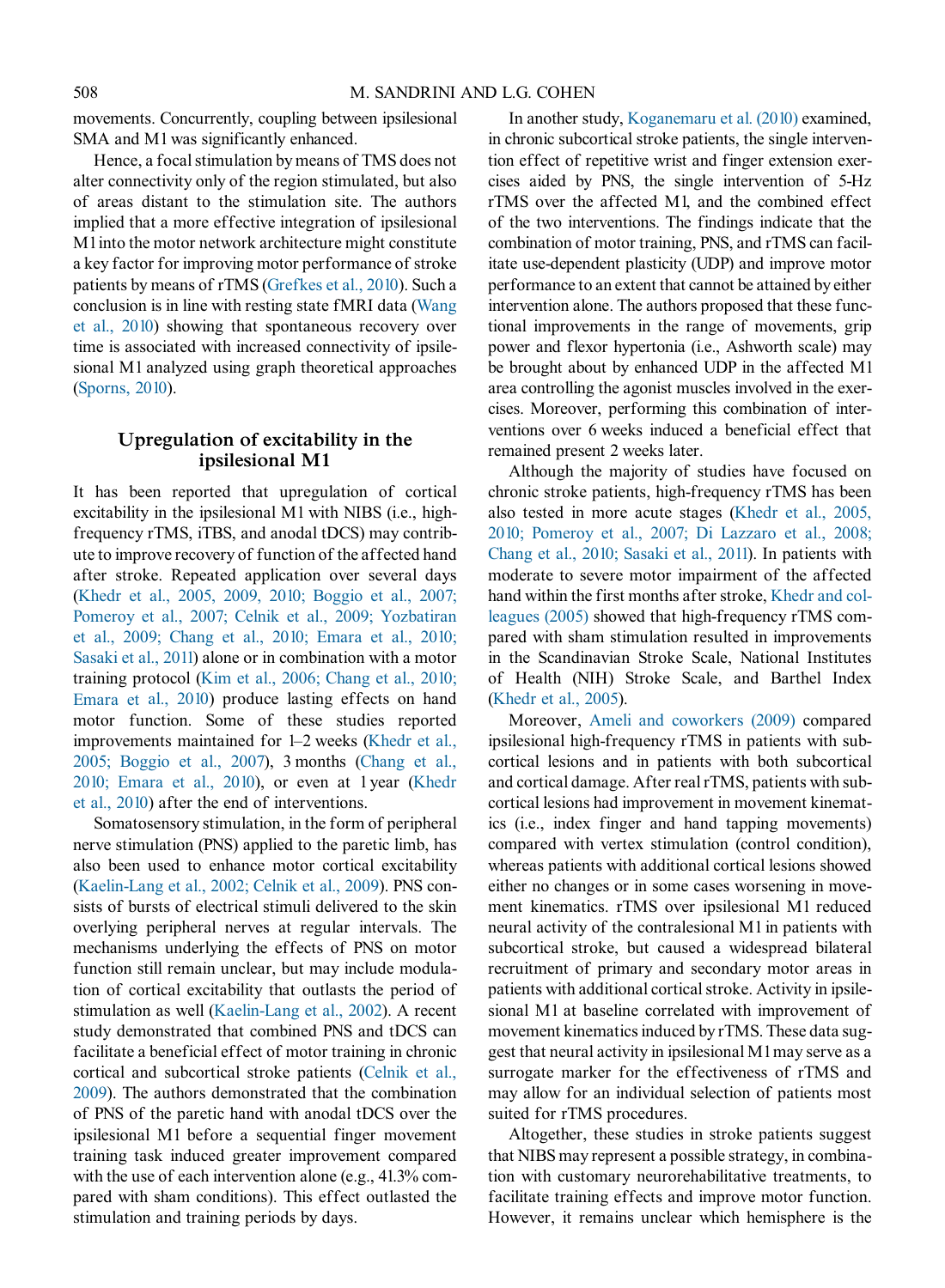optimal target for stimulation, or whether a combination of both contralesional and ipsilesional M1 stimulation sites might be more effective. Recent studies have begun to address this question by comparing different forms of NIBS in the affected and unaffected hemispheres in the same experimental design ([Fregni et al., 2005; Boggio](#page-21-0) et al., [2007; Talelli et al., 2007; Di Lazzaro et al., 2008;](#page-21-0) [Khedr et al., 2009; Takeuchi et al., 2009; Ackerley](#page-21-0) [et al., 2010; Emara et al., 2010; Sasaki et al., 2011;](#page-21-0) [Stagg et al., 2012](#page-21-0)).

Interestingly, a recent study explored functional changes associated with application of anodal tDCS over the ipsilesional M1 or cathodal tDCS over the contralesional M1 in patients with stable, chronic stroke [\(Stagg](#page-24-0) et al., [2012](#page-24-0)). The authors reported that anodal tDCS applied to ipsilesional M1 improved patients' response time (mean 5–10%). Both ipsilesional anodal and contralesional cathodal tDCS were associated with some degree of performance improvement, consistent with previous reports ([Fregni et al., 2005; Hummel et al.,](#page-21-0) [2005,](#page-21-0) 2006). Anodal tDCS to ipsilesional M1 was associated with increased task-related activity in the (stimulated) M1, in the PMC and SMA. The magnitude of improvement immediately following tDCS correlated with the stimulation-induced changes in fMRI signal in the stimulated M1. These results are consistent with TMS neurophysiological evidence showing an increased cortical excitability following stimulation of the affected hemisphere ([Hummel and Cohen, 2005; Hummel et al.,](#page-22-0) 2005; Di [Lazzaro et al., 2008; Khedr et al., 2010\)](#page-22-0).

See [Tables 40.2 and 40.3](#page-11-0) for details of these studies.

# Bihemispheric regulation

Recent stimulation techniques proposed to target simultaneously the ipsilesional and contralesional regions ([Takeuchi et al., 2009; Lindenberg et al., 2010b, 2012b;](#page-24-0) Bolognini [et al., 2011](#page-24-0)). Lindenberg and colleagues (2010b) combined bihemispheric tDCS and simultaneous physical/occupational therapy. The authors found an improvement of motor function (WMFT scores) in comparison with the sham group, and increased activation of ipsilesional motor regions during paced movements of the affected limb, as assessed by fMRI. These effects outlasted the NBS application by at least 1 week. Furthermore, the same authors [\(Lindenberg et al., 2012b\)](#page-23-0) reported that the effects of multiple sessions did not lead to a linear stimulus/response function, a finding of relevance for the design of upcoming trials.

[Bolognini et al. \(2011\)](#page-20-0) investigated the neurophysiological and behavioral effects of bihemispheric tDCS combined with constraint-induced movement therapy (CIMT). These authors reported behavioral gains in the Jebsen–Taylor Hand Function Test (JHFT), handgrip strength, and FMA score after real but not sham tDCS. TMS neurophysiological measurements showed a reduction in transcallosal inhibition from the intact to the affected hemisphere accompanied by increased ipsilesional corticospinal excitability only in the real tDCS/ CIMT group. Neurophysiological changes in this study correlated with the magnitude of the behavioral gains: MEP amplitudes correlated with ipsilesional M1 excitability and with FMA scores. Conversely, contralesionalto-ipsilesional M1 transcallosal inhibition showed an inverse correlation with FMA and JHFT scores. Both real and sham TMS groups showed a reduction in corticospinal excitability of the unaffected hemisphere. See [Table 40.4](#page-18-0) for details of these studies.

# **CONCLUSION**

In summary, there is an increasing body of literature on possible beneficial effects of modulation of cortical excitability in the ipsilesional or contralesional M1s, or a combination of both on motor function. These effects have so far been stronger when NIBS is applied in close relationship with motor training [\(Takeuchi et al., 2008,](#page-24-0) 2009; [Chang et al., 2010; Koganemaru et al., 2010;](#page-24-0) [Lindenberg et al., 2010b, 2012b; Bolognini et al., 2011;](#page-24-0) [Avenanti et al., 2012](#page-24-0)). The benefit of coupling NIBS with physical practice may rely on Hebbian principles of synaptic plasticity ([Buonomano and Merzenich, 1998\)](#page-20-0). Moreover, data suggest that the effects of facilitation or inhibition of ipsilesional or contralesional M1, respectively, may relate not only to modulation of local changes in cortical excitability, but also to the induction of reorganization in distributed neural networks.

To date, no significant adverse effects have been reported in stroke patients, such as induction of an epileptic seizure. Thus, rTMS and tDCS appear to be safe techniques when used according to current safety guidelines regarding intensity, frequency, and duration of stimulation ([Poreisz et al., 2007; Rossi et al., 2009\)](#page-23-0).

Well designed studies (i.e., multicenter, longitudinal, sham-controlled) are needed to determine how effective these techniques are in motor rehabilitation after stroke. It is likely that the outcome of NIBS interventional approaches may be influenced by fluctuations in resting brain activity before or after stimulation, by homeostatic plasticity, as conceptualized by the Binenstock–Cooper– Monroe theory ([Bienenstock et al., 1982; Ziemann et al.,](#page-20-0) [2004](#page-20-0)), and by the specific timing between rehabilitative therapy and cortical stimulation [\(Avenanti et al., 2012](#page-20-0)). Additionally, state dependency (i.e., a targeted region's varying response to stimulation based on its previous state of activity) should be studied in the context of combination of rehabilitation with stimulation ([Silvanto](#page-24-0) et al., [2008](#page-24-0)).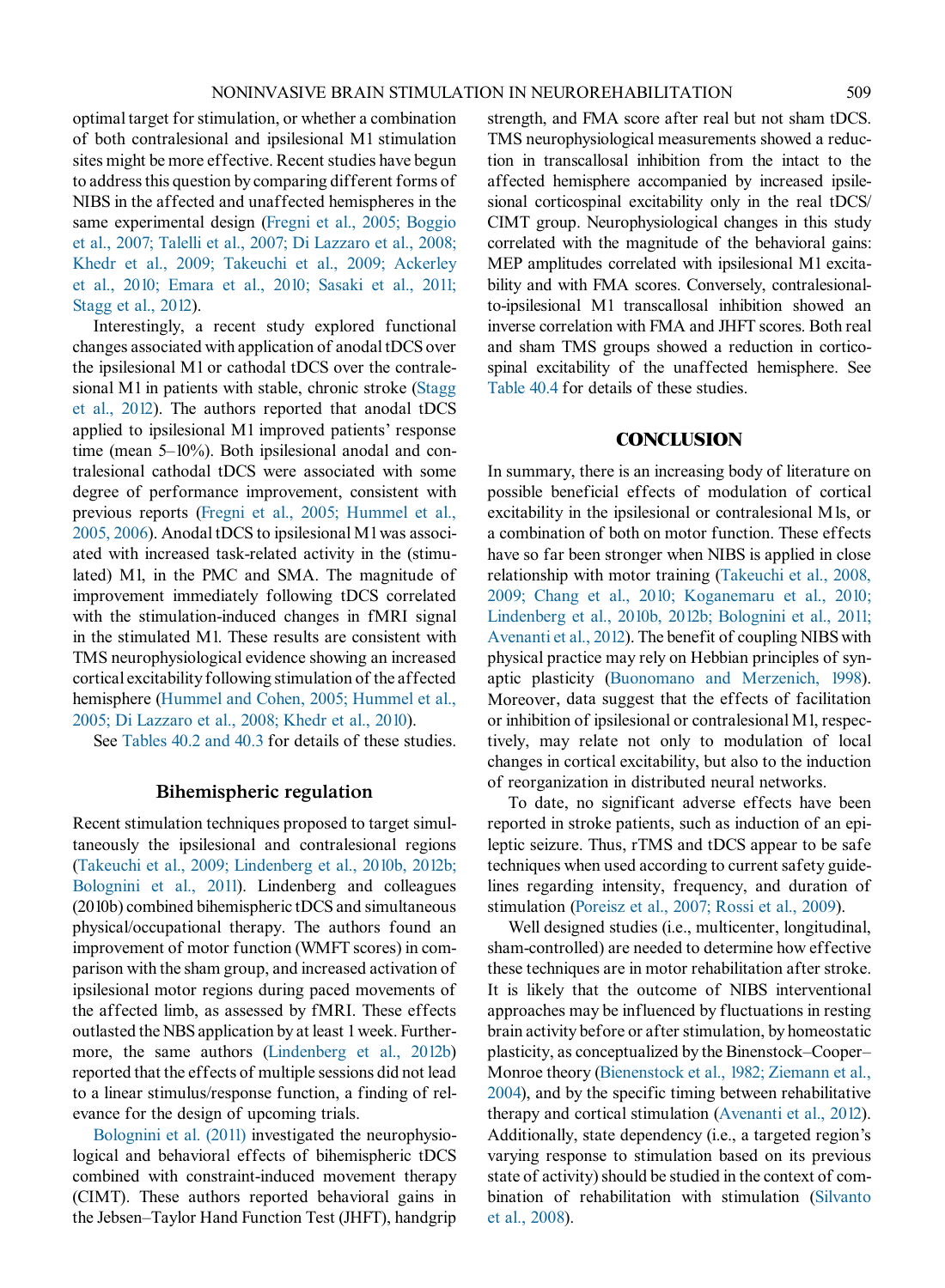<span id="page-11-0"></span>Summary of previous studies investigating the effectiveness of facilitatory rTMS or tDCS over primary motor cortex of affected hemisphere on motor behavior

| Technique               | Reference                  | Area of<br>stimulation                     | No. of patients,<br>mean age, lesion<br>location, and time<br>since stroke                  | Study design                                                         | Control condition                                                          | Stimulation<br>parameters                                                                                                            | Main results                                                                                                                                                                                                                                                                                               |
|-------------------------|----------------------------|--------------------------------------------|---------------------------------------------------------------------------------------------|----------------------------------------------------------------------|----------------------------------------------------------------------------|--------------------------------------------------------------------------------------------------------------------------------------|------------------------------------------------------------------------------------------------------------------------------------------------------------------------------------------------------------------------------------------------------------------------------------------------------------|
| rTMS, high<br>frequency | Khedr et al.,<br>2005      | Hand area of M1,<br>affected<br>hemisphere | 52 adults,<br>54 years, 26<br>cortical, 26<br>subcortical,<br>$6-29$ days                   | Single-blind,<br>randomized,<br>longitudinal,<br>sham-<br>controlled | 52 patients, 26<br>real TMS, 26<br>sham TMS<br>(perpendicular<br>to scalp) | Ten 10-s trains of 3-<br>Hz stimulation<br>with 50 s between<br>each train, 120%<br>rMT, 10<br>consecutive daily<br>sessions         | Scandinavian Stroke Scale, NIH<br>Stroke Scale, and Barthel Index<br>scale measured before rTMS, at<br>end of the rTMS session, and<br>10 days later; real rTMS improved<br>patients' scores more than sham                                                                                                |
| rTMS, high<br>frequency | Kim et al.,<br>2006        | Hand area of M1,<br>affected<br>hemisphere | 15 adults,<br>54 years, 5<br>cortical, 10<br>subcortical,<br>4–41 months                    | Single-blind,<br>crossover,<br>sham-<br>controlled                   | Real TMS, sham<br><b>TMS</b><br>(perpendicular<br>to scalp)                | 10 Hz, 80% rMT,<br>8 trains of 2 s<br>duration (160<br>pulses), each train<br>followed by<br>sequential finger<br>movement task      | rTMS resulted in significantly larger<br>increase in MEP amplitude than<br>sham rTMS; plastic change<br>positively associated with<br>enhanced motor performance<br>accuracy in sequential finger<br>motor task                                                                                            |
| rTMS, high<br>frequency | Malcolm<br>et al., 2007    | Hand area of M1,<br>affected<br>hemisphere | 19 adults,<br>$67$ years, $11$<br>cortical.<br>8 subcortical,<br>average<br>$4 \pm 3$ years | Double-blind,<br>longitudinal,<br>randomized,<br>sham-<br>controlled | 19 patients, 9 real<br>TMS, 10 sham<br>TMS (sham<br>coil)                  | 20 Hz (1200 pulses),<br>90% rMT, 10<br>consecutive, daily<br>for 5 consecutive<br>days followed by<br>constraint-<br>induced therapy | Regardless of group assignment,<br>participants demonstrated<br>significant gains on primary<br>outcome measures: Wolf Motor<br>Function Test and Motor Activity<br>Log-Amount of Use. Participants<br>receiving real rTMS failed to<br>show differential improvement on<br>either primary outcome measure |
| rTMS, high<br>frequency | Yozbatiran<br>et al., 2009 | Hand area of M1,<br>affected<br>hemisphere | 12 adults,<br>67 years,<br>$4.7 \pm 4.5$ years                                              | No blinding, 2-<br>center study<br>design                            | Real TMS, no<br>sham control                                               | 20 Hz (1600 pulses),<br>90% rMT                                                                                                      | 20-Hz rTMS was safe. Modest<br>improvements seen, for example<br>in grip strength, range of motion,<br>and pegboard performance, up to<br>1 week after rTMS                                                                                                                                                |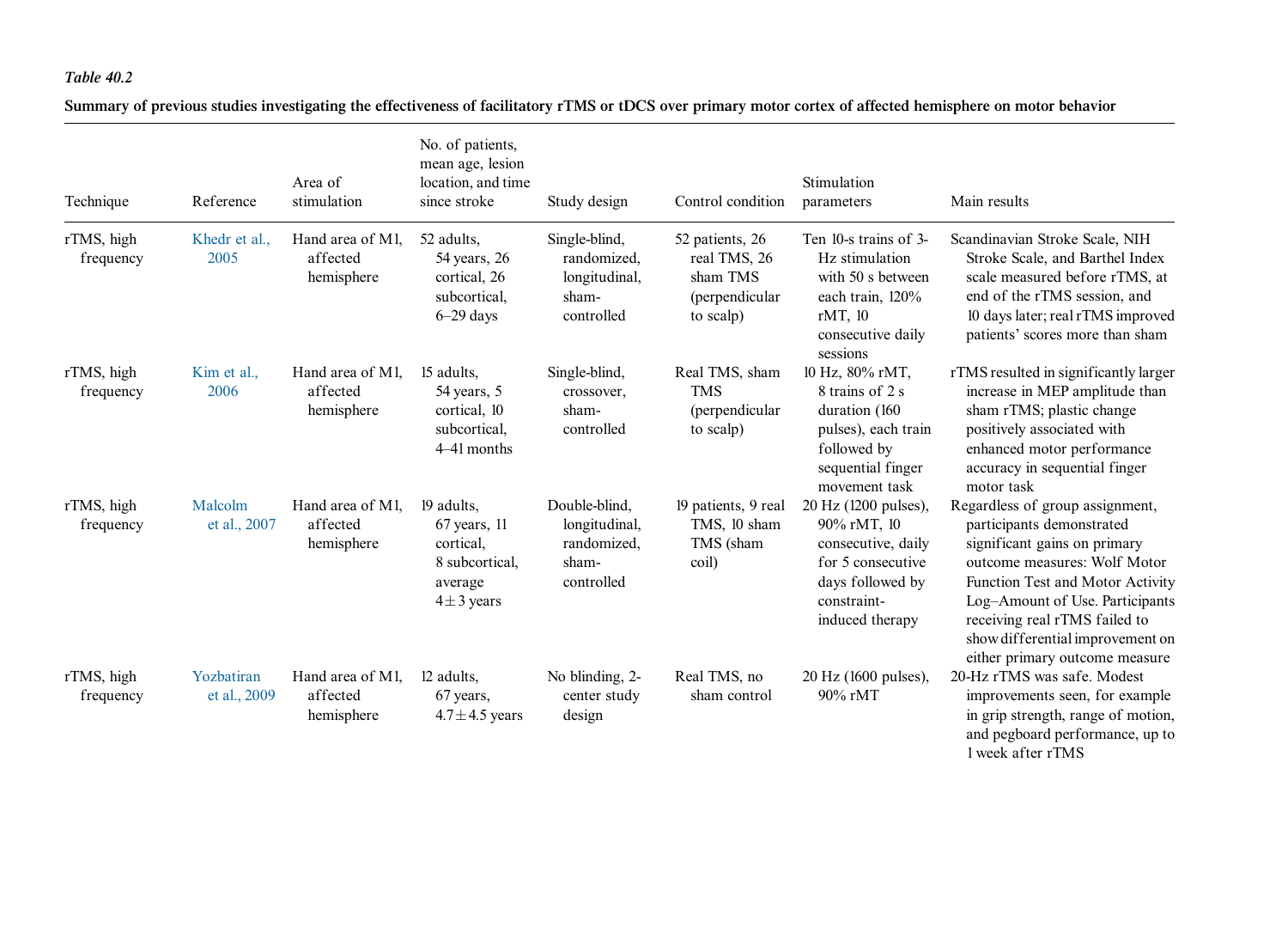| rTMS, high<br>frequency | Pomeroy<br>et al., 2007 | Hand area of M1,<br>affected<br>hemisphere | 27 adults,<br>75 years,<br>average<br>27 days                                               | Single-blind,<br>randomized,<br>longitudinal                         | Patients divided<br>in 4 groups: $(1)$<br>real<br>$rTMS + real$<br>VMC, (2) real<br>$rTMS +$<br>placebo VMC,<br>$(3)$ placebo<br>$rTMS + real$<br>VMC, $(4)$<br>placebo<br>$rTMS +$<br>placebo VMC<br>$(placebo =$<br>sham coil) | 1 Hz, 5 trains of 40<br>pulses, 3 min<br>intertrain interval<br>(total 200 pulses),<br>120% rMT,<br>treatment:<br>8 working days | In real rTMS + real VMC group,<br>MEP frequency increased 14% for<br>biceps and 20% for triceps,<br>whereas in placebo<br>$rTMS + placebo$ VMC group, it<br>decreased 12% for biceps and 6%<br>for triceps. For other groups there<br>were changes of intermediate<br>values                                                                                                                                                                                                                                                                           |
|-------------------------|-------------------------|--------------------------------------------|---------------------------------------------------------------------------------------------|----------------------------------------------------------------------|----------------------------------------------------------------------------------------------------------------------------------------------------------------------------------------------------------------------------------|----------------------------------------------------------------------------------------------------------------------------------|--------------------------------------------------------------------------------------------------------------------------------------------------------------------------------------------------------------------------------------------------------------------------------------------------------------------------------------------------------------------------------------------------------------------------------------------------------------------------------------------------------------------------------------------------------|
| rTMS, high<br>frequency | Ameli et al.,<br>2009   | Hand area of M1,<br>affected<br>hemisphere | 29 adults,<br>56 years, 16<br>subcortical, 13<br>subcortical and<br>cortical,<br>1-88 weeks | Single-blind,<br>randomized,<br>controlled                           | Real TMS, vertex<br><b>TMS</b>                                                                                                                                                                                                   | 5 Hz, 1000 pulses,<br>80 rMT                                                                                                     | 10-Hz rTMS improved movement<br>kinematics in 14 of 16 patients<br>with subcortical stroke, but not in<br>patients with additional cortical<br>stroke. rTMS over ipsilesional M1<br>reduced neural activity of<br>contralesional M1 in 11 patients<br>with subcortical stroke, but<br>caused a widespread bilateral<br>recruitment of primary and<br>secondary motor areas in 7<br>patients with cortical stroke.<br>Activity in ipsilesional M1 at<br>baseline correlated with<br>improvement of index finger<br>tapping frequency induced by<br>rTMS |
| rTMS, high<br>frequency | Chang et al.,<br>2010   | Hand area of M1,<br>affected<br>hemisphere | 28 adults,<br>56.6 years,<br>average<br>$13.4 \text{ days}$<br>(subacute)                   | Single-blind,<br>randomized,<br>longitudinal,<br>sham-<br>controlled | 28 patients, 18<br>real TMS, 10<br>sham TMS                                                                                                                                                                                      | 10 Hz 1000 pulses,<br>90% rMT, 10<br>sessions over 2-<br>week<br>$period + motor$<br>training                                    | Motor function (Motoricity Index<br>improved and Box and Block test)<br>in both groups after treatment;<br>real rTMS additionally improved<br>motor function (Fugl-Meyer<br>Assessment) of affected upper<br>limb. Over 3 months after the<br>stroke, the time and type of<br>intervention for Motoricity Index<br>of affected upper extremity<br>showed significant interaction                                                                                                                                                                       |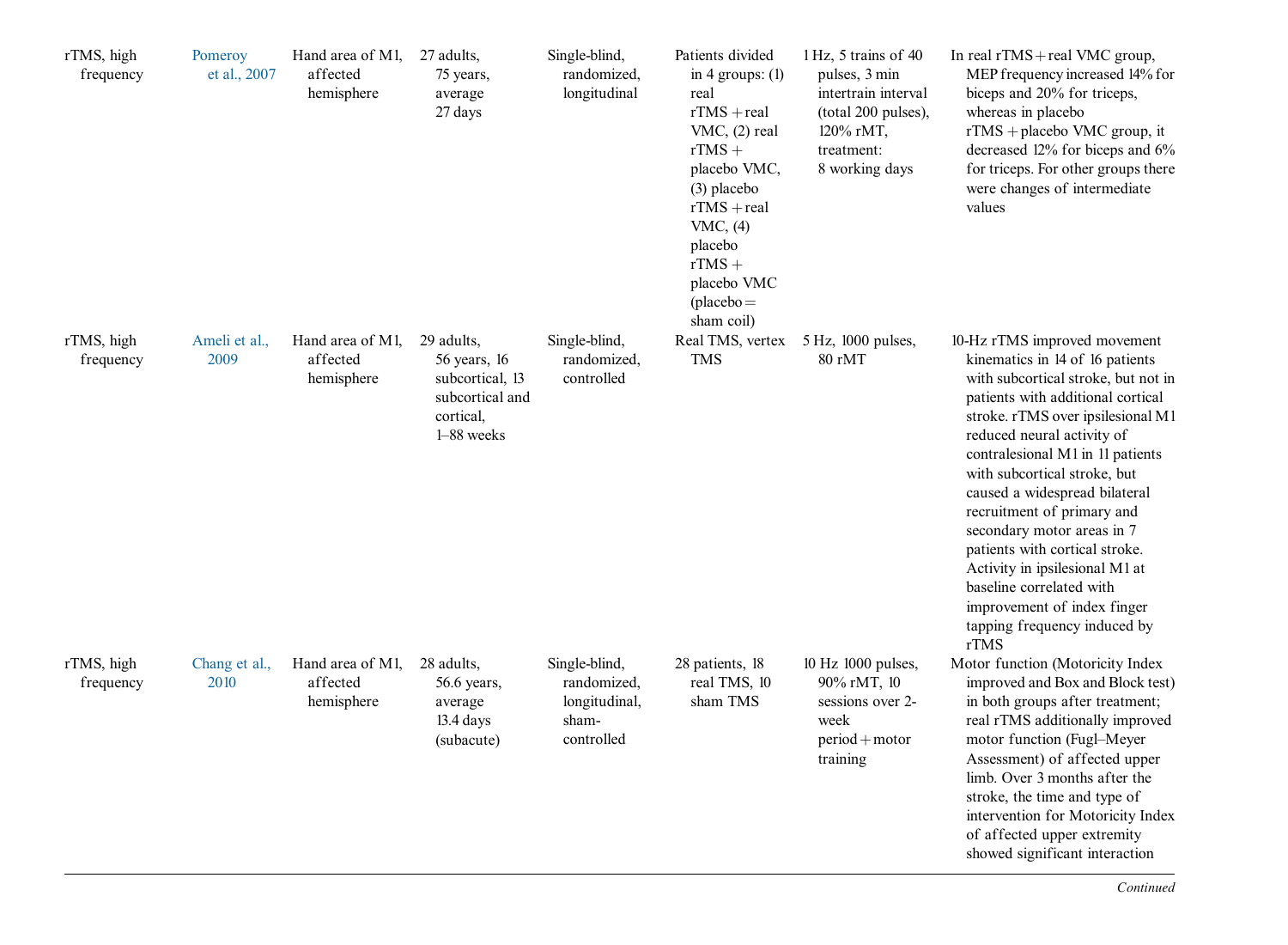### Continued

| Technique               | Reference                    | Area of<br>stimulation                     | No. of patients,<br>mean age, lesion<br>location, and time<br>since stroke                                                        | Study design                                                         | Control condition                                                                                                        | Stimulation<br>parameters                                                                                                                                                                                 | Main results                                                                                                                                                                                                                                                                                                                                                                                                                                                                                                                                             |
|-------------------------|------------------------------|--------------------------------------------|-----------------------------------------------------------------------------------------------------------------------------------|----------------------------------------------------------------------|--------------------------------------------------------------------------------------------------------------------------|-----------------------------------------------------------------------------------------------------------------------------------------------------------------------------------------------------------|----------------------------------------------------------------------------------------------------------------------------------------------------------------------------------------------------------------------------------------------------------------------------------------------------------------------------------------------------------------------------------------------------------------------------------------------------------------------------------------------------------------------------------------------------------|
| rTMS, high<br>frequency | Khedr et al.,<br>2010        | Hand area of M1,<br>affected<br>hemisphere | 48 adults,<br>59.53 years,<br>acute ischemic<br>stroke of<br>middle<br>cerebral artery<br>territory,<br>$6.50 \pm$<br>$3.63$ days | Single-blind,<br>randomized,<br>longitudinal,<br>sham-<br>controlled | 48 patients, 16<br>real 3-Hz TMS.<br>$16$ real $10-Hz$<br>TMS, 16 sham<br><b>TMS</b>                                     | 3 Hz (5 s, 50 trains),<br>with total 750<br>pulses at 130%<br>rMT, 5 Hz (2 s, 37<br>trains), with total<br>750 pulses at 100%<br>rMT, sham TMS<br>perpendicular to<br>scalp, daily for<br>5 days in a row | Real rTMS produced greater<br>improvement in motor disability<br>scales than sham, which was<br>evident even at 1 year follow-up.<br>These improvements were<br>associated with changes in cortical<br>excitability over treatment<br>interval                                                                                                                                                                                                                                                                                                           |
| rTMS, high<br>frequency | Koganemaru<br>et al., 2010   | Hand area of M1,<br>affected<br>hemisphere | 9 adults.<br>51.6 years, 9<br>subcortical,<br>average<br>24 months                                                                | Crossover (exp. 1,<br>2), longitudinal<br>(exp. 3)                   | 9 patients (exp. 1),<br>9 healthy<br>controls<br>$(exp. 2)$ ,<br>$PT + PNS$ ,<br>5-Hz rTMS,<br>$PT + PNS +$<br>5-Hz rTMS | 5 Hz rTMS for 8 s<br>(100% MT); exp. 3<br>12 times of<br>$rTMS + PNS + PT$<br>on the same 9<br>patients, with 1<br>session each day,<br>on 2 separate days<br>per week, for<br>6 weeks in total           | Exp. 1: combined intervention<br>$(PT + PNS + TMS)$ , but neither<br>single intervention resulted in<br>improvement of extensor<br>movement and grip power along<br>with reduction of flexor<br>hypertonia in paretic upper limbs.<br>Exp. 2: only combined intervention<br>resulted in selective plastic<br>changes of corticospinal<br>excitability, motor threshold, and<br>silent period for extensors.<br>Exp. 3: combination of interventions<br>over 6 weeks induced a beneficial<br>effect that remained present to<br>some extent 2 weeks later |
| tDCS, anodal            | Hummel and<br>Cohen,<br>2005 | Hand area of M1,<br>affected<br>hemisphere | 1 adult, 84-year-<br>old man.<br>subcortical,<br>107 months                                                                       | Double-blind,<br>crossover,<br>sham-<br>controlled                   | Anodal tDCS,<br>sham tDCS                                                                                                | $1 \text{ mA}$ , $20 \text{ min}$                                                                                                                                                                         | tDCS led to improvements in pinch<br>force, Jebsen-Taylor Hand<br>Function Test, and simple RTs in<br>paretic hand that outlasted<br>stimulation period for at least<br>40 min. These changes were<br>accompanied by increased<br>corticomotor excitability and<br>reduced intracortical inhibition to<br><b>TMS</b>                                                                                                                                                                                                                                     |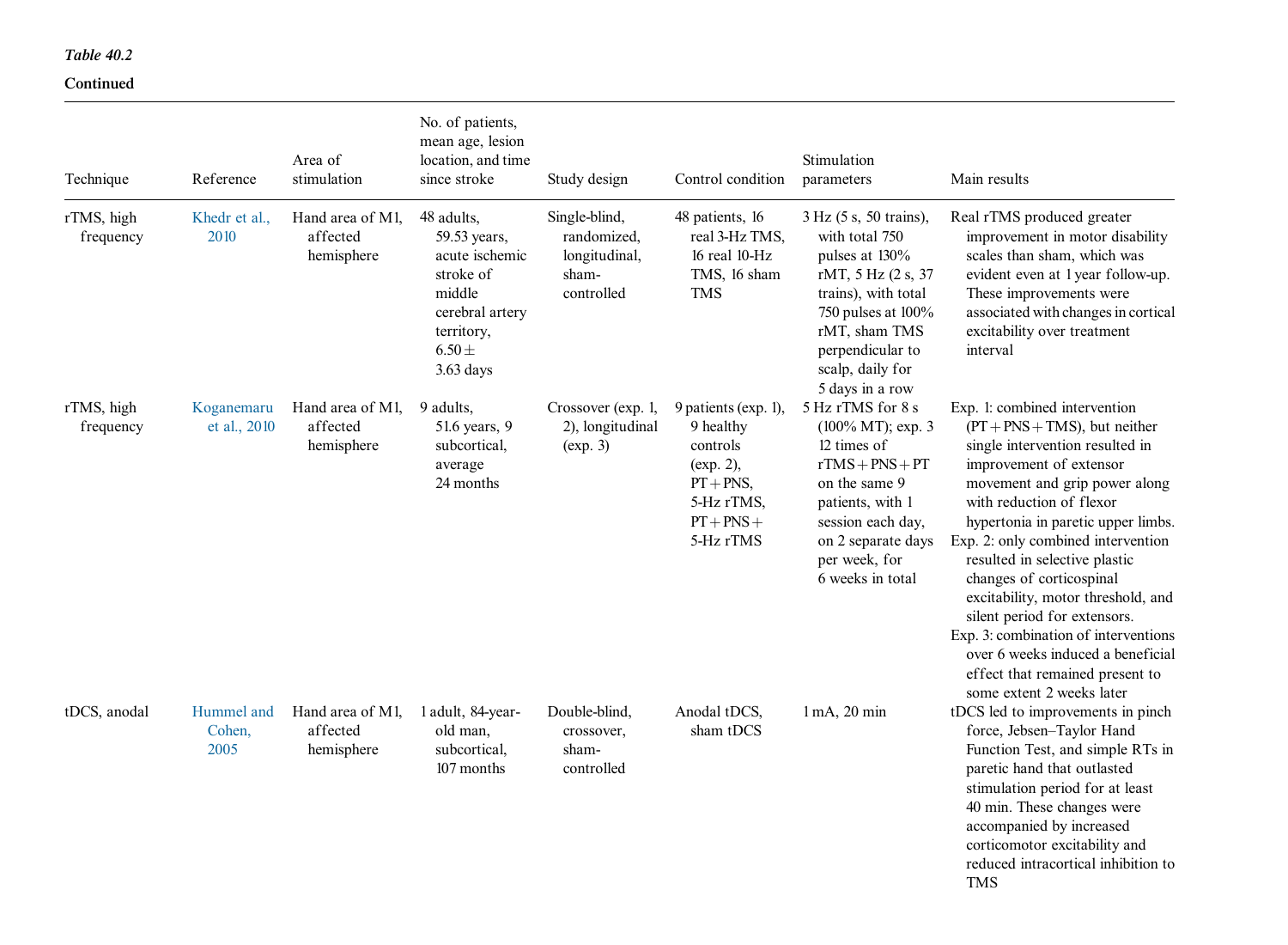| tDCS, anodal   | Hummel<br>et al., 2005 | Hand area of M1,<br>affected<br>hemisphere | 6 adults, 57 years,<br>1 cortical, 5<br>subcortical,<br>$23 - 107$ months                                                       | Double-blind,<br>crossover,<br>sham-<br>controlled | Anodal tDCS,<br>sham tDCS                                                                     | 1 mA, 20 min                                                                                                                                                               | Jebsen-Taylor Hand Function Test<br>measured in paretic hand<br>improved significantly with<br>anodal but not with sham tDCS.<br>This effect outlasted the<br>stimulation period and was<br>present in every single patient<br>tested. It correlated with an<br>increment in motor cortical<br>excitability within affected<br>hemisphere and reduced short-<br>interval intracortical inhibition |
|----------------|------------------------|--------------------------------------------|---------------------------------------------------------------------------------------------------------------------------------|----------------------------------------------------|-----------------------------------------------------------------------------------------------|----------------------------------------------------------------------------------------------------------------------------------------------------------------------------|---------------------------------------------------------------------------------------------------------------------------------------------------------------------------------------------------------------------------------------------------------------------------------------------------------------------------------------------------------------------------------------------------|
| tDCS, anodal   | Hummel<br>et al., 2006 | Hand area of M1,<br>affected<br>hemisphere | 11 adults,<br>57 years,<br>$18-107$ months                                                                                      | Double-blind,<br>crossover,<br>sham-<br>controlled | Anodal tDCS,<br>sham tDCS                                                                     | $1 \text{ mA}$ , $20 \text{ min}$                                                                                                                                          | Anodal tDCS shortened RTs and<br>improved pinch force in paretic<br>hand relative to sham, an effect<br>present in patients with higher<br>impairment                                                                                                                                                                                                                                             |
| tDCS, anodal   | Hesse et al.,<br>2007  | Hand area of M1,<br>affected<br>hemisphere | 10 adults,<br>63 years,<br>8 cortical, 2<br>subcortical,<br>4–8 weeks                                                           | No blinding,<br>longitudinal                       | Anodal tDCS,<br>no sham or<br>control<br>condition                                            | $1.5$ mA, $7$ min<br>followed by robot-<br>assisted arm<br>training for<br>20 min every<br>working day over<br>6 weeks                                                     | Arm function of 3 patients (2 with<br>subcortical lesion) improved<br>significantly. In remaining 7<br>patients, all with cortical lesions,<br>arm function changed little                                                                                                                                                                                                                        |
| tDCS<br>anodal | Celnik et al.,<br>2009 | Hand area of M1,<br>affected<br>hemisphere | 9 adults,<br>55.3 years, 3<br>cortical and<br>subcortical, 1<br>subcortical, 5<br>cortical,<br>average $55.7\pm$<br>5.57 months | Double-blind,<br>crossover                         | $PNS + tDCS$ ,<br>$PNS + tDCS$<br>sham,<br>$tDCS + PNS$<br>sham, PNS<br>$sham + tDCS$<br>sham | Anodal, 1 mA,<br>20 min, 2 h of PNS<br>or sham. In last<br>20 min PNS<br>combined with<br>20 min of tDCS or<br>sham. Motor<br>training<br>immediately after<br>stimulation | $PNS + tDCS$ resulted in 41.3%<br>improvement in number of<br>correct key presses relative to PNS<br>$sham + tDCS sham$ , 15.4% relative<br>to $PNS + tDCS$ sham, and $22.7%$<br>relative to $tDCS + PNS$ sham.<br>These performance differences<br>were maintained 1 and 6 days<br>after end of training                                                                                         |

NIH, National Institutes of Health; M1, primary motor cortex; MEP, motor evoked potential; PNS, peripheral nerve stimulation; PT, physical training; rMT, resting motor threshold; RT, reaction time; rTMS, repetitive transcranial magnetic stimulation; tDCS, transcranial direct current stimulation; VMC, voluntary muscle contraction.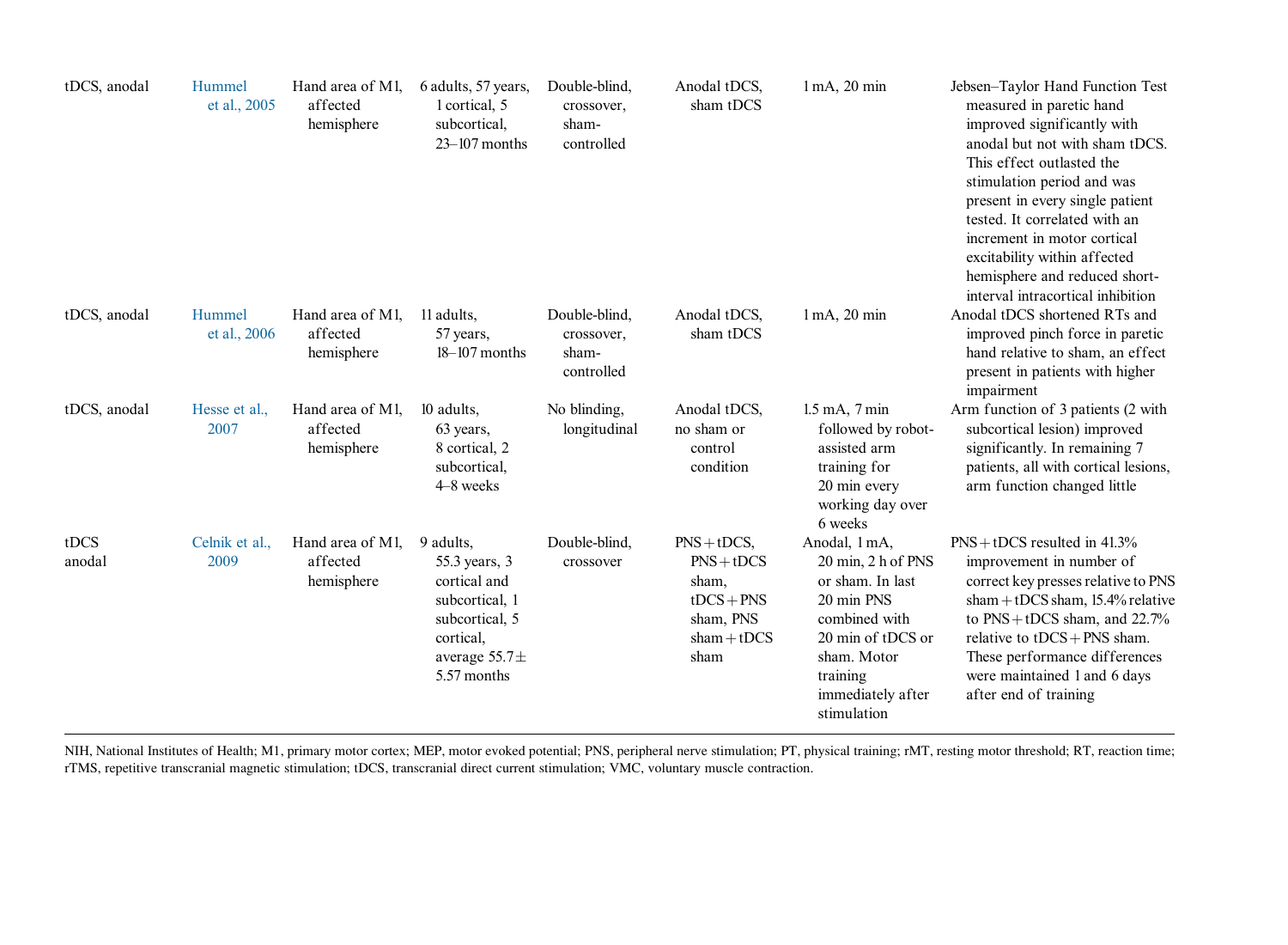Summary of previous studies investigating the effectiveness of inhibitory and facilitatory rTMS or tDCS over primary motor cortex of unaffected and affected hemisphere on motor behavior

| Technique                  | Reference               | Area of<br>stimulation                                                  | No. of patients,<br>mean age, lesion<br>location, and time<br>since stroke            | Study design                                                                                           | Control condition                                                                                           | Stimulation<br>parameters                                                                                                         | Main results                                                                                                                                                                                                                                                                                                         |
|----------------------------|-------------------------|-------------------------------------------------------------------------|---------------------------------------------------------------------------------------|--------------------------------------------------------------------------------------------------------|-------------------------------------------------------------------------------------------------------------|-----------------------------------------------------------------------------------------------------------------------------------|----------------------------------------------------------------------------------------------------------------------------------------------------------------------------------------------------------------------------------------------------------------------------------------------------------------------|
| tDCS, anodal,<br>cathodal  | Fregni et al.,<br>2005  | Hand area of M1,<br>unaffected<br>hemisphere,<br>affected<br>hemisphere | 6 adults.<br>53.67 years, 3<br>cortical, 3<br>subcortical,<br>27.08 months            | Single-blind,<br>crossover,<br>randomized,<br>sham-<br>controlled                                      | Sham tDCS, anodal<br>tDCS over<br>affected<br>hemisphere,<br>cathodal tDCS<br>over unaffected<br>hemisphere | $1 \text{ mA}$ , $20 \text{ min}$                                                                                                 | Both anodal and cathodal tDCS<br>improved motor performance in<br>the Jebsen-Taylor Hand<br><b>Function Test</b>                                                                                                                                                                                                     |
| tDCS, anodal,<br>cathodal  | Boggio et al.,<br>2007  | Hand area of M1,<br>unaffected<br>hemisphere,<br>affected<br>hemisphere | 9 adults, 57 years,<br>9 subcortical,<br>$13-85$ months                               | Exp. 1: double-<br>blind.<br>Exp. 2: crossover,<br>longitudinal;<br>randomized,<br>sham-<br>controlled | Sham tDCS, anodal<br>tDCS over<br>affected<br>hemisphere,<br>cathodal tDCS<br>over unaffected<br>hemisphere | Intensity 1 mA,<br>20 min,<br>administered<br>once ( $exp. 1$ ),<br>only cathodal<br>daily over 5<br>consecutive<br>days (exp. 2) | Improvement in Jebsen-Taylor<br>Hand Function Test immediately<br>after tDCS. Greater cumulative<br>improvement after 5 days of<br>tDCS (lasting for 14 days)                                                                                                                                                        |
| tDCS, anodal,<br>cathodal  | Stagg et al.,<br>2012   | Hand area of M1,<br>unaffected<br>hemisphere,<br>affected<br>hemisphere | 12 adults,<br>63.47 years, 7<br>subcortical, 6<br>cortical,<br>average<br>33.8 months | Single-blind,<br>randomized,<br>crossover,<br>sham-<br>controlled                                      | Sham tDCS, anodal<br>tDCS over<br>affected<br>hemisphere,<br>cathodal tDCS<br>over unaffected<br>hemisphere | 1 mA, 20 min                                                                                                                      | Anodal tDCS led to significant<br>improvements in RTs with<br>affected hand, associated with<br>an increase in movement-related<br>cortical activity in stimulated M1<br>and functionally interconnected<br>regions. Cathodal tDCS led to a<br>functional improvement only<br>when compared with sham<br>stimulation |
| rTMS, cTBS,<br><b>iTBS</b> | Talelli et al.,<br>2007 | Hand area of M1,<br>unaffected<br>hemisphere,<br>affected<br>hemisphere | 6 adults.<br>57.7 years, 3<br>cortical, 3<br>subcortical,<br>31 months                | Single-blind,<br>crossover,<br>sham-<br>controlled                                                     | Real TMS, sham<br>TMS (sham coil)                                                                           | cTBS (300 pulses,<br>80% aMT),<br>iTBS (600<br>pulses, 80%<br>aMT                                                                 | cTBS suppressed MEPs evoked in<br>healthy hands but did not change<br>motor behavior or<br>electrophysiology of paretic<br>hands. iTBS transiently<br>improved motor behavior and<br>corticospinal output in paretic<br>hands                                                                                        |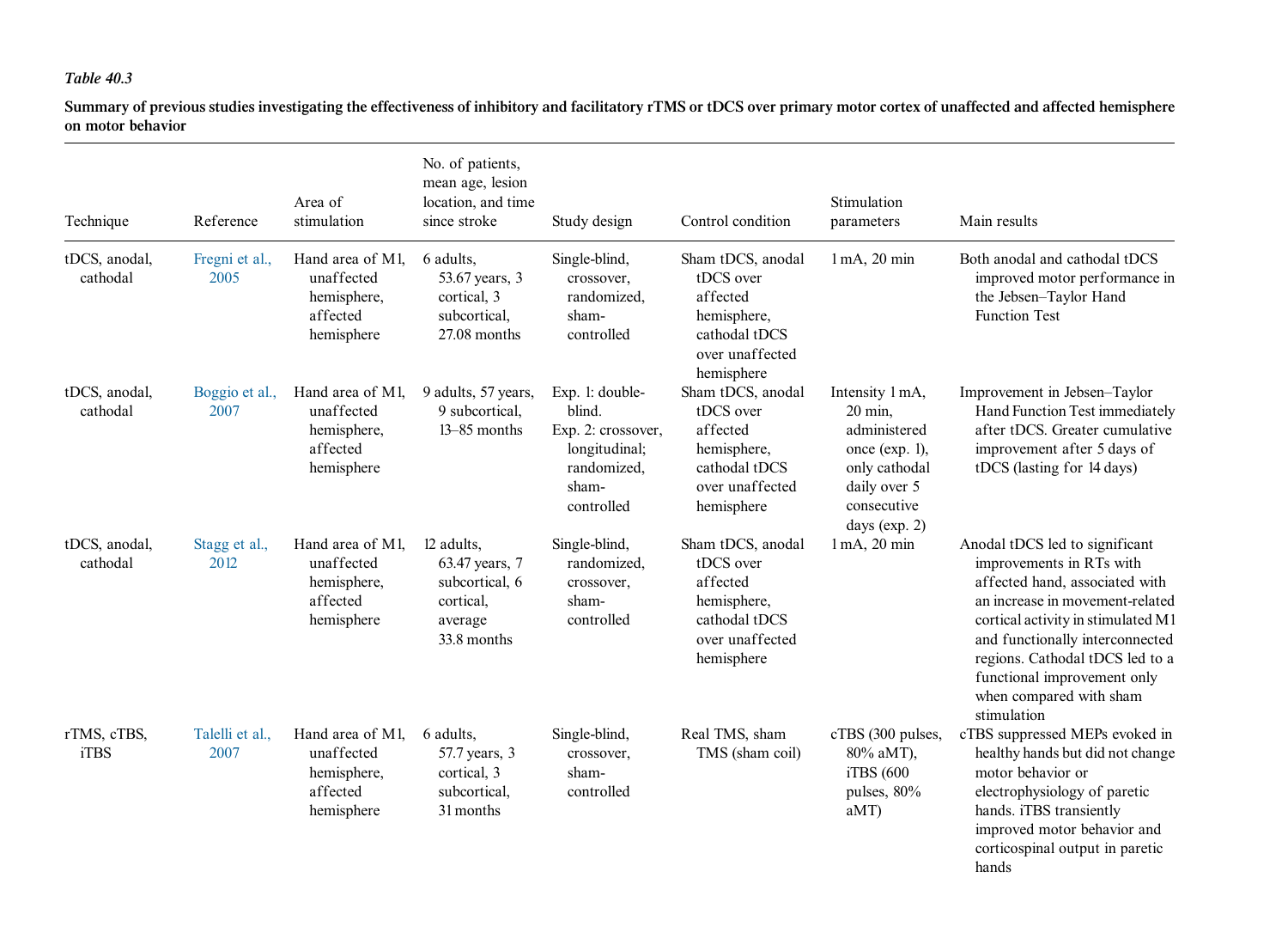| rTMS, cTBS,<br>iTBS                       | Di Lazzaro<br>et al., 2008 | Hand area of M1,<br>unaffected<br>hemisphere,<br>affected<br>hemisphere | 12 adults,<br>69.4 years, 4<br>cortical.<br>8 subcortical,<br>12 healthy,<br>average<br>$5.1$ days.<br>Control<br>subjects, mean<br>age 63.2 years | Single-blind,<br>No sham-<br>controlled, but<br>healthy control<br>group,<br>crossover | cTBS over<br>unaffected<br>hemisphere, iTBS<br>over affected<br>hemisphere                                                                                        | cTBS (600 pulses,<br>80% aMT),<br>iTBS (800)<br>pulses, $80\%$<br>aMT                                             | In patients, both iTBS and cTBS<br>produced a significant increase<br>in amplitude of MEPs evoked by<br>stimulation of affected<br>hemisphere. Effects in patients<br>comparable to those in controls                                                                 |
|-------------------------------------------|----------------------------|-------------------------------------------------------------------------|----------------------------------------------------------------------------------------------------------------------------------------------------|----------------------------------------------------------------------------------------|-------------------------------------------------------------------------------------------------------------------------------------------------------------------|-------------------------------------------------------------------------------------------------------------------|-----------------------------------------------------------------------------------------------------------------------------------------------------------------------------------------------------------------------------------------------------------------------|
| rTMS, low<br>frequency, high<br>frequency | Khedr et al.,<br>2009      | Hand area of M1,<br>unaffected<br>hemisphere,<br>affected<br>hemisphere | 36 adults,<br>57.9 years, 19<br>cortical, 17<br>subcortical,<br>average<br>$17.1$ days                                                             | Single-blind,<br>randomized,<br>longitudinal,<br>sham-<br>controlled                   | 36 patients, 12 real 1-<br>Hz TMS over<br>unaffected<br>hemisphere, 12 real<br>3-Hz TMS over<br>affected<br>hemisphere, 12<br>sham TMS                            | 1-Hz TMS, 100%<br>rMT, 900<br>pulses, 3-Hz<br>TMS, 130%<br>rMT, 900<br>pulses, daily<br>over 5 days               | At 3-month time point, both real<br>rTMS groups had improved<br>significantly more in different<br>rating scales (NIH Stroke Scale<br>and Barthel Index Scale) than<br>sham group; in addition, 1-Hz<br>group performed better than<br>3-Hz group in NIH Stroke Scale |
| rTMS, cTBS,<br>iTBS                       | Ackerley<br>et al., 2010   | Hand area of M1,<br>unaffected<br>hemisphere,<br>affected<br>hemisphere | 10 adults,<br>$60$ years, $10$<br>subcortical,<br>average<br>28 months                                                                             | Double-blind,<br>crossover,<br>sham-<br>controlled                                     | cTBS, over<br>unaffected<br>hemisphere, iTBS<br>over affected<br>hemisphere, sham<br>(sham coil)                                                                  | cTBS (600<br>pulses), iTBS<br>$(600 \text{ pulses})$ ,<br>90% aMT                                                 | TBS and training led to task-<br>specific improvements in grip-<br>lift. Specifically, cTBS of<br>contralesional M1 led to an<br>overall decrement in upper-limb<br>function                                                                                          |
| rTMS, low<br>frequency, high<br>frequency | Emara et al.,<br>2010      | Hand area of M1,<br>unaffected<br>hemisphere,<br>affected<br>hemisphere | 60 adults,<br>$53.9$ years,<br>average<br>4.1 months                                                                                               | Single-blind,<br>randomized,<br>longitudinal,<br>sham-<br>controlled                   | 60 patients, 20 real 1-<br>Hz TMS over<br>unaffected<br>hemisphere, 20<br>real 5-Hz TMS<br>over affected<br>hemisphere, 20<br>sham<br>(perpendicular to<br>scalp) | 1 Hz, 110120%<br>rMT, 150<br>pulses, 5 Hz,<br>80-90% rMT,<br>750 pulses, 10<br>daily<br>$s_{\text{essions}} + PT$ | Real rTMS improved finger<br>tapping test, Activity Index<br>score, and modified Rankin<br>Scale in both groups. Effect<br>sustained over 12-week<br>observation period                                                                                               |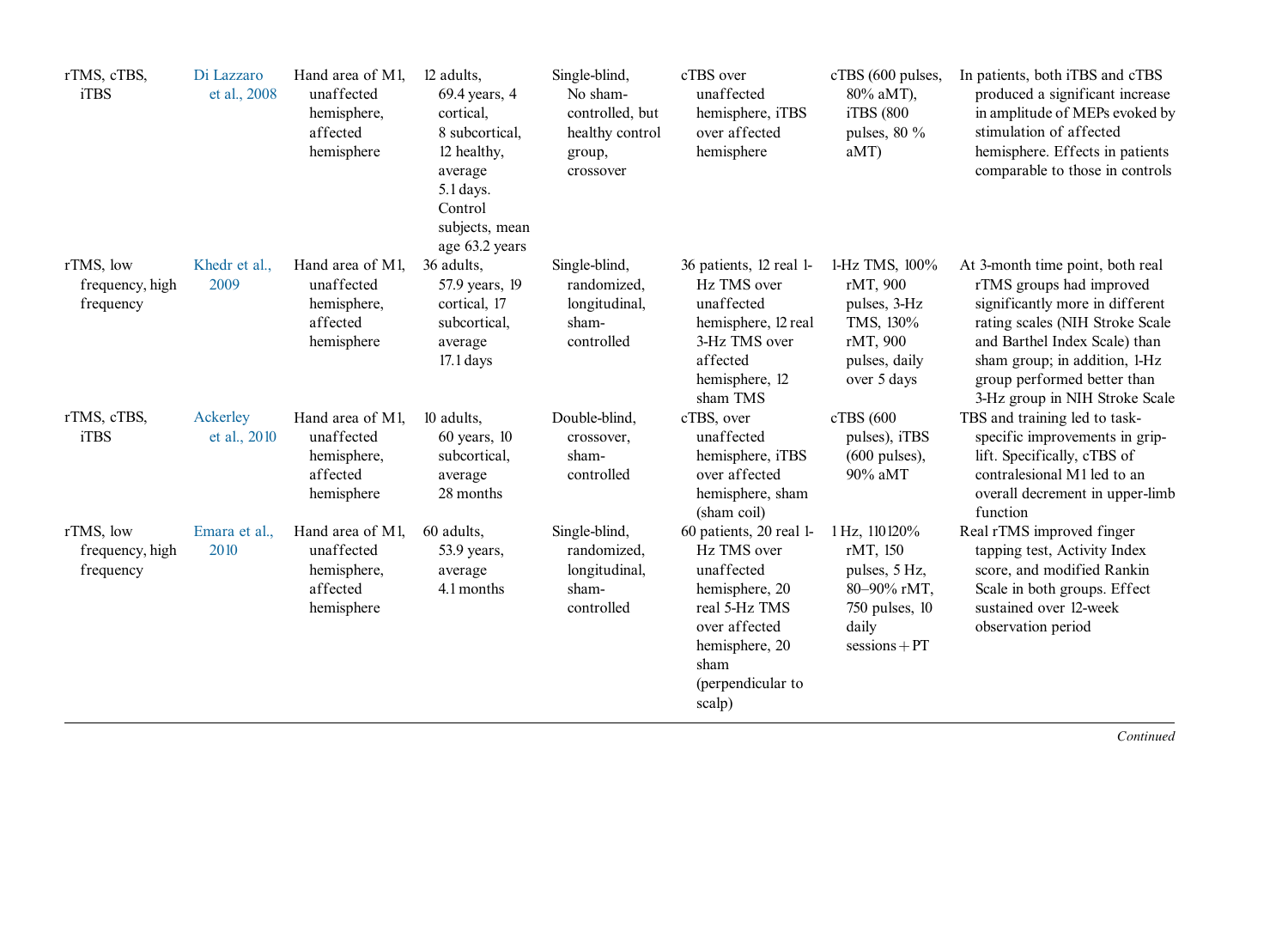#### Continued

| Technique                                                   | Reference                | Area of<br>stimulation                                                  | No. of patients,<br>mean age, lesion<br>location, and time<br>since stroke | Study design                                                         | Control condition                                                                                                                                                                                                                                                                                                                                  | Stimulation<br>parameters                                                                                  | Main results                                                                                                                                                                                                                                                                          |
|-------------------------------------------------------------|--------------------------|-------------------------------------------------------------------------|----------------------------------------------------------------------------|----------------------------------------------------------------------|----------------------------------------------------------------------------------------------------------------------------------------------------------------------------------------------------------------------------------------------------------------------------------------------------------------------------------------------------|------------------------------------------------------------------------------------------------------------|---------------------------------------------------------------------------------------------------------------------------------------------------------------------------------------------------------------------------------------------------------------------------------------|
| rTMS, low<br>frequency, high<br>frequency                   | Sasaki et al.,<br>2011   | Hand area of M1.<br>unaffected<br>hemisphere,<br>affected<br>hemisphere | 29 adults.<br>$65.7$ years,<br>$6-29$ days                                 | Single-blind,<br>randomized,<br>longitudinal,<br>sham-<br>controlled | 29 patients, 11 real 1-<br>Hz TMS over<br>unaffected<br>hemisphere, 9 real<br>10-Hz TMS over<br>affected<br>hemisphere, 9<br>sham<br>(perpendicular to<br>scalp)                                                                                                                                                                                   | 1 Hz, 1800 pulses,<br>10 Hz, 1000<br>pulses, 5 days,<br>consecutive<br>sessions                            | Both real rTMS groups had<br>significant increases in both grip<br>strength and tapping frequency.<br>More increase in 10-Hz group vs<br>sham                                                                                                                                         |
| rTMS, low<br>frequency, high<br>frequency,<br>bihemispheric | Takeuchi<br>et al., 2009 | Hand area of M1,<br>unaffected<br>hemisphere,<br>affected<br>hemisphere | 30 adults,<br>59.3 years, 30<br>subcortical,<br>average<br>28.8 months     | Double-blind,<br>randomized                                          | 30 patients, 10 real<br>bihemispheric<br>TMS (alternating<br>1 Hz vs 10 Hz,<br>1000 pulses for<br>each hemisphere,<br>90% rMT), 10 real<br>1-Hz TMS over<br>unaffected<br>hemisphere and<br>sham 10 Hz over<br>unaffected<br>hemisphere, 10 real<br>10-Hz TMS over<br>affected<br>hemisphere and<br>sham 1-Hz TMS<br>over unaffected<br>hemisphere | 1 Hz vs 10 Hz,<br>1000 pulses for<br>each<br>hemisphere,<br>90% rMT, after<br>TMS 15 min<br>motor training | Bilateral and 1-Hz rTMS improved<br>acceleration in paretic hand.<br>Compared with 1 Hz,<br>bihemispheric rTMS decreased<br>inhibitory function of affected<br>motor cortex and enhanced<br>effect of motor training on pinch<br>force. 10-Hz rTMS had no effect<br>on motor function |

aMT, active motor threshold; cTBS, continuous theta-burst stimulation; exp., experiment; iTBS, intermittent theta-burst stimulation; M1. primary motor cortex; MEP, motor evoked potential; NIH, National Institutes of Health; PT, physical training; RT, reaction time; rTMS, repetitive transcranial magnetic stimulation; tDCS, transcranial direct current stimulation.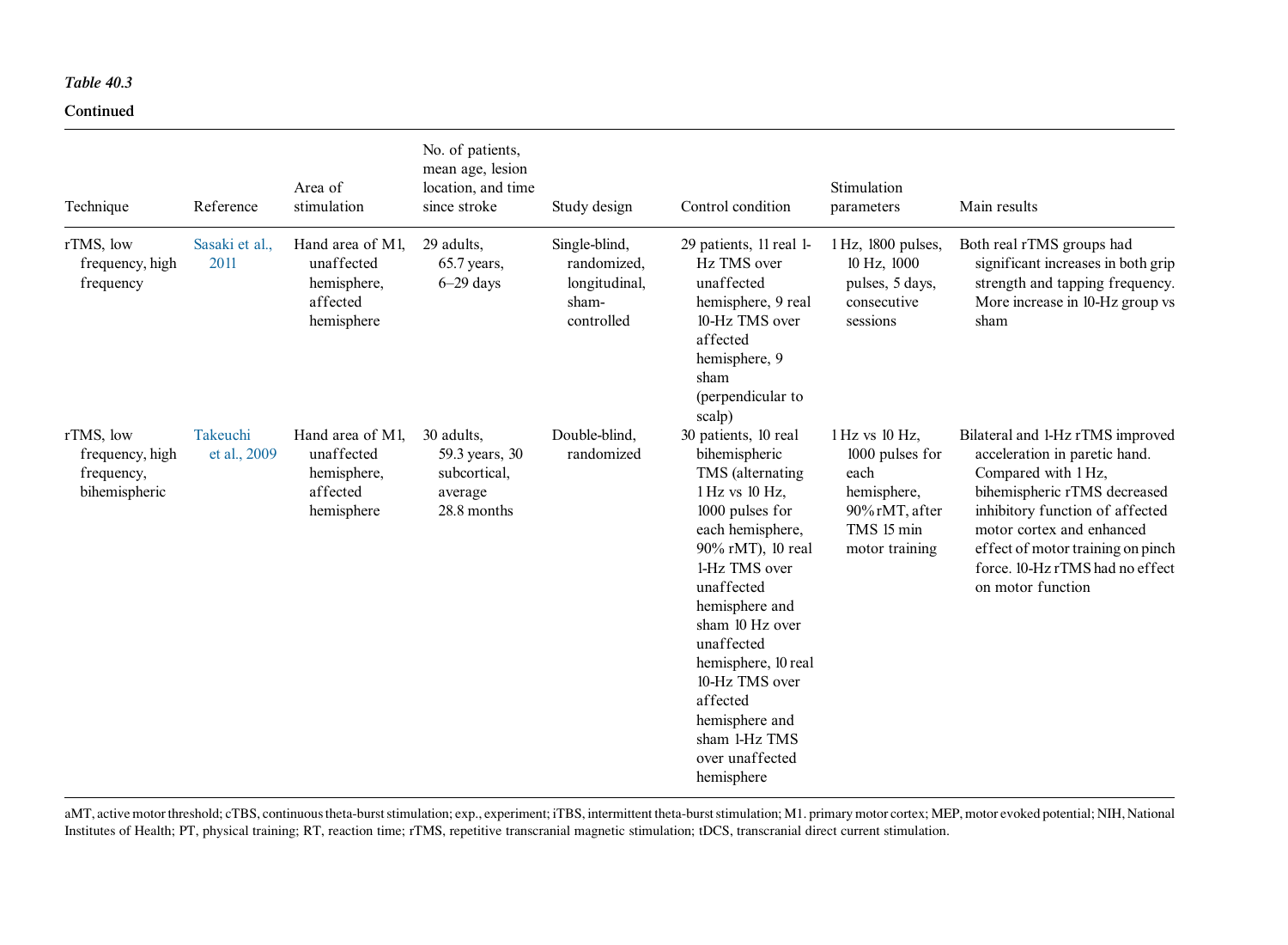<span id="page-18-0"></span>Summary of previous studies investigating the effectiveness of bilateral tDCS over primary motor cortex of unaffected and affected hemisphere on motor behavior

| Technique              | Reference                   | Area of<br>stimulation | No. of patients,<br>mean age, lesion<br>location, and<br>time since stroke | Study design                                                                              | Control condition                                                                                                                                                                                                       | Stimulation<br>parameters                                                                                                                                                                                                                                                  | Main results                                                                                                                                                                                                                                                                                                                                                                                                                                                                    |
|------------------------|-----------------------------|------------------------|----------------------------------------------------------------------------|-------------------------------------------------------------------------------------------|-------------------------------------------------------------------------------------------------------------------------------------------------------------------------------------------------------------------------|----------------------------------------------------------------------------------------------------------------------------------------------------------------------------------------------------------------------------------------------------------------------------|---------------------------------------------------------------------------------------------------------------------------------------------------------------------------------------------------------------------------------------------------------------------------------------------------------------------------------------------------------------------------------------------------------------------------------------------------------------------------------|
| tDCS,<br>bihemispheric | Lindenberg et al.,<br>2010b | Hand area of<br>M1s    | 20 adults,<br>58 years,<br>$55.7 \pm 5.57$<br>months                       | Single-blind,<br>randomized,<br>sham-<br>controlled                                       | 20 patients, 10<br>real<br>bihemispheric<br>(anodal over<br>affected<br>hemisphere<br>and cathodal<br>over<br>unaffected<br>hemisphere),<br>10 sham<br>bihemispheric                                                    | 1.5 mA, 30 min<br>with<br>simultaneous<br>physical OT<br>for $60 \text{ min}$ , $5$<br>consecutive<br>sessions                                                                                                                                                             | Improvement of motor function<br>significantly greater in real rTMS<br>group (20.7% in Fugl-Meyer and<br>19.1% in Wolf Motor Function Test<br>scores) compared with sham group<br>$(3.2\%$ in Fugl-Meyer and $6.0\%$ in<br>Wolf Motor Function Test scores).<br>Effects lasted 1 week. In real TMS<br>group, stronger activation of intact<br>ipsilesional motor regions during<br>paced movements of affected limb<br>found postintervention vs no<br>changes in control group |
| tDCS.<br>bihemispheric | Lindenberg et al.,<br>2012b | Hand area of<br>M1s    | 10 adults,<br>50.3 years,<br>$20.3 \pm 20.6$<br>months                     | Exp. $l:no$<br>controls.<br>Exp 2: double-<br>blind,<br>randomized,<br>sham<br>controlled | First treatment:<br>10 patients<br>bihemispheric<br>tDCS (anodal<br>over affected<br>hemisphere<br>and cathodal<br>over<br>unaffected<br>hemisphere).<br>Second<br>treatment: 4 of<br>10 patients and<br>6 new patients | 1.5 mA, 30 min<br>with<br>simultaneous<br>physical OT<br>for $60 \text{ min}$ , 5-<br>day<br>intervention<br>(1st)<br>$treatment) + a$<br>second 5-day<br>intervention<br>separated<br>from first by<br>$2-29$ days<br>(mean<br>$9.9 \pm 9.4$ days)<br>(2nd)<br>treatment) | First 5-day period yielded an increase<br>in Upper-Extremity Fugl-Meyer<br>(UE-FM) scores by $5.9 \pm 2.4$ points<br>$(16.6 \pm 10.6\%)$ . Second 5-day<br>period resulted in further<br>meaningful, although significantly<br>lower, gains with additional<br>improvement of $2.3 \pm 1.4$ points in<br>UE-FM compared with end of first<br>5-day period $(5.5 \pm 4.2\%)$ . Overall<br>mean change after the two periods<br>was $8.2 \pm 2.2$ points $(22.9 \pm 11.4\%)$      |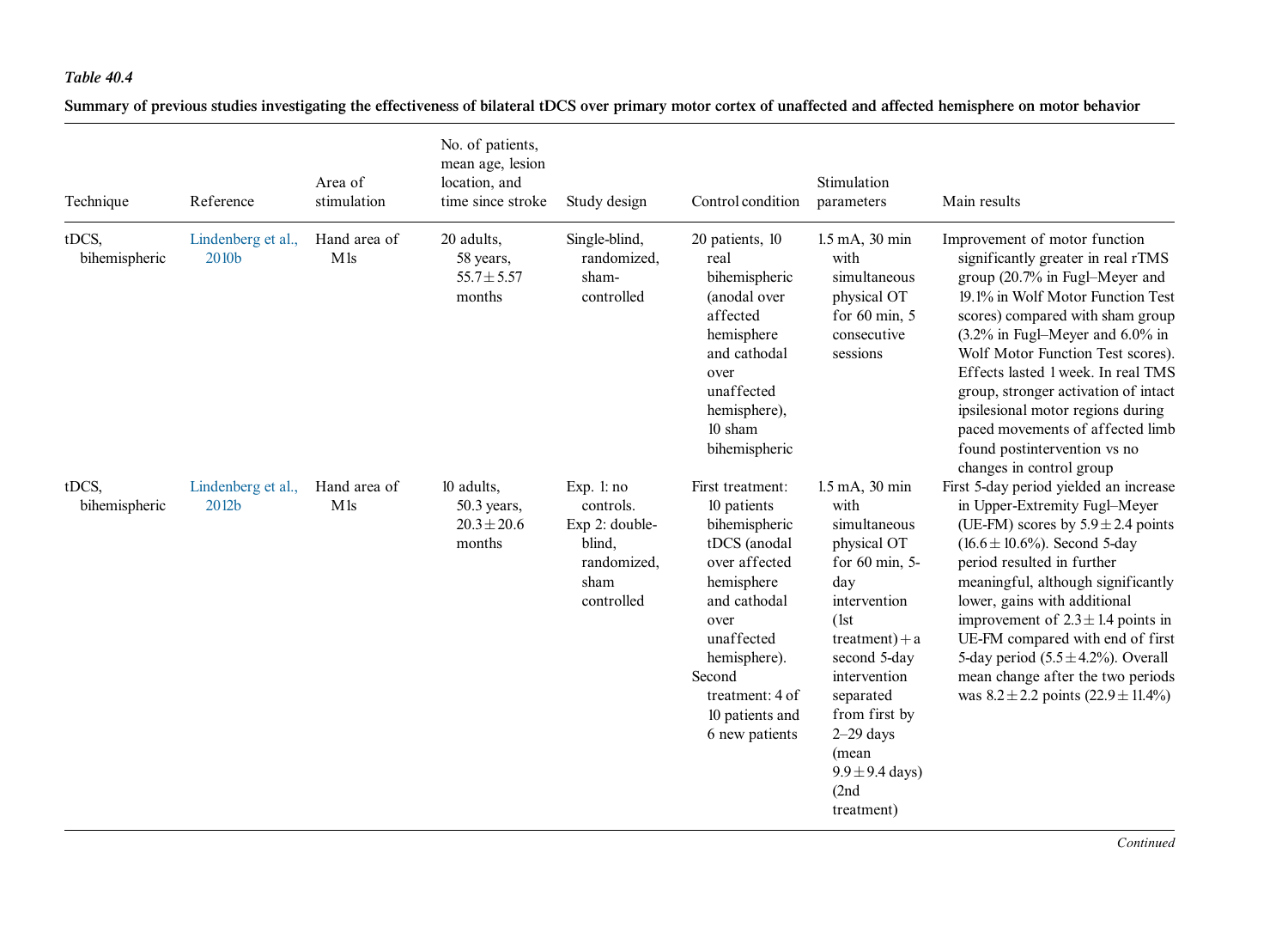#### Continued

| Technique              | Reference                 | Area of<br>stimulation | No. of patients,<br>mean age, lesion<br>location, and<br>time since stroke | Study design                | Control condition                                                                                                                                                       | Stimulation<br>parameters                     | Main results                                                                                                                                                                                                                                                                                                                                                                                                                                                                                                                                                                                                                              |
|------------------------|---------------------------|------------------------|----------------------------------------------------------------------------|-----------------------------|-------------------------------------------------------------------------------------------------------------------------------------------------------------------------|-----------------------------------------------|-------------------------------------------------------------------------------------------------------------------------------------------------------------------------------------------------------------------------------------------------------------------------------------------------------------------------------------------------------------------------------------------------------------------------------------------------------------------------------------------------------------------------------------------------------------------------------------------------------------------------------------------|
| tDCS,<br>bihemispheric | Bolognini et al.,<br>2011 | Hand area of<br>M ls   | 14 adults,<br>$46.7$ years,<br>average<br>37 months                        | Double-blind,<br>randomized | 14 patients, 7 real<br>bihemispheric<br>tDCS (anodal<br>over affected<br>hemisphere<br>and cathodal<br>over<br>unaffected<br>hemisphere)<br>and 7 sham<br>bihemispheric | 2 mA, 40 min,<br>combined with<br><b>CIMT</b> | Patients in both groups demonstrated<br>gains on Jebsen-Taylor Hand<br>Function Test, Handgrip Strength,<br>Motor Activity Log Scale, and<br>Fugl-Meyer Motor Score. Gains<br>larger in real tDCS group.<br>Neurophysiological measurements<br>showed a reduction in transcallosal<br>inhibition from intact to affected<br>hemisphere, and increased<br>corticospinal excitability in<br>affected hemisphere only in real<br>tDCS/CIMT group. Such<br>neurophysiological changes<br>correlated with the magnitude of<br>behavioral gains. Both groups<br>showed a reduction in corticospinal<br>excitability of unaffected<br>hemisphere |

CIMT, constraint-induced movement therapy; M1, primary motor cortex; OT, occupational therapy; rTMS, repetitive transcranial magnetic stimulation; tDCS, transcranial direct current stimulation.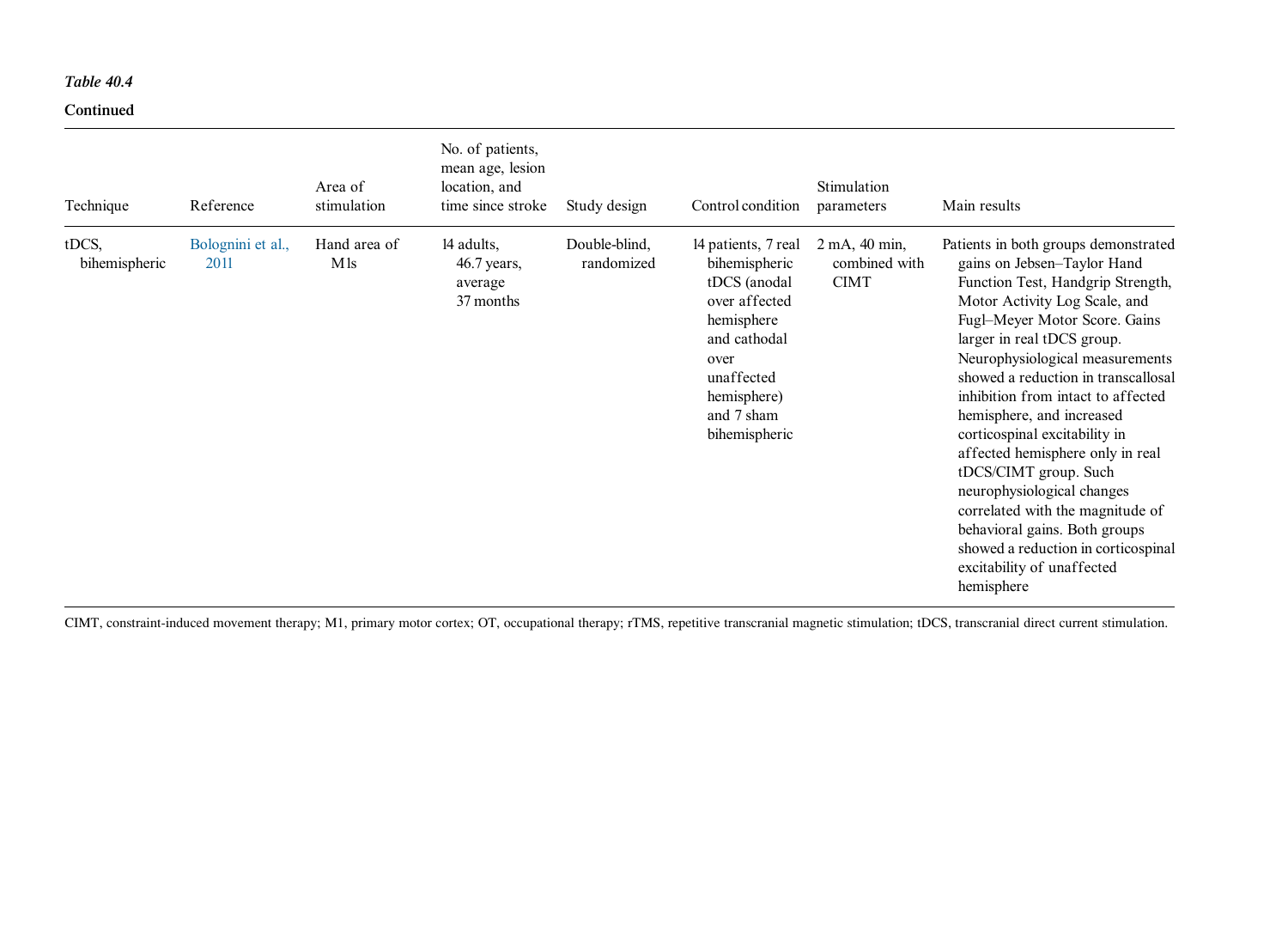<span id="page-20-0"></span>In the future, it is possible that specific markers will be developed to help identify patients who can benefit the most from NIBS interventions based on individual patterns of cortical activation ([Nowak et al., 2008;](#page-23-0) Ameli et [al., 2009](#page-23-0)), white-matter microstructural integrity (Stinear [et al., 2007; Lindenberg et al., 2012a\)](#page-24-0), or presence of certain genetic polymorphisms ([Kleim](#page-22-0) et al., [2006; Cheeran et al., 2009b; Fritsch et al., 2010\)](#page-22-0).

### **REFERENCES**

- [Abraham W, Bear M \(1996\). Metaplasticity: the plasticity of](http://refhub.elsevier.com/B978-0-444-53497-2.00040-1/rf0005) [synaptic plasticity. Trends Neurosci](http://refhub.elsevier.com/B978-0-444-53497-2.00040-1/rf0005) 19: 126–130.
- [Ackerley SJ, Stinear CM, Barber PA et al. \(2010\). Combining](http://refhub.elsevier.com/B978-0-444-53497-2.00040-1/rf0010) [theta burst stimulation with training after subcortical](http://refhub.elsevier.com/B978-0-444-53497-2.00040-1/rf0010) [stroke. Stroke](http://refhub.elsevier.com/B978-0-444-53497-2.00040-1/rf0010) 41: 1568–1572.
- [Ameli M, Grefkes C, Kemper F et al. \(2009\). Differential](http://refhub.elsevier.com/B978-0-444-53497-2.00040-1/rf0015) [effects of high-frequency repetitive transcranial magnetic](http://refhub.elsevier.com/B978-0-444-53497-2.00040-1/rf0015) [stimulation over ipsilesional primary motor cortex in cor](http://refhub.elsevier.com/B978-0-444-53497-2.00040-1/rf0015)[tical and subcortical middle cerebral artery stroke. Ann](http://refhub.elsevier.com/B978-0-444-53497-2.00040-1/rf0015) Neurol [66: 298–309.](http://refhub.elsevier.com/B978-0-444-53497-2.00040-1/rf0015)
- [Avenanti A, Coccia M, Ladavas E et al. \(2012\). Low-frequency](http://refhub.elsevier.com/B978-0-444-53497-2.00040-1/rf0020) [rTMS promotes use-dependent motor plasticity in chronic](http://refhub.elsevier.com/B978-0-444-53497-2.00040-1/rf0020) [stroke: A randomized trial. Neurology](http://refhub.elsevier.com/B978-0-444-53497-2.00040-1/rf0020) 78: 256–264.
- [Bienenstock EL, Cooper LN, Munro PW \(1982\). Theory for the](http://refhub.elsevier.com/B978-0-444-53497-2.00040-1/rf0025) [development of neuron selectivity: orientation specificity and](http://refhub.elsevier.com/B978-0-444-53497-2.00040-1/rf0025) [binocular interaction in visual cortex. J Neurosci](http://refhub.elsevier.com/B978-0-444-53497-2.00040-1/rf0025) 2: 32–48.
- [Birbaumer N, Cohen LG \(2007\). Brain–computer interfaces:](http://refhub.elsevier.com/B978-0-444-53497-2.00040-1/rf0030) [communication and restoration of movement in paralysis.](http://refhub.elsevier.com/B978-0-444-53497-2.00040-1/rf0030) J Physiol [579: 621–636.](http://refhub.elsevier.com/B978-0-444-53497-2.00040-1/rf0030)
- [Boggio PS, Alonso-Alonso M, Mansur CG et al. \(2006\). Hand](http://refhub.elsevier.com/B978-0-444-53497-2.00040-1/rf0035) [function improvement with low-frequency repetitive tran](http://refhub.elsevier.com/B978-0-444-53497-2.00040-1/rf0035)[scranial magnetic stimulation of the unaffected hemisphere](http://refhub.elsevier.com/B978-0-444-53497-2.00040-1/rf0035) [in a severe case of stroke. Am J Phys Med Rehabil](http://refhub.elsevier.com/B978-0-444-53497-2.00040-1/rf0035) 85: [927–930.](http://refhub.elsevier.com/B978-0-444-53497-2.00040-1/rf0035)
- [Boggio PS, Nunes A, Rigonatti SP et al. \(2007\). Repeated ses](http://refhub.elsevier.com/B978-0-444-53497-2.00040-1/rf0040)[sions of noninvasive brain DC stimulation is associated](http://refhub.elsevier.com/B978-0-444-53497-2.00040-1/rf0040) [with motor function improvement in stroke patients.](http://refhub.elsevier.com/B978-0-444-53497-2.00040-1/rf0040) [Restor Neurol Neurosci](http://refhub.elsevier.com/B978-0-444-53497-2.00040-1/rf0040) 25: 123–129.
- [Bolognini N, Vallar G, Casati C et al. \(2011\).](http://refhub.elsevier.com/B978-0-444-53497-2.00040-1/rf0045) [Neurophysiological and behavioral effects of tDCS com](http://refhub.elsevier.com/B978-0-444-53497-2.00040-1/rf0045)[bined with constraint-induced movement therapy in post](http://refhub.elsevier.com/B978-0-444-53497-2.00040-1/rf0045)[stroke patients. Neurorehabil Neural Repair](http://refhub.elsevier.com/B978-0-444-53497-2.00040-1/rf0045) 25: 819–829.
- [Bolton DA, Cauraugh JH, Hausenblas HA \(2004\).](http://refhub.elsevier.com/B978-0-444-53497-2.00040-1/rf0050) [Electromyogram-triggered neuromuscular stimulation](http://refhub.elsevier.com/B978-0-444-53497-2.00040-1/rf0050) [and stroke motor recovery of arm/hand functions: a](http://refhub.elsevier.com/B978-0-444-53497-2.00040-1/rf0050) [meta-analysis. J Neurol Sci](http://refhub.elsevier.com/B978-0-444-53497-2.00040-1/rf0050) 223: 121–127.
- [Boroojerdi B, Diefenbach K, Ferbert A \(1996\). Transcallosal](http://refhub.elsevier.com/B978-0-444-53497-2.00040-1/rf0055) [inhibition in cortical and subcortical cerebral vascular](http://refhub.elsevier.com/B978-0-444-53497-2.00040-1/rf0055) [lesions. J Neurol Sci](http://refhub.elsevier.com/B978-0-444-53497-2.00040-1/rf0055) 144: 160–170.
- Brasil-Neto JP, Valls-Solé [J, Pascual-Leone A et al. \(1993\).](http://refhub.elsevier.com/B978-0-444-53497-2.00040-1/rf0060) [Rapid modulation of human cortical motor outputs follow](http://refhub.elsevier.com/B978-0-444-53497-2.00040-1/rf0060)[ing ischaemic nerve block. Brain](http://refhub.elsevier.com/B978-0-444-53497-2.00040-1/rf0060) 116: 511–525.
- [Brunoni AR, Nitsche MA, Bolognini N et al. \(2012\). Clinical](http://refhub.elsevier.com/B978-0-444-53497-2.00040-1/rf0065) [research with transcranial direct current stimulation](http://refhub.elsevier.com/B978-0-444-53497-2.00040-1/rf0065) [\(tDCS\): challenges and future directions. Brain Stimul](http://refhub.elsevier.com/B978-0-444-53497-2.00040-1/rf0065) 5: [175–195.](http://refhub.elsevier.com/B978-0-444-53497-2.00040-1/rf0065)
- [Buch E, Weber C, Cohen LG et al. \(2008\). Think to move: a](http://refhub.elsevier.com/B978-0-444-53497-2.00040-1/rf0070) [neuromagnetic brain–computer interface \(BCI\) system](http://refhub.elsevier.com/B978-0-444-53497-2.00040-1/rf0070) [for chronic stroke. Stroke](http://refhub.elsevier.com/B978-0-444-53497-2.00040-1/rf0070) 39: 910–917.
- [Buch ER, Modir Shanechi A, Fourkas AD et al. \(2012\).](http://refhub.elsevier.com/B978-0-444-53497-2.00040-1/rf0075) [Parietofrontal integrity determines neural modulation asso](http://refhub.elsevier.com/B978-0-444-53497-2.00040-1/rf0075)[ciated with grasping imagery after stroke. Brain](http://refhub.elsevier.com/B978-0-444-53497-2.00040-1/rf0075) 135: [596–614.](http://refhub.elsevier.com/B978-0-444-53497-2.00040-1/rf0075)
- [Buonomano DV, Merzenich MM \(1998\). Cortical plasticity:](http://refhub.elsevier.com/B978-0-444-53497-2.00040-1/rf0080) [from synapses to maps. Annu Rev Neurosci](http://refhub.elsevier.com/B978-0-444-53497-2.00040-1/rf0080) 21: 149–186.
- [Butefisch CM, Netz J, Wessling M et al. \(2003\). Remote](http://refhub.elsevier.com/B978-0-444-53497-2.00040-1/rf0085) [changes in cortical excitability after stroke. Brain](http://refhub.elsevier.com/B978-0-444-53497-2.00040-1/rf0085) 126: [470–481.](http://refhub.elsevier.com/B978-0-444-53497-2.00040-1/rf0085)
- [Butefisch CM, Wessling M, Netz J et al. \(2008\). Relationship](http://refhub.elsevier.com/B978-0-444-53497-2.00040-1/rf0090) [between interhemispheric inhibition and motor cortex](http://refhub.elsevier.com/B978-0-444-53497-2.00040-1/rf0090) [excitability in subacute stroke patients. Neurorehabil](http://refhub.elsevier.com/B978-0-444-53497-2.00040-1/rf0090) [Neural Repair](http://refhub.elsevier.com/B978-0-444-53497-2.00040-1/rf0090) 22: 4–21.
- [Byrnes ML, Thickbroom GW, Phillips BA et al. \(2001\). Long](http://refhub.elsevier.com/B978-0-444-53497-2.00040-1/rf0095)[term changes in motor cortical organization after recovery](http://refhub.elsevier.com/B978-0-444-53497-2.00040-1/rf0095) [from subcortical stroke. Brain Res](http://refhub.elsevier.com/B978-0-444-53497-2.00040-1/rf0095) 889: 278–287.
- [Carey JR, Evans CD, Anderson DC et al. \(2008\). Safety of](http://refhub.elsevier.com/B978-0-444-53497-2.00040-1/rf0100) [6-Hz primed low-frequency rTMS in stroke. Neurorehabil](http://refhub.elsevier.com/B978-0-444-53497-2.00040-1/rf0100) [Neural Repair](http://refhub.elsevier.com/B978-0-444-53497-2.00040-1/rf0100) 22: 185–192.
- [Carey JR, Anderson DC, Gillick BT et al. \(2010\). 6-Hz primed](http://refhub.elsevier.com/B978-0-444-53497-2.00040-1/rf0105) [low-frequency rTMS to contralesional M1 in two cases](http://refhub.elsevier.com/B978-0-444-53497-2.00040-1/rf0105) [with middle cerebral artery stroke. Neurosci Lett](http://refhub.elsevier.com/B978-0-444-53497-2.00040-1/rf0105) 469: [338–342.](http://refhub.elsevier.com/B978-0-444-53497-2.00040-1/rf0105)
- [Cauraugh JH, Kim SB \(2003\). Stroke motor recovery: active](http://refhub.elsevier.com/B978-0-444-53497-2.00040-1/rf0110) [neuromuscular stimulation and repetitive practice sched](http://refhub.elsevier.com/B978-0-444-53497-2.00040-1/rf0110)[ules. J Neurol Neurosurg Psychiatry](http://refhub.elsevier.com/B978-0-444-53497-2.00040-1/rf0110) 74: 1562–1566.
- [Celnik P, Webster B, Glasser DM et al. \(2008\). Effects of](http://refhub.elsevier.com/B978-0-444-53497-2.00040-1/rf0115) [action observation on physical training after stroke.](http://refhub.elsevier.com/B978-0-444-53497-2.00040-1/rf0115) Stroke [39: 1814–1820.](http://refhub.elsevier.com/B978-0-444-53497-2.00040-1/rf0115)
- [Celnik P, Paik NJ, Vandermeeren Y et al. \(2009\). Effects of](http://refhub.elsevier.com/B978-0-444-53497-2.00040-1/rf0120) [combined peripheral nerve stimulation and brain polariza](http://refhub.elsevier.com/B978-0-444-53497-2.00040-1/rf0120)[tion on performance of a motor sequence task after chronic](http://refhub.elsevier.com/B978-0-444-53497-2.00040-1/rf0120) [stroke. Stroke](http://refhub.elsevier.com/B978-0-444-53497-2.00040-1/rf0120) 40: 1764–1771.
- [Chang WH, Kim YH, Bang OY et al. \(2010\). Long-term](http://refhub.elsevier.com/B978-0-444-53497-2.00040-1/rf0125) [effects of rTMS on motor recovery in patients after sub](http://refhub.elsevier.com/B978-0-444-53497-2.00040-1/rf0125)[acute stroke. J Rehabil Med](http://refhub.elsevier.com/B978-0-444-53497-2.00040-1/rf0125) 42: 758–764.
- [Cheeran B, Cohen L, Dobkin B et al. \(2009a\). The future of](http://refhub.elsevier.com/B978-0-444-53497-2.00040-1/rf0130) [restorative neurosciences in stroke: driving the translational](http://refhub.elsevier.com/B978-0-444-53497-2.00040-1/rf0130) [research pipeline from basic science to rehabilitation of peo](http://refhub.elsevier.com/B978-0-444-53497-2.00040-1/rf0130)[ple after stroke. Neurorehabil Neural Repair](http://refhub.elsevier.com/B978-0-444-53497-2.00040-1/rf0130) 23: 97–107.
- [Cheeran BJ, Ritter C, Rothwell JC et al. \(2009b\). Mapping](http://refhub.elsevier.com/B978-0-444-53497-2.00040-1/rf0135) [genetic influences on the corticospinal motor system in](http://refhub.elsevier.com/B978-0-444-53497-2.00040-1/rf0135) [humans. Neuroscience](http://refhub.elsevier.com/B978-0-444-53497-2.00040-1/rf0135) 164: 156–163.
- [Chollet F, DiPiero V, Wise RJ et al. \(1991\). The functional](http://refhub.elsevier.com/B978-0-444-53497-2.00040-1/rf0140) [anatomy of motor recovery after stroke in humans: a study](http://refhub.elsevier.com/B978-0-444-53497-2.00040-1/rf0140) [with positron emission tomography. Ann Neurol](http://refhub.elsevier.com/B978-0-444-53497-2.00040-1/rf0140) 29: 63–71.
- [Christie BR, Abraham WC \(1992\). Priming of associative](http://refhub.elsevier.com/B978-0-444-53497-2.00040-1/rf0145) [long-term depression in the dentate gyrus by theta fre](http://refhub.elsevier.com/B978-0-444-53497-2.00040-1/rf0145)[quency synaptic activity. Neuron](http://refhub.elsevier.com/B978-0-444-53497-2.00040-1/rf0145) 9: 79–84.
- [Chrysikou EG, Hamilton RH \(2011\). Noninvasive brain stim](http://refhub.elsevier.com/B978-0-444-53497-2.00040-1/rf0150)[ulation in the treatment of aphasia: exploring interhemi](http://refhub.elsevier.com/B978-0-444-53497-2.00040-1/rf0150)[spheric relationships and their implications for](http://refhub.elsevier.com/B978-0-444-53497-2.00040-1/rf0150) [neurorehabilitation. Restor Neurol Neurosci](http://refhub.elsevier.com/B978-0-444-53497-2.00040-1/rf0150) 29: 375–394.
- [Cicinelli P, Traversa R, Rossini PM \(1997\). Post-stroke reor](http://refhub.elsevier.com/B978-0-444-53497-2.00040-1/rf0155)[ganization of brain motor output to the hand: a 2–4 month](http://refhub.elsevier.com/B978-0-444-53497-2.00040-1/rf0155)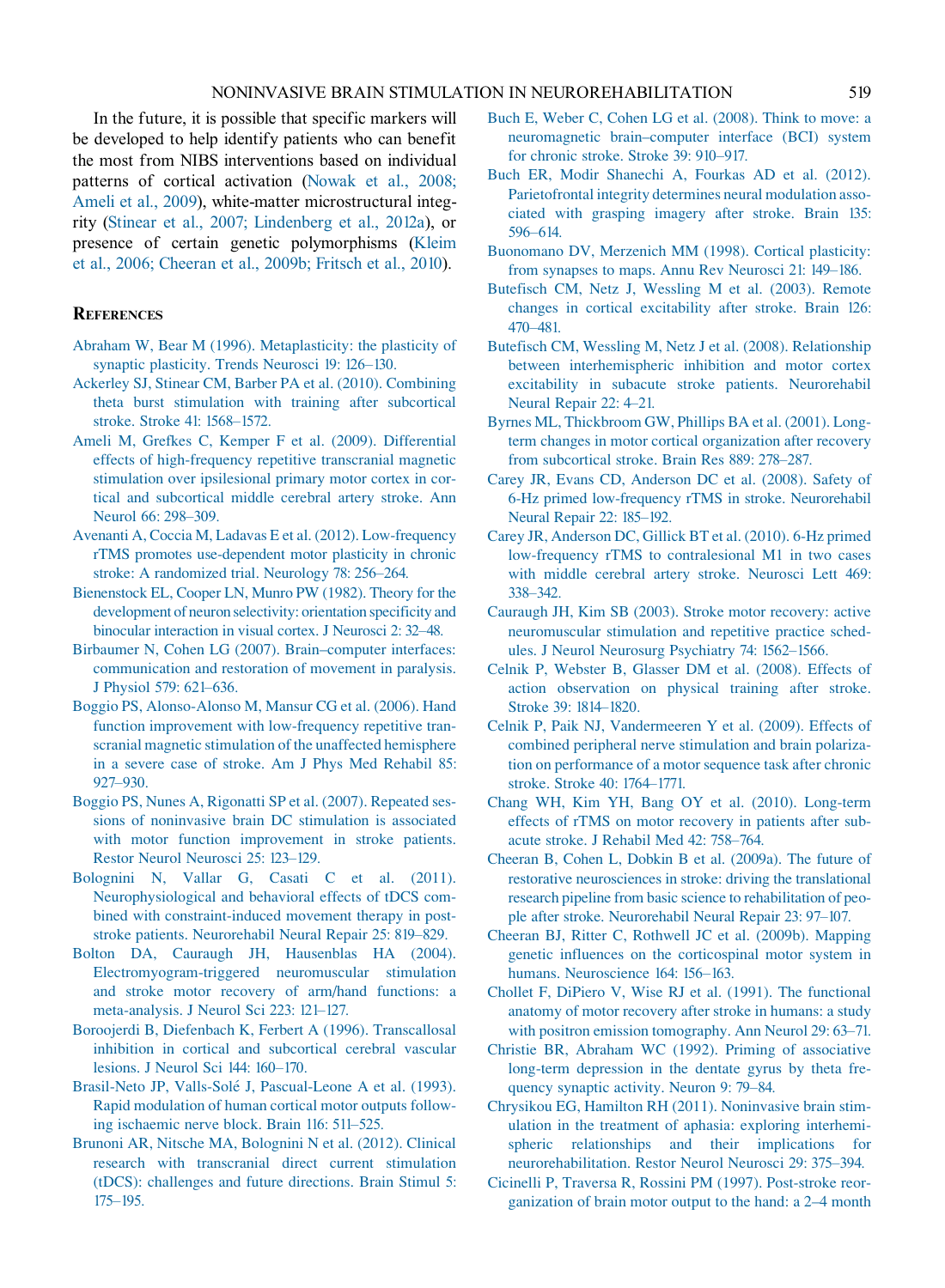<span id="page-21-0"></span>[follow-up with focal magnetic transcranial stimulation.](http://refhub.elsevier.com/B978-0-444-53497-2.00040-1/rf0155) [Electroencephalogr Clin Neurophysiol](http://refhub.elsevier.com/B978-0-444-53497-2.00040-1/rf0155) 105: 438–450.

- [Conforto AB, Cohen LG, dos Santos RL et al. \(2007\). Effects](http://refhub.elsevier.com/B978-0-444-53497-2.00040-1/rf0160) [of somatosensory stimulation on motor function in chronic](http://refhub.elsevier.com/B978-0-444-53497-2.00040-1/rf0160) [cortico-subcortical strokes. J Neurol](http://refhub.elsevier.com/B978-0-444-53497-2.00040-1/rf0160) 254: 333–339.
- [Conforto AB, Ferreiro KN, Tomasi C et al. \(2010\). Effects of](http://refhub.elsevier.com/B978-0-444-53497-2.00040-1/rf0165) [somatosensory stimulation on motor function after sub](http://refhub.elsevier.com/B978-0-444-53497-2.00040-1/rf0165)[acute stroke. Neurorehabil Neural Repair](http://refhub.elsevier.com/B978-0-444-53497-2.00040-1/rf0165) 24: 263–272.
- [Conforto AB, Anjos SM, Saposnik G et al. \(2012\).](http://refhub.elsevier.com/B978-0-444-53497-2.00040-1/rf0170) [Transcranial magnetic stimulation in mild to severe hemi](http://refhub.elsevier.com/B978-0-444-53497-2.00040-1/rf0170)[paresis early after stroke: a proof of principle and novel](http://refhub.elsevier.com/B978-0-444-53497-2.00040-1/rf0170) [approach to improve motor function. J Neurol](http://refhub.elsevier.com/B978-0-444-53497-2.00040-1/rf0170) 259: [1399–1405.](http://refhub.elsevier.com/B978-0-444-53497-2.00040-1/rf0170)
- [Cooke SF, Bliss TV \(2006\). Plasticity in the human central ner](http://refhub.elsevier.com/B978-0-444-53497-2.00040-1/rf0175)[vous system. Brain](http://refhub.elsevier.com/B978-0-444-53497-2.00040-1/rf0175) 129: 1659–1673.
- [Cramer SC \(2008a\). Repairing the human brain after stroke: I.](http://refhub.elsevier.com/B978-0-444-53497-2.00040-1/rf0180) [Mechanisms of spontaneous recovery. Ann Neurol](http://refhub.elsevier.com/B978-0-444-53497-2.00040-1/rf0180) 63: [272–287.](http://refhub.elsevier.com/B978-0-444-53497-2.00040-1/rf0180)
- [Cramer SC \(2008b\). Repairing the human brain after stroke. II.](http://refhub.elsevier.com/B978-0-444-53497-2.00040-1/rf0185) [Restorative therapies. Ann Neurol](http://refhub.elsevier.com/B978-0-444-53497-2.00040-1/rf0185) 63: 549–560.
- [Cramer SC, Nelles G, Benson RR et al. \(1997\). A functional](http://refhub.elsevier.com/B978-0-444-53497-2.00040-1/rf0190) [MRI study of subjects recovered from hemiparetic stroke.](http://refhub.elsevier.com/B978-0-444-53497-2.00040-1/rf0190) Stroke [28: 2518–2527.](http://refhub.elsevier.com/B978-0-444-53497-2.00040-1/rf0190)
- [Cramer SC, Moore CI, Finklestein SP et al. \(2000\). A pilot](http://refhub.elsevier.com/B978-0-444-53497-2.00040-1/rf0195) [study of somatotopic mapping after cortical infarct.](http://refhub.elsevier.com/B978-0-444-53497-2.00040-1/rf0195) Stroke [31: 668–671.](http://refhub.elsevier.com/B978-0-444-53497-2.00040-1/rf0195)
- [Dafotakis M, Grefkes C, Wang L et al. \(2008\). The effects of](http://refhub.elsevier.com/B978-0-444-53497-2.00040-1/rf0200) [1 Hz rTMS over the hand area of M1 on movement kine](http://refhub.elsevier.com/B978-0-444-53497-2.00040-1/rf0200)[matics of the ipsilateral hand. J Neural Transm](http://refhub.elsevier.com/B978-0-444-53497-2.00040-1/rf0200) 115: [1269–1274.](http://refhub.elsevier.com/B978-0-444-53497-2.00040-1/rf0200)
- [Daskalakis ZJ, Christensen BK, Fitzgerald PB et al. \(2002\).](http://refhub.elsevier.com/B978-0-444-53497-2.00040-1/rf0205) [The mechanisms of interhemispheric inhibition in the](http://refhub.elsevier.com/B978-0-444-53497-2.00040-1/rf0205) [human motor cortex. J Physiol](http://refhub.elsevier.com/B978-0-444-53497-2.00040-1/rf0205) 543: 317–326.
- [Deutsch JE, Merians AS, Adamovich S et al. \(2004\).](http://refhub.elsevier.com/B978-0-444-53497-2.00040-1/rf0210) [Development and application of virtual reality technology](http://refhub.elsevier.com/B978-0-444-53497-2.00040-1/rf0210) [to improve hand use and gait of individuals post-stroke.](http://refhub.elsevier.com/B978-0-444-53497-2.00040-1/rf0210) [Restor Neurol Neurosci](http://refhub.elsevier.com/B978-0-444-53497-2.00040-1/rf0210) 22: 371-386.
- [Di Lazzaro V, Pilato F, Dileone M et al. \(2008\). Modulating](http://refhub.elsevier.com/B978-0-444-53497-2.00040-1/rf0215) [cortical excitability in acute stroke: a repetitive TMS study.](http://refhub.elsevier.com/B978-0-444-53497-2.00040-1/rf0215) [Clin Neurophysiol](http://refhub.elsevier.com/B978-0-444-53497-2.00040-1/rf0215) 119: 715–723.
- [Dimyan MA, Cohen LG \(2010\). Contribution of transcranial](http://refhub.elsevier.com/B978-0-444-53497-2.00040-1/rf0220) [magnetic stimulation to the understanding of functional](http://refhub.elsevier.com/B978-0-444-53497-2.00040-1/rf0220) [recovery mechanisms after stroke. Neurorehabil Neural](http://refhub.elsevier.com/B978-0-444-53497-2.00040-1/rf0220) Repair [24: 125–135.](http://refhub.elsevier.com/B978-0-444-53497-2.00040-1/rf0220)
- [Dimyan MA, Cohen LG \(2011\). Neuroplasticity in the context](http://refhub.elsevier.com/B978-0-444-53497-2.00040-1/rf0225) [of motor rehabilitation after stroke. Nat Rev Neurol](http://refhub.elsevier.com/B978-0-444-53497-2.00040-1/rf0225) 7: [76–85.](http://refhub.elsevier.com/B978-0-444-53497-2.00040-1/rf0225)
- [Donoghue JP, Suner S, Sanes JN \(1990\). Dynamic organiza](http://refhub.elsevier.com/B978-0-444-53497-2.00040-1/rf0230)[tion of primary motor cortex output to target muscles in](http://refhub.elsevier.com/B978-0-444-53497-2.00040-1/rf0230) [adult rats. II. Rapid reorganization following motor nerve](http://refhub.elsevier.com/B978-0-444-53497-2.00040-1/rf0230) [lesions. Exp Brain Res](http://refhub.elsevier.com/B978-0-444-53497-2.00040-1/rf0230) 79: 492–503.
- [Donoghue JP, Hess G, Sanes JN \(1996\). Substrates and mech](http://refhub.elsevier.com/B978-0-444-53497-2.00040-1/rf0235)[anisms for learning in motor cortex. In: J Bloedel, T Ebner,](http://refhub.elsevier.com/B978-0-444-53497-2.00040-1/rf0235) [SP Wise \(Eds.\), Acquisition of Motor Behavior in](http://refhub.elsevier.com/B978-0-444-53497-2.00040-1/rf0235) [Vertebrates. MIT Press, Cambridge, MA, pp. 363–386.](http://refhub.elsevier.com/B978-0-444-53497-2.00040-1/rf0235)
- [Duque J, Hummel F, Celnik P et al. \(2005\). Transcallosal inhi](http://refhub.elsevier.com/B978-0-444-53497-2.00040-1/rf0240)[bition in chronic subcortical stroke. Neuroimage](http://refhub.elsevier.com/B978-0-444-53497-2.00040-1/rf0240) 28: [940–946.](http://refhub.elsevier.com/B978-0-444-53497-2.00040-1/rf0240)
- [Emara TH, Moustafa RR, Elnahas NM et al. \(2010\). Repetitive](http://refhub.elsevier.com/B978-0-444-53497-2.00040-1/rf0245) [transcranial magnetic stimulation at 1Hz and 5Hz produces](http://refhub.elsevier.com/B978-0-444-53497-2.00040-1/rf0245) [sustained improvement in motor function and disability](http://refhub.elsevier.com/B978-0-444-53497-2.00040-1/rf0245) [after ischaemic stroke. Eur J Neurol](http://refhub.elsevier.com/B978-0-444-53497-2.00040-1/rf0245) 17: 1203–1209.
- [Ertelt D, Small S, Solodkin A et al. \(2007\). Action observation](http://refhub.elsevier.com/B978-0-444-53497-2.00040-1/rf0250) [has a positive impact on rehabilitation of motor deficits](http://refhub.elsevier.com/B978-0-444-53497-2.00040-1/rf0250) [after stroke. Neuroimage](http://refhub.elsevier.com/B978-0-444-53497-2.00040-1/rf0250) 36: T164 –T173.
- [Ferbert A, Priori A, Rothwell JC et al. \(1992\).](http://refhub.elsevier.com/B978-0-444-53497-2.00040-1/rf0255) [Interhemispheric inhibition of the human motor cortex.](http://refhub.elsevier.com/B978-0-444-53497-2.00040-1/rf0255) J Physiol [453: 525–546.](http://refhub.elsevier.com/B978-0-444-53497-2.00040-1/rf0255)
- [Feydy A, Carlier R, Roby-Brami A et al. \(2002\). Longitudinal](http://refhub.elsevier.com/B978-0-444-53497-2.00040-1/rf0260) [study of motor recovery after stroke: recruitment and](http://refhub.elsevier.com/B978-0-444-53497-2.00040-1/rf0260) [focusing of brain activation. Stroke](http://refhub.elsevier.com/B978-0-444-53497-2.00040-1/rf0260) 33: 1610–1617.
- [Fitzgerald PB, Fountain S, Daskalakis Z \(2006\). A com](http://refhub.elsevier.com/B978-0-444-53497-2.00040-1/rf0265)[prehensive review of the effects of rTMS on motor](http://refhub.elsevier.com/B978-0-444-53497-2.00040-1/rf0265) [cortex excitability and inhibition. Clin Neurophysiol](http://refhub.elsevier.com/B978-0-444-53497-2.00040-1/rf0265) 117: [2584–2596.](http://refhub.elsevier.com/B978-0-444-53497-2.00040-1/rf0265)
- [Fregni F, Boggio P, Mansur C et al. \(2005\). Transcranial direct](http://refhub.elsevier.com/B978-0-444-53497-2.00040-1/rf0270) [current stimulation of the unaffected hemisphere in stroke](http://refhub.elsevier.com/B978-0-444-53497-2.00040-1/rf0270) [patients. Neuroreport](http://refhub.elsevier.com/B978-0-444-53497-2.00040-1/rf0270) 16: 1551–1555.
- [Fregni F, Boggio PS, Valle AC et al. \(2006\). A sham](http://refhub.elsevier.com/B978-0-444-53497-2.00040-1/rf0275)[controlled trial of a 5-day course of repetitive transcranial](http://refhub.elsevier.com/B978-0-444-53497-2.00040-1/rf0275) [magnetic stimulation of the unaffected hemisphere in](http://refhub.elsevier.com/B978-0-444-53497-2.00040-1/rf0275) [stroke patients. Stroke](http://refhub.elsevier.com/B978-0-444-53497-2.00040-1/rf0275) 37: 2115–2122.
- [Frey SH, Fogassi L, Grafton S et al. \(2011\). Neurological prin](http://refhub.elsevier.com/B978-0-444-53497-2.00040-1/rf0280)[ciples and rehabilitation of action disorders: computation,](http://refhub.elsevier.com/B978-0-444-53497-2.00040-1/rf0280) [anatomy, and physiology \(CAP\) model. Neurorehabil](http://refhub.elsevier.com/B978-0-444-53497-2.00040-1/rf0280) [Neural Repair](http://refhub.elsevier.com/B978-0-444-53497-2.00040-1/rf0280) 25: 6S–20S.
- [Fridman EA, Hanakawa T, Chung M et al. \(2004\).](http://refhub.elsevier.com/B978-0-444-53497-2.00040-1/rf0285) [Reorganization of the human ipsilesional premotor cortex](http://refhub.elsevier.com/B978-0-444-53497-2.00040-1/rf0285) [after stroke. Brain](http://refhub.elsevier.com/B978-0-444-53497-2.00040-1/rf0285) 127: 747–758.
- [Fries W, Danek A, Witt TN \(1991\). Motor responses after tran](http://refhub.elsevier.com/B978-0-444-53497-2.00040-1/rf0290)[scranial electrical stimulation of cerebral hemispheres with](http://refhub.elsevier.com/B978-0-444-53497-2.00040-1/rf0290) a degenerated [pyramidal tract. Ann Neurol](http://refhub.elsevier.com/B978-0-444-53497-2.00040-1/rf0290) 29: 646–650.
- [Friston KJ \(1994\). Functional and effective connectivity in](http://refhub.elsevier.com/B978-0-444-53497-2.00040-1/rf0295) [neuroimaging: a synthesis. Hum Brain Mapp](http://refhub.elsevier.com/B978-0-444-53497-2.00040-1/rf0295) 2: 56–78.
- [Fritsch B, Reis J, Martinowich K et al. \(2010\). Direct current](http://refhub.elsevier.com/B978-0-444-53497-2.00040-1/rf0300) [stimulation promotes BDNF-dependent synaptic plasticity:](http://refhub.elsevier.com/B978-0-444-53497-2.00040-1/rf0300) [potential implications for motor learning. Neuron](http://refhub.elsevier.com/B978-0-444-53497-2.00040-1/rf0300) 66: [198–204.](http://refhub.elsevier.com/B978-0-444-53497-2.00040-1/rf0300)
- [Furlan M, Marchal G, Viader F et al. \(1996\). Spontaneous neu](http://refhub.elsevier.com/B978-0-444-53497-2.00040-1/rf0305)[rological recovery after stroke and the fate of the ischemic](http://refhub.elsevier.com/B978-0-444-53497-2.00040-1/rf0305) [penumbra. Ann Neurol](http://refhub.elsevier.com/B978-0-444-53497-2.00040-1/rf0305) 40: 216–226.
- [Gerloff C, Bushara K, Sailer A et al. \(2006\). Multimodal imag](http://refhub.elsevier.com/B978-0-444-53497-2.00040-1/rf0310)[ing of brain reorganization in motor areas of the contrale](http://refhub.elsevier.com/B978-0-444-53497-2.00040-1/rf0310)[sional hemisphere of well recovered patients after capsular](http://refhub.elsevier.com/B978-0-444-53497-2.00040-1/rf0310) stroke. Brain [129: 791–808.](http://refhub.elsevier.com/B978-0-444-53497-2.00040-1/rf0310)
- [Grefkes C, Fink GR \(2011\). Reorganization of cerebral net](http://refhub.elsevier.com/B978-0-444-53497-2.00040-1/rf0315)[works after stroke: new insights from neuroimaging with](http://refhub.elsevier.com/B978-0-444-53497-2.00040-1/rf0315) [connectivity approaches. Brain](http://refhub.elsevier.com/B978-0-444-53497-2.00040-1/rf0315) 134: 1264–1276.
- [Grefkes C, Eickhoff SB, Nowak DA et al. \(2008a\). Dynamic](http://refhub.elsevier.com/B978-0-444-53497-2.00040-1/rf0320) [intra- and interhemispheric interactions during unilateral](http://refhub.elsevier.com/B978-0-444-53497-2.00040-1/rf0320) [and bilateral hand movements assessed with fMRI and](http://refhub.elsevier.com/B978-0-444-53497-2.00040-1/rf0320) [DCM. Neuroimage](http://refhub.elsevier.com/B978-0-444-53497-2.00040-1/rf0320) 41: 1382–1394.
- [Grefkes C, Nowak DA, Eickhoff SB et al. \(2008b\). Cortical](http://refhub.elsevier.com/B978-0-444-53497-2.00040-1/rf0325) [connectivity after subcortical stroke assessed with func](http://refhub.elsevier.com/B978-0-444-53497-2.00040-1/rf0325)[tional magnetic resonance imaging. Ann Neurol](http://refhub.elsevier.com/B978-0-444-53497-2.00040-1/rf0325) 63: [236–246.](http://refhub.elsevier.com/B978-0-444-53497-2.00040-1/rf0325)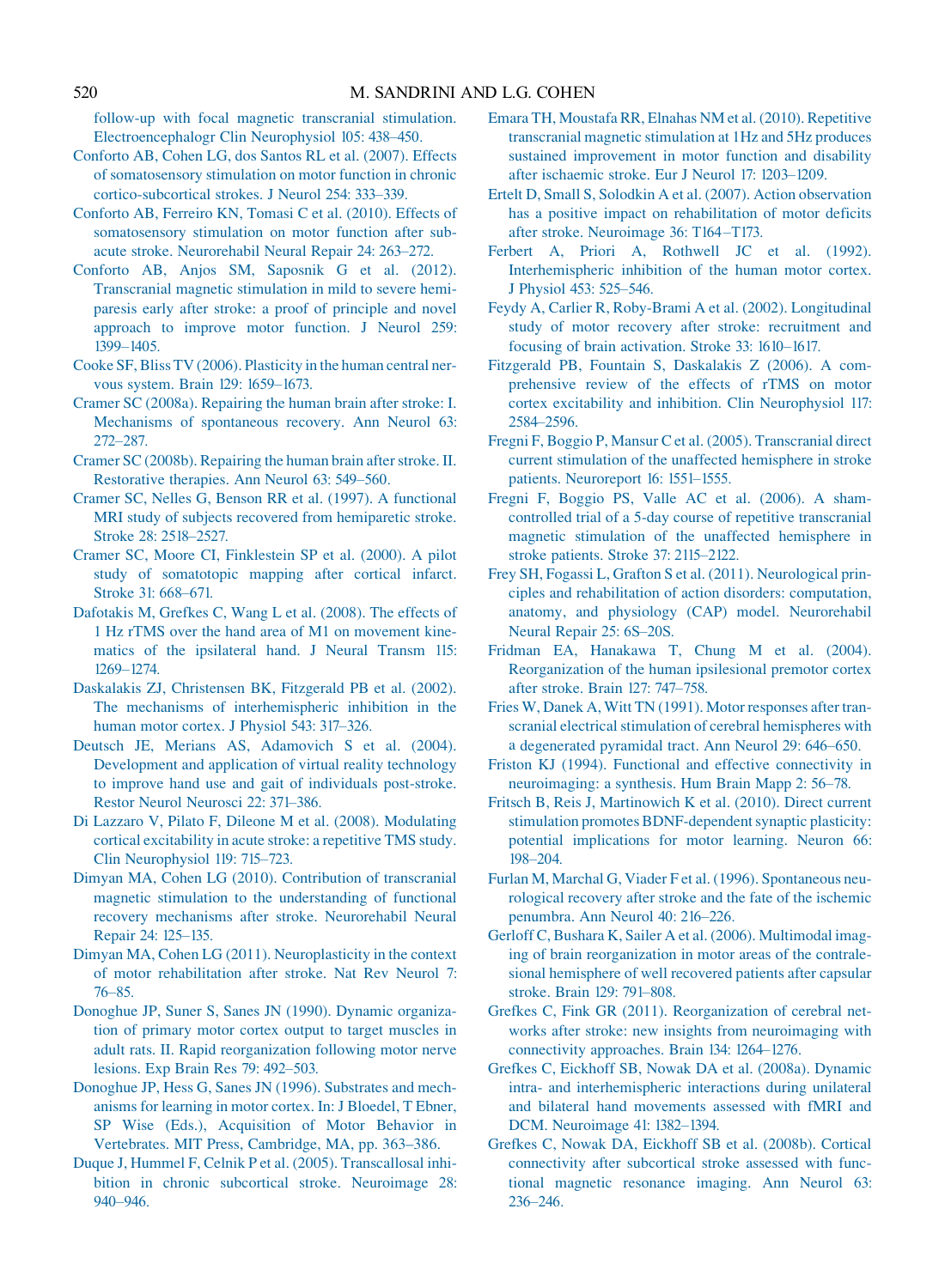### NONINVASIVE BRAIN STIMULATION IN NEUROREHABILITATION 521

- <span id="page-22-0"></span>[Grefkes C, Nowak DA, Wang LE et al. \(2010\). Modulating](http://refhub.elsevier.com/B978-0-444-53497-2.00040-1/rf0330) [cortical connectivity in stroke patients by rTMS assessed](http://refhub.elsevier.com/B978-0-444-53497-2.00040-1/rf0330) [with fMRI and dynamic causal modeling. Neuroimage](http://refhub.elsevier.com/B978-0-444-53497-2.00040-1/rf0330) [50: 233–242.](http://refhub.elsevier.com/B978-0-444-53497-2.00040-1/rf0330)
- [Hallett M \(2000\). Transcranial magnetic stimulation and the](http://refhub.elsevier.com/B978-0-444-53497-2.00040-1/rf0335) [human brain. Nature](http://refhub.elsevier.com/B978-0-444-53497-2.00040-1/rf0335) 406: 147–150.
- [Hesse S, Werner C, Schonhardt EM et al. \(2007\). Combined](http://refhub.elsevier.com/B978-0-444-53497-2.00040-1/rf0340) [transcranial direct current stimulation and robot-assisted](http://refhub.elsevier.com/B978-0-444-53497-2.00040-1/rf0340) [arm training in subacute stroke patients: a pilot study.](http://refhub.elsevier.com/B978-0-444-53497-2.00040-1/rf0340) [Restor Neurol Neurosci](http://refhub.elsevier.com/B978-0-444-53497-2.00040-1/rf0340) 25: 9–15.
- [Hortobagyi T, Taylor JL, Petersen NT et al. \(2003\). Changes in](http://refhub.elsevier.com/B978-0-444-53497-2.00040-1/rf0345) [segmental and motor cortical output with contralateral](http://refhub.elsevier.com/B978-0-444-53497-2.00040-1/rf0345) [muscle contractions and altered sensory inputs in humans.](http://refhub.elsevier.com/B978-0-444-53497-2.00040-1/rf0345) [J Neurophysiol](http://refhub.elsevier.com/B978-0-444-53497-2.00040-1/rf0345) 90: 2451–2459.
- [Huang YZ, Edwards MJ, Rounis E et al. \(2005\). Theta burst](http://refhub.elsevier.com/B978-0-444-53497-2.00040-1/rf0350) [stimulation of the human motor cortex. Neuron](http://refhub.elsevier.com/B978-0-444-53497-2.00040-1/rf0350) 45: [201–206.](http://refhub.elsevier.com/B978-0-444-53497-2.00040-1/rf0350)
- [Hummel F, Cohen L \(2005\). Improvement of motor function](http://refhub.elsevier.com/B978-0-444-53497-2.00040-1/rf0355) [with noninvasive cortical stimulation in a patient with](http://refhub.elsevier.com/B978-0-444-53497-2.00040-1/rf0355) [chronic stroke. Neurorehabil Neural Repair](http://refhub.elsevier.com/B978-0-444-53497-2.00040-1/rf0355) 19: 14–19.
- [Hummel F, Cohen L \(2006\). Non-invasive brain stimulation: a](http://refhub.elsevier.com/B978-0-444-53497-2.00040-1/rf0360) [new strategy to improve neurorehabilitation after stroke?](http://refhub.elsevier.com/B978-0-444-53497-2.00040-1/rf0360) [Lancet Neurol](http://refhub.elsevier.com/B978-0-444-53497-2.00040-1/rf0360) 5: 708–712.
- [Hummel F, Celnik P, Giraux P et al. \(2005\). Effects of non](http://refhub.elsevier.com/B978-0-444-53497-2.00040-1/rf0365)[invasive cortical stimulation on skilled motor function in](http://refhub.elsevier.com/B978-0-444-53497-2.00040-1/rf0365) [chronic stroke. Brain](http://refhub.elsevier.com/B978-0-444-53497-2.00040-1/rf0365) 128: 490–499.
- [Hummel FC, Voller B, Celnik P et al. \(2006\). Effects of brain](http://refhub.elsevier.com/B978-0-444-53497-2.00040-1/rf0370) [polarization on reaction times and pinch force in chronic](http://refhub.elsevier.com/B978-0-444-53497-2.00040-1/rf0370) [stroke. BMC Neurosci](http://refhub.elsevier.com/B978-0-444-53497-2.00040-1/rf0370) 7: 73.
- [Hummel FC, Steven B, Hoppe J et al. \(2009\). Deficient intra](http://refhub.elsevier.com/B978-0-444-53497-2.00040-1/rf0375)[cortical inhibition \(SICI\) during movement preparation](http://refhub.elsevier.com/B978-0-444-53497-2.00040-1/rf0375) [after chronic stroke. Neurology](http://refhub.elsevier.com/B978-0-444-53497-2.00040-1/rf0375) 72: 1766–1772.
- [Jaillard A, Martin CD, Garambois K et al. \(2005\). Vicarious](http://refhub.elsevier.com/B978-0-444-53497-2.00040-1/rf0380) [function within the human primary motor cortex? A longi](http://refhub.elsevier.com/B978-0-444-53497-2.00040-1/rf0380)[tudinal fMRI stroke study. Brain](http://refhub.elsevier.com/B978-0-444-53497-2.00040-1/rf0380) 128: 1122–1138.
- [Johansen-Berg H, Rushworth MF, Bogdanovic MD et al.](http://refhub.elsevier.com/B978-0-444-53497-2.00040-1/rf0385) [\(2002\). The role of ipsilateral premotor cortex in hand](http://refhub.elsevier.com/B978-0-444-53497-2.00040-1/rf0385) [movement after stroke. Proc Natl Acad Sci U S A](http://refhub.elsevier.com/B978-0-444-53497-2.00040-1/rf0385) 99: [14518–14523.](http://refhub.elsevier.com/B978-0-444-53497-2.00040-1/rf0385)
- [Kaelin-Lang A, Luft AR, Sawaki L et al. \(2002\). Modulation](http://refhub.elsevier.com/B978-0-444-53497-2.00040-1/rf0390) [of human corticomotor excitability by somatosensory](http://refhub.elsevier.com/B978-0-444-53497-2.00040-1/rf0390) [input. J Physiol](http://refhub.elsevier.com/B978-0-444-53497-2.00040-1/rf0390) 540: 623–633.
- [Kakuda W, Abo M, Kaito N et al. \(2010a\). Six-day course of](http://refhub.elsevier.com/B978-0-444-53497-2.00040-1/rf0395) [repetitive transcranial magnetic stimulation plus occupa](http://refhub.elsevier.com/B978-0-444-53497-2.00040-1/rf0395)[tional therapy for post-stroke patients with upper limb hemi](http://refhub.elsevier.com/B978-0-444-53497-2.00040-1/rf0395)[paresis: a case series study. Disabil Rehabil](http://refhub.elsevier.com/B978-0-444-53497-2.00040-1/rf0395) 32: 801–807.
- [Kakuda W, Abo M, Kobayashi K et al. \(2010b\). Low](http://refhub.elsevier.com/B978-0-444-53497-2.00040-1/rf0400)[frequency repetitive transcranial magnetic stimulation](http://refhub.elsevier.com/B978-0-444-53497-2.00040-1/rf0400) [and intensive occupational therapy for poststroke patients](http://refhub.elsevier.com/B978-0-444-53497-2.00040-1/rf0400) [with upper limb hemiparesis: preliminary study of a](http://refhub.elsevier.com/B978-0-444-53497-2.00040-1/rf0400) [15-day protocol. Int J Rehabil Res](http://refhub.elsevier.com/B978-0-444-53497-2.00040-1/rf0400) 33: 339–345.
- [Kakuda W, Abo M, Kobayashi K et al. \(2011\). Application of](http://refhub.elsevier.com/B978-0-444-53497-2.00040-1/rf0405) [combined 6-Hz primed low-frequency rTMS and intensive](http://refhub.elsevier.com/B978-0-444-53497-2.00040-1/rf0405) [occupational therapy for upper limb hemiparesis after](http://refhub.elsevier.com/B978-0-444-53497-2.00040-1/rf0405) [stroke. Neurorehabilitation](http://refhub.elsevier.com/B978-0-444-53497-2.00040-1/rf0405) 29: 365–371.
- [Kakuda W, Abo M, Shimizu M et al. \(2012\). A multi-center](http://refhub.elsevier.com/B978-0-444-53497-2.00040-1/rf0410) [study on low-frequency rTMS combined with intensive](http://refhub.elsevier.com/B978-0-444-53497-2.00040-1/rf0410) [occupational therapy for upper limb hemiparesis in post-](http://refhub.elsevier.com/B978-0-444-53497-2.00040-1/rf0410)

[stroke patients. The NEURO Investigators. J Neuroeng](http://refhub.elsevier.com/B978-0-444-53497-2.00040-1/rf0410) [Rehabil](http://refhub.elsevier.com/B978-0-444-53497-2.00040-1/rf0410) 9: 4.

- [Khedr EM, Ahmed MA, Fathy N et al. \(2005\). Therapeutic](http://refhub.elsevier.com/B978-0-444-53497-2.00040-1/rf0415) [trial of repetitive transcranial magnetic stimulation after](http://refhub.elsevier.com/B978-0-444-53497-2.00040-1/rf0415) [acute ischemic stroke. Neurology](http://refhub.elsevier.com/B978-0-444-53497-2.00040-1/rf0415) 65: 466–468.
- [Khedr EM, Abdel-Fadeil MR, Farghali A et al. \(2009\). Role of](http://refhub.elsevier.com/B978-0-444-53497-2.00040-1/rf0420) [1 and 3 Hz repetitive transcranial magnetic stimulation on](http://refhub.elsevier.com/B978-0-444-53497-2.00040-1/rf0420) [motor function recovery after acute ischaemic stroke. Eur J](http://refhub.elsevier.com/B978-0-444-53497-2.00040-1/rf0420) Neurol [16: 1323–1330.](http://refhub.elsevier.com/B978-0-444-53497-2.00040-1/rf0420)
- [Khedr EM, Etraby AE, Hemeda M et al. \(2010\). Long-term](http://refhub.elsevier.com/B978-0-444-53497-2.00040-1/rf0425) [effect of repetitive transcranial magnetic stimulation on](http://refhub.elsevier.com/B978-0-444-53497-2.00040-1/rf0425) [motor function recovery after acute ischemic stroke.](http://refhub.elsevier.com/B978-0-444-53497-2.00040-1/rf0425) [Acta Neurol Scand](http://refhub.elsevier.com/B978-0-444-53497-2.00040-1/rf0425) 121: 30–37.
- [Kim YH, Park JW, Ko MH et al. \(2004\). Facilitative effect of](http://refhub.elsevier.com/B978-0-444-53497-2.00040-1/rf0430) [high frequency subthreshold repetitive transcranial mag](http://refhub.elsevier.com/B978-0-444-53497-2.00040-1/rf0430)[netic stimulation on complex sequential motor learning](http://refhub.elsevier.com/B978-0-444-53497-2.00040-1/rf0430) [in humans. Neurosci Lett](http://refhub.elsevier.com/B978-0-444-53497-2.00040-1/rf0430) 367: 181–185.
- [Kim YH, You SH, Ko MH et al. \(2006\). Repetitive transcranial](http://refhub.elsevier.com/B978-0-444-53497-2.00040-1/rf0435) [magnetic stimulation-induced corticomotor excitability](http://refhub.elsevier.com/B978-0-444-53497-2.00040-1/rf0435) [and associated motor skill acquisition in chronic stroke.](http://refhub.elsevier.com/B978-0-444-53497-2.00040-1/rf0435) Stroke [37: 1471–1476.](http://refhub.elsevier.com/B978-0-444-53497-2.00040-1/rf0435)
- [Kinsbourne M \(1974\). Mechanisms of hemispheric interaction](http://refhub.elsevier.com/B978-0-444-53497-2.00040-1/rf0440) [in man. In: M Kinsbourne, WL Smith \(Eds.\), Hemispheric](http://refhub.elsevier.com/B978-0-444-53497-2.00040-1/rf0440) [Disconnection and Cerebral Function. Charles C. Thomas,](http://refhub.elsevier.com/B978-0-444-53497-2.00040-1/rf0440) [Springfield, pp. 260–285.](http://refhub.elsevier.com/B978-0-444-53497-2.00040-1/rf0440)
- [Kinsbourne M \(1980\). Dichotic imbalance due to isolated](http://refhub.elsevier.com/B978-0-444-53497-2.00040-1/rf0445) [hemisphere occlusion or directional rivalry? Brain Lang](http://refhub.elsevier.com/B978-0-444-53497-2.00040-1/rf0445) [11: 221–224.](http://refhub.elsevier.com/B978-0-444-53497-2.00040-1/rf0445)
- [Kirton A, Chen R, Friefeld S et al. \(2008\). Contralesional](http://refhub.elsevier.com/B978-0-444-53497-2.00040-1/rf0450) [repetitive transcranial magnetic stimulation for chronic](http://refhub.elsevier.com/B978-0-444-53497-2.00040-1/rf0450) [hemiparesis in subcortical paediatric stroke: a randomised](http://refhub.elsevier.com/B978-0-444-53497-2.00040-1/rf0450) [trial. Lancet Neurol](http://refhub.elsevier.com/B978-0-444-53497-2.00040-1/rf0450) 7: 507–513.
- [Kleim JA, Chan S, Pringle E et al. \(2006\). BDNF val66met](http://refhub.elsevier.com/B978-0-444-53497-2.00040-1/rf0455) [polymorphism is associated with modified experience](http://refhub.elsevier.com/B978-0-444-53497-2.00040-1/rf0455)[dependent plasticity in human motor cortex. Nat Neurosci](http://refhub.elsevier.com/B978-0-444-53497-2.00040-1/rf0455) [9: 735–737.](http://refhub.elsevier.com/B978-0-444-53497-2.00040-1/rf0455)
- Kobayashi M, [Hutchinson S, Theoret H et al. \(2004\).](http://refhub.elsevier.com/B978-0-444-53497-2.00040-1/rf0460) [Repetitive TMS of the motor cortex improves ipsilateral](http://refhub.elsevier.com/B978-0-444-53497-2.00040-1/rf0460) [sequential simple finger movements. Neurology](http://refhub.elsevier.com/B978-0-444-53497-2.00040-1/rf0460) 62: [91–98.](http://refhub.elsevier.com/B978-0-444-53497-2.00040-1/rf0460)
- [Kobayashi M, Theoret H, Pascual-Leone A \(2009\).](http://refhub.elsevier.com/B978-0-444-53497-2.00040-1/rf0465) [Suppression of ipsilateral motor cortex facilitates motor](http://refhub.elsevier.com/B978-0-444-53497-2.00040-1/rf0465) [skill learning. Eur J Neurosci](http://refhub.elsevier.com/B978-0-444-53497-2.00040-1/rf0465) 29: 833–836.
- [Koganemaru S, Mima T, Thabit MN et al. \(2010\). Recovery](http://refhub.elsevier.com/B978-0-444-53497-2.00040-1/rf0470) [of upper-limb function due to enhanced use-dependent](http://refhub.elsevier.com/B978-0-444-53497-2.00040-1/rf0470) [plasticity in chronic stroke patients. Brain](http://refhub.elsevier.com/B978-0-444-53497-2.00040-1/rf0470) 133: [3373–3384.](http://refhub.elsevier.com/B978-0-444-53497-2.00040-1/rf0470)
- [Kolominsky-Rabas P, Weber M, Gefeller O et al. \(2001\).](http://refhub.elsevier.com/B978-0-444-53497-2.00040-1/rf0475) [Epidemiology of ischaemic stroke subtypes according to](http://refhub.elsevier.com/B978-0-444-53497-2.00040-1/rf0475) [TOAST criteria: incidence, recurrence, and long-term sur](http://refhub.elsevier.com/B978-0-444-53497-2.00040-1/rf0475)[vival in ischemic stroke subtypes: a population-based](http://refhub.elsevier.com/B978-0-444-53497-2.00040-1/rf0475) study. Stroke [32: 2735–2740.](http://refhub.elsevier.com/B978-0-444-53497-2.00040-1/rf0475)
- [Krakauer JW \(2006\). Motor learning: its relevance to stroke](http://refhub.elsevier.com/B978-0-444-53497-2.00040-1/rf0480) [recovery and neurorehabilitation. Curr Opin Neurol](http://refhub.elsevier.com/B978-0-444-53497-2.00040-1/rf0480) 19: [84–90.](http://refhub.elsevier.com/B978-0-444-53497-2.00040-1/rf0480)
- [Kujirai T, Caramia MD, Rothwell JC et al. \(1993\).](http://refhub.elsevier.com/B978-0-444-53497-2.00040-1/rf0485) [Corticocortical inhibition in human motor cortex.](http://refhub.elsevier.com/B978-0-444-53497-2.00040-1/rf0485) J Physiol [471: 501–519.](http://refhub.elsevier.com/B978-0-444-53497-2.00040-1/rf0485)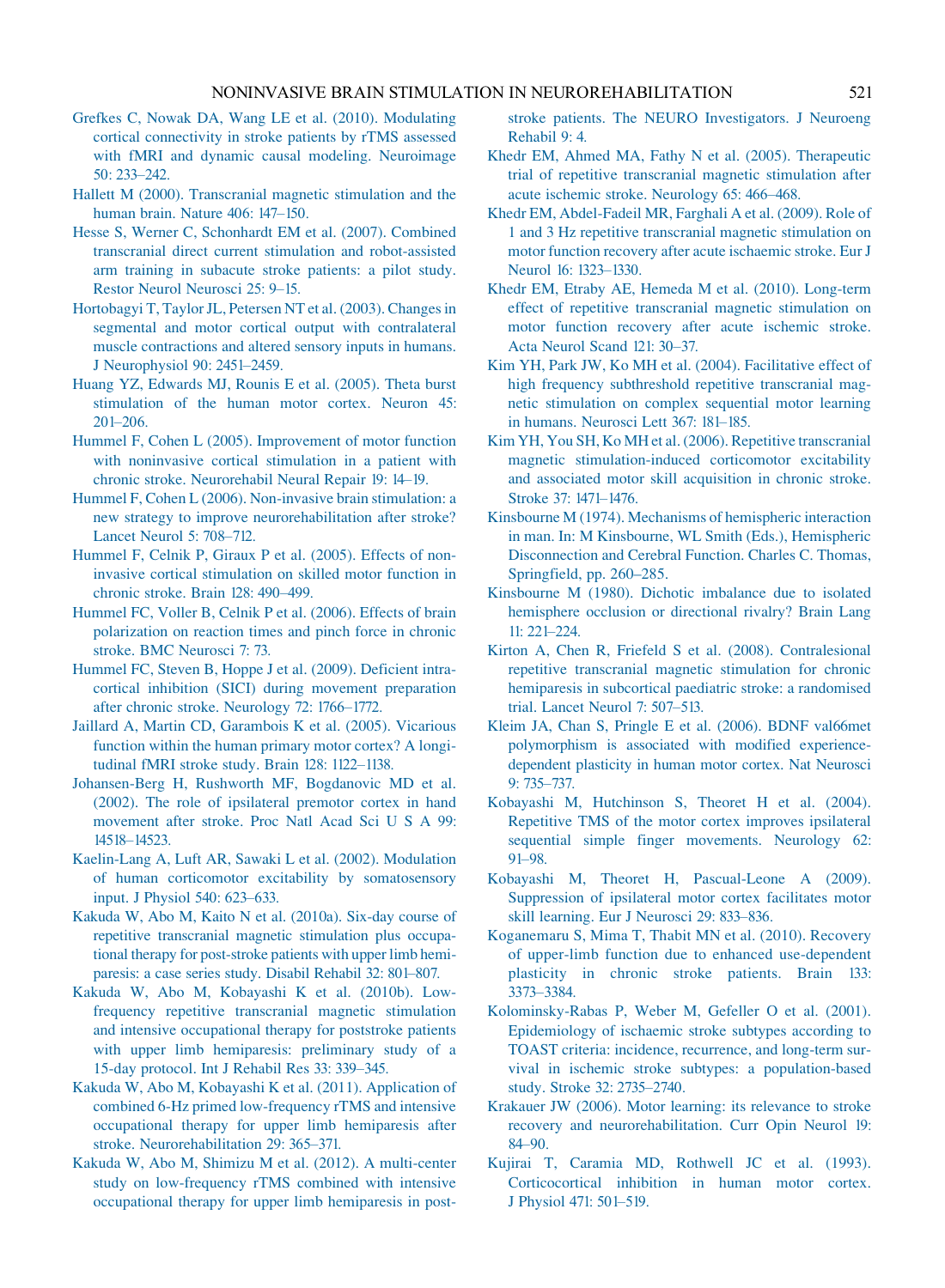- [Lai S, Studenski S, Duncan P et al. \(2002\). Persisting conse](http://refhub.elsevier.com/B978-0-444-53497-2.00040-1/rf0490)[quences of stroke measures by the Stroke Impact Scale.](http://refhub.elsevier.com/B978-0-444-53497-2.00040-1/rf0490) Stroke [33: 1840–1844.](http://refhub.elsevier.com/B978-0-444-53497-2.00040-1/rf0490)
- [Lang CE, Schieber MH \(2003\). Differential impairment of indi](http://refhub.elsevier.com/B978-0-444-53497-2.00040-1/rf0495)[viduated finger movements in humans after damage to the](http://refhub.elsevier.com/B978-0-444-53497-2.00040-1/rf0495) [motor cortex or the corticospinal tract. J Neurophysiol](http://refhub.elsevier.com/B978-0-444-53497-2.00040-1/rf0495) 90: [1160–1170.](http://refhub.elsevier.com/B978-0-444-53497-2.00040-1/rf0495)
- [Levin MF, Kleim JA, Wolf SL \(2009\). What do motor "recov](http://refhub.elsevier.com/B978-0-444-53497-2.00040-1/rf0500)[ery" and "compensation" mean in patients following](http://refhub.elsevier.com/B978-0-444-53497-2.00040-1/rf0500) [stroke? Neurorehabil Neural Repair](http://refhub.elsevier.com/B978-0-444-53497-2.00040-1/rf0500) 23: 313–319.
- [Liepert J, Hamzei F, Weiller C \(2000a\). Motor cortex disinhi](http://refhub.elsevier.com/B978-0-444-53497-2.00040-1/rf0505)[bition of the unaffected hemisphere after acute stroke.](http://refhub.elsevier.com/B978-0-444-53497-2.00040-1/rf0505) [Muscle Nerve](http://refhub.elsevier.com/B978-0-444-53497-2.00040-1/rf0505) 23: 1761–1763.
- [Liepert J, Storch P, Fritsch A et al. \(2000b\). Motor cortex dis](http://refhub.elsevier.com/B978-0-444-53497-2.00040-1/rf0510)[inhibition in acute stroke. Clin Neurophysiol](http://refhub.elsevier.com/B978-0-444-53497-2.00040-1/rf0510) 111: 671–676.
- [Liepert J, Zittel S, Weiller C \(2007\). Improvement of dexterity](http://refhub.elsevier.com/B978-0-444-53497-2.00040-1/rf0515) [by single session low-frequency repetitive transcranial](http://refhub.elsevier.com/B978-0-444-53497-2.00040-1/rf0515) [magnetic stimulation over contralesional motor cortex in](http://refhub.elsevier.com/B978-0-444-53497-2.00040-1/rf0515) [acute stroke: a double-blind placebo-controlled crossover](http://refhub.elsevier.com/B978-0-444-53497-2.00040-1/rf0515) [trial. Restor Neurol Neurosci](http://refhub.elsevier.com/B978-0-444-53497-2.00040-1/rf0515) 25: 461–465.
- [Lindenberg R, Renga V, Zhu LL et al. \(2010a\). Structural](http://refhub.elsevier.com/B978-0-444-53497-2.00040-1/rf0520) [integrity of corticospinal motor fibers predicts motor](http://refhub.elsevier.com/B978-0-444-53497-2.00040-1/rf0520) [impairment in chronic stroke. Neurology](http://refhub.elsevier.com/B978-0-444-53497-2.00040-1/rf0520) 74: 280–287.
- [Lindenberg R, Renga V, Zhu L et al. \(2010b\). Bihemispheric](http://refhub.elsevier.com/B978-0-444-53497-2.00040-1/rf0525) [brain stimulation facilitates motor recovery in chronic](http://refhub.elsevier.com/B978-0-444-53497-2.00040-1/rf0525) [stroke patients. Neurology](http://refhub.elsevier.com/B978-0-444-53497-2.00040-1/rf0525) 75: 2176–2184.
- [Lindenberg R, Zhu LL, R](http://refhub.elsevier.com/B978-0-444-53497-2.00040-1/rf0530)ü[ber T et al. \(2012a\). Predicting func](http://refhub.elsevier.com/B978-0-444-53497-2.00040-1/rf0530)[tional motor potential in chronic stroke patients using dif](http://refhub.elsevier.com/B978-0-444-53497-2.00040-1/rf0530)[fusion tensor imaging. Hum Brain Mapp](http://refhub.elsevier.com/B978-0-444-53497-2.00040-1/rf0530) 33: 1040–1051.
- [Lindenberg R, Zhu LL, Schlaug G \(2012b\). Combined central](http://refhub.elsevier.com/B978-0-444-53497-2.00040-1/rf0535) [and peripheral stimulation to facilitate motor recovery after](http://refhub.elsevier.com/B978-0-444-53497-2.00040-1/rf0535) [stroke: the effect of number of sessions on outcome.](http://refhub.elsevier.com/B978-0-444-53497-2.00040-1/rf0535) [Neurorehabil Neural Repair](http://refhub.elsevier.com/B978-0-444-53497-2.00040-1/rf0535) 26: 479–483.
- [Lo AC, Guarino P, Krebs HI et al. \(2009\). Multicenter random](http://refhub.elsevier.com/B978-0-444-53497-2.00040-1/rf0540)[ized trial of robot-assisted rehabilitation for chronic stroke:](http://refhub.elsevier.com/B978-0-444-53497-2.00040-1/rf0540) [methods and entry characteristics for VA ROBOTICS.](http://refhub.elsevier.com/B978-0-444-53497-2.00040-1/rf0540) [Neurorehabil Neural Repair](http://refhub.elsevier.com/B978-0-444-53497-2.00040-1/rf0540) 23: 775–783.
- [Lotze M, Markert J, Sauseng P et al. \(2006\). The role of](http://refhub.elsevier.com/B978-0-444-53497-2.00040-1/rf0545) [multiple contralesional motor areas for complex hand](http://refhub.elsevier.com/B978-0-444-53497-2.00040-1/rf0545) [movements after internal capsular lesion. J Neurosci](http://refhub.elsevier.com/B978-0-444-53497-2.00040-1/rf0545) 26: [6096–6102.](http://refhub.elsevier.com/B978-0-444-53497-2.00040-1/rf0545)
- [Loubinoux I, Carel C, Pariente J et al. \(2003\). Correlation](http://refhub.elsevier.com/B978-0-444-53497-2.00040-1/rf0550) [between cerebral reorganization and motor recovery after](http://refhub.elsevier.com/B978-0-444-53497-2.00040-1/rf0550) [subcortical infarcts. Neuroimage](http://refhub.elsevier.com/B978-0-444-53497-2.00040-1/rf0550) 20: 2166–2180.
- [Luft AR, McCombe-Waller S, Whitall J et al. \(2004\).](http://refhub.elsevier.com/B978-0-444-53497-2.00040-1/rf0555) [Repetitive bilateral arm training and motor cortex activa](http://refhub.elsevier.com/B978-0-444-53497-2.00040-1/rf0555)[tion in chronic stroke: a randomized controlled trial.](http://refhub.elsevier.com/B978-0-444-53497-2.00040-1/rf0555) JAMA [292: 1853–1861.](http://refhub.elsevier.com/B978-0-444-53497-2.00040-1/rf0555)
- [Malcolm MP, Triggs WJ, Light KE et al. \(2007\). Repetitive](http://refhub.elsevier.com/B978-0-444-53497-2.00040-1/rf0560) [transcranial magnetic stimulation as an adjunct to](http://refhub.elsevier.com/B978-0-444-53497-2.00040-1/rf0560) [constraint-induced therapy: an exploratory randomized](http://refhub.elsevier.com/B978-0-444-53497-2.00040-1/rf0560) [controlled trial. Am J Phys Med Rehabil](http://refhub.elsevier.com/B978-0-444-53497-2.00040-1/rf0560) 86: 707–715.
- [Mansur CG, Fregni F, Boggio PS et al. \(2005\). A sham](http://refhub.elsevier.com/B978-0-444-53497-2.00040-1/rf0565) [stimulation-controlled trial of rTMS of the unaffected](http://refhub.elsevier.com/B978-0-444-53497-2.00040-1/rf0565) [hemisphere in stroke patients. Neurology](http://refhub.elsevier.com/B978-0-444-53497-2.00040-1/rf0565) 64: 1802–1804.
- [Merzenich MM, Nelson RJ, Stryker MP et al. \(1984\).](http://refhub.elsevier.com/B978-0-444-53497-2.00040-1/rf0570) [Somatosensory cortical map changes following digit](http://refhub.elsevier.com/B978-0-444-53497-2.00040-1/rf0570) [amputation in adult monkeys. J Comp Neurol](http://refhub.elsevier.com/B978-0-444-53497-2.00040-1/rf0570) 224: 591–605.
- [Muellbacher W, Facchini S, Boroojerdi B et al. \(2000\).](http://refhub.elsevier.com/B978-0-444-53497-2.00040-1/rf0575) [Changes in motor cortex excitability during ipsilateral hand](http://refhub.elsevier.com/B978-0-444-53497-2.00040-1/rf0575) [muscle activation in humans. Clin Neurophysiol](http://refhub.elsevier.com/B978-0-444-53497-2.00040-1/rf0575) 111: [344–349.](http://refhub.elsevier.com/B978-0-444-53497-2.00040-1/rf0575)
- [Murase N, Duque J, Mazzocchio R et al. \(2004\). Influence of](http://refhub.elsevier.com/B978-0-444-53497-2.00040-1/rf0580) [interhemispheric interactions on motor function in chronic](http://refhub.elsevier.com/B978-0-444-53497-2.00040-1/rf0580) [stroke. Ann Neurol](http://refhub.elsevier.com/B978-0-444-53497-2.00040-1/rf0580) 55: 400–409.
- [Nair DG, Hutchinson S, Fregni F et al. \(2007\). Imaging corre](http://refhub.elsevier.com/B978-0-444-53497-2.00040-1/rf0585)[lates of motor recovery from cerebral infarction and their](http://refhub.elsevier.com/B978-0-444-53497-2.00040-1/rf0585) [physiological significance in well-recovered patients.](http://refhub.elsevier.com/B978-0-444-53497-2.00040-1/rf0585) [Neuroimage](http://refhub.elsevier.com/B978-0-444-53497-2.00040-1/rf0585) 34: 253–263.
- [Nair DG, Renga V, Lindenberg R et al. \(2011\). Optimizing](http://refhub.elsevier.com/B978-0-444-53497-2.00040-1/rf0590) [recovery potential through simultaneous occupational ther](http://refhub.elsevier.com/B978-0-444-53497-2.00040-1/rf0590)[apy and non-invasive brain-stimulation using tDCS. Restor](http://refhub.elsevier.com/B978-0-444-53497-2.00040-1/rf0590) [Neurol Neurosci](http://refhub.elsevier.com/B978-0-444-53497-2.00040-1/rf0590) 29: 411–420.
- [Netz J, Lammers T, H](http://refhub.elsevier.com/B978-0-444-53497-2.00040-1/rf0595)ö[mberg V \(1997\). Reorganization of](http://refhub.elsevier.com/B978-0-444-53497-2.00040-1/rf0595) [motor output in the non-affected hemisphere after stroke.](http://refhub.elsevier.com/B978-0-444-53497-2.00040-1/rf0595) Brain [120: 1579–1786.](http://refhub.elsevier.com/B978-0-444-53497-2.00040-1/rf0595)
- [Nitsche MA, Cohen LG, Wassermann et al. \(2008\).](http://refhub.elsevier.com/B978-0-444-53497-2.00040-1/rf0600) [Transcranial direct current stimulation: state of the art.](http://refhub.elsevier.com/B978-0-444-53497-2.00040-1/rf0600) [Brain Stimul](http://refhub.elsevier.com/B978-0-444-53497-2.00040-1/rf0600) 1: 206–223.
- [Nowak DA, Grefkes C, Dafotakis M et al. \(2008\). Effects of](http://refhub.elsevier.com/B978-0-444-53497-2.00040-1/rf0605) [low-frequency repetitive transcranial magnetic stimulation](http://refhub.elsevier.com/B978-0-444-53497-2.00040-1/rf0605) [of the contralesional primary motor cortex on movement](http://refhub.elsevier.com/B978-0-444-53497-2.00040-1/rf0605) [kinematics and neural activity in subcortical stroke. Arch](http://refhub.elsevier.com/B978-0-444-53497-2.00040-1/rf0605) Neurol [65: 741–747.](http://refhub.elsevier.com/B978-0-444-53497-2.00040-1/rf0605)
- [Nowak DA, B](http://refhub.elsevier.com/B978-0-444-53497-2.00040-1/rf0610)ösl K, Podubeckà [J et al. \(2010\). Noninvasive](http://refhub.elsevier.com/B978-0-444-53497-2.00040-1/rf0610) [brain stimulation and motor recovery after stroke. Restor](http://refhub.elsevier.com/B978-0-444-53497-2.00040-1/rf0610) [Neurol Neurosci](http://refhub.elsevier.com/B978-0-444-53497-2.00040-1/rf0610) 28: 531–544.
- [Nudo RJ, Milliken GW \(1996\). Reorganization of movement](http://refhub.elsevier.com/B978-0-444-53497-2.00040-1/rf0615) [representations in primary motor cortex following focal](http://refhub.elsevier.com/B978-0-444-53497-2.00040-1/rf0615) [ischemic infarcts in adult squirrel monkeys.](http://refhub.elsevier.com/B978-0-444-53497-2.00040-1/rf0615) [J Neurophysiol](http://refhub.elsevier.com/B978-0-444-53497-2.00040-1/rf0615) 75: 2144–2149.
- [Nudo RJ, Wise BM, SiFuentes F et al. \(1996\). Neural sub](http://refhub.elsevier.com/B978-0-444-53497-2.00040-1/rf0620)[strates for the effects of rehabilitative training on motor](http://refhub.elsevier.com/B978-0-444-53497-2.00040-1/rf0620) [recovery after ischemic infarct. Science](http://refhub.elsevier.com/B978-0-444-53497-2.00040-1/rf0620) 272: 1791–1794.
- [Oliveri M \(2011\). Brain stimulation procedures for treatment](http://refhub.elsevier.com/B978-0-444-53497-2.00040-1/rf0625) [of contralesional spatial neglect. Restor Neurol Neurosci](http://refhub.elsevier.com/B978-0-444-53497-2.00040-1/rf0625) [29: 421–425.](http://refhub.elsevier.com/B978-0-444-53497-2.00040-1/rf0625)
- [Page SJ, Levine P, Leonard A \(2007\). Mental practice in](http://refhub.elsevier.com/B978-0-444-53497-2.00040-1/rf0630) [chronic stroke: results of a randomized, placebo-controlled](http://refhub.elsevier.com/B978-0-444-53497-2.00040-1/rf0630) trial. Stroke [38: 1293–1297.](http://refhub.elsevier.com/B978-0-444-53497-2.00040-1/rf0630)
- [Perez MA, Cohen LG \(2008\). Mechanisms underlying func](http://refhub.elsevier.com/B978-0-444-53497-2.00040-1/rf0635)[tional changes in the primary motor cortex ipsilateral to](http://refhub.elsevier.com/B978-0-444-53497-2.00040-1/rf0635) [an active hand. J Neurosci](http://refhub.elsevier.com/B978-0-444-53497-2.00040-1/rf0635) 28: 5631–5640.
- [Pomeroy VM, Cloud G, Tallis RC et al. \(2007\). Transcranial](http://refhub.elsevier.com/B978-0-444-53497-2.00040-1/rf0640) [magnetic stimulation and muscle contraction to enhance](http://refhub.elsevier.com/B978-0-444-53497-2.00040-1/rf0640) [stroke recovery: a randomized proof-of-principle and feasi](http://refhub.elsevier.com/B978-0-444-53497-2.00040-1/rf0640)[bility investigation. Neurorehabil Neural Repair](http://refhub.elsevier.com/B978-0-444-53497-2.00040-1/rf0640) 21: 509–517.
- [Pomeroy V, Aglioti SM, Mark VW et al. \(2011\). Neurological](http://refhub.elsevier.com/B978-0-444-53497-2.00040-1/rf0645) [principles and rehabilitation of action disorders: rehabilita](http://refhub.elsevier.com/B978-0-444-53497-2.00040-1/rf0645)[tion interventions. Neurorehabil Neural Repair](http://refhub.elsevier.com/B978-0-444-53497-2.00040-1/rf0645) 25: [33S–43S.](http://refhub.elsevier.com/B978-0-444-53497-2.00040-1/rf0645)
- [Poreisz C, Boros K, Antal A et al. \(2007\). Safety aspects of](http://refhub.elsevier.com/B978-0-444-53497-2.00040-1/rf0650) [transcranial direct current stimulation concerning healthy](http://refhub.elsevier.com/B978-0-444-53497-2.00040-1/rf0650) [subjects and patients. Brain Res Bull](http://refhub.elsevier.com/B978-0-444-53497-2.00040-1/rf0650) 72: 208–214.
- [Rehme AK, Fink GR, von Cramon DY et al. \(2011\). The role of](http://refhub.elsevier.com/B978-0-444-53497-2.00040-1/rf0655) [the contralesional motor cortex for motor recovery in the](http://refhub.elsevier.com/B978-0-444-53497-2.00040-1/rf0655)

<span id="page-23-0"></span>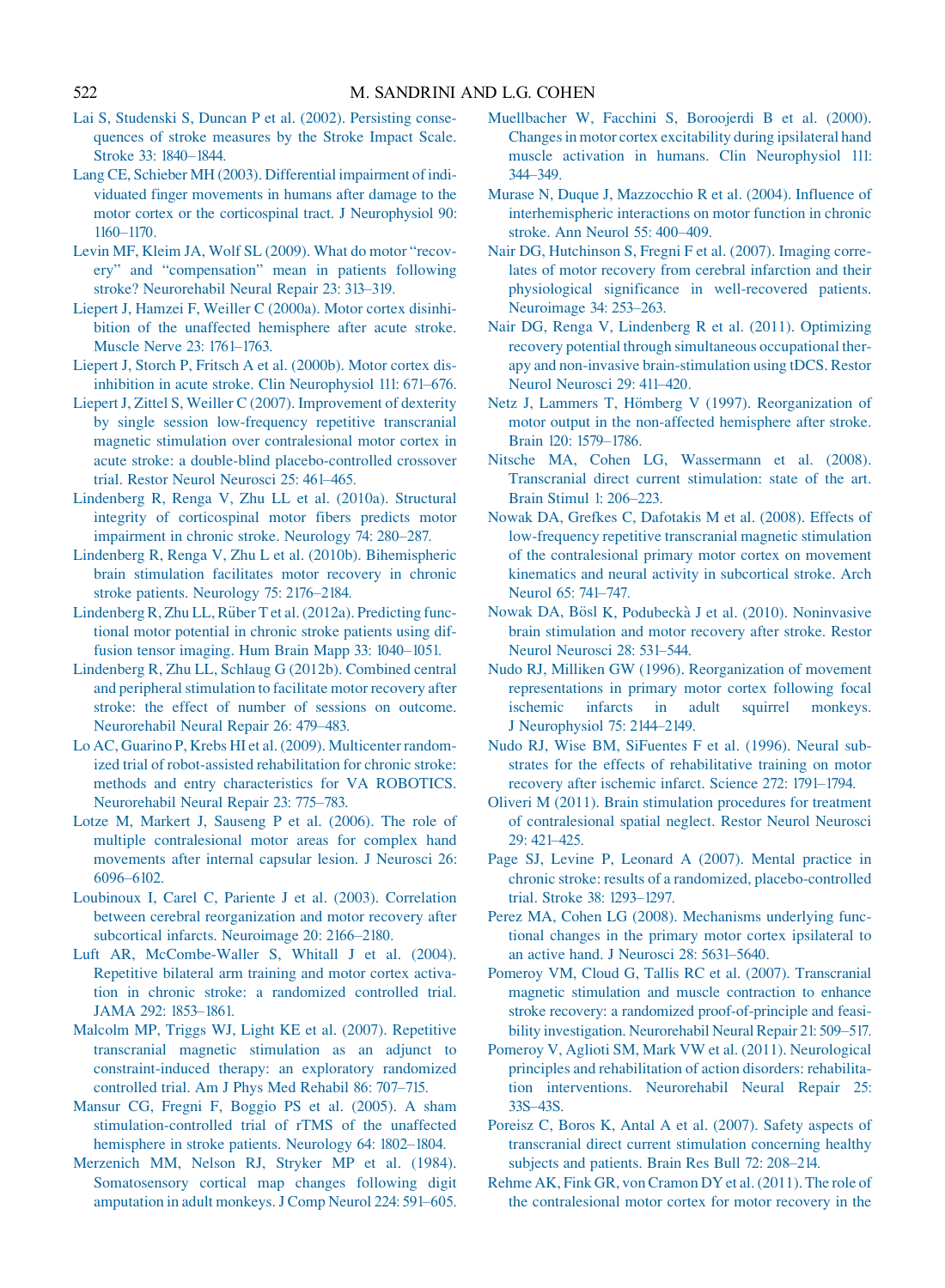<span id="page-24-0"></span>[early days after stroke assessed with longitudinal fMRI.](http://refhub.elsevier.com/B978-0-444-53497-2.00040-1/rf0655) [Cereb Cortex](http://refhub.elsevier.com/B978-0-444-53497-2.00040-1/rf0655) 21: 756–768.

- [Reis J, Swayne OB, Vandermeeren Y et al. \(2008\).](http://refhub.elsevier.com/B978-0-444-53497-2.00040-1/rf0660) [Contribution of transcranial magnetic stimulation to the](http://refhub.elsevier.com/B978-0-444-53497-2.00040-1/rf0660) [understanding of cortical mechanisms involved in motor](http://refhub.elsevier.com/B978-0-444-53497-2.00040-1/rf0660) [control. J Physiol](http://refhub.elsevier.com/B978-0-444-53497-2.00040-1/rf0660) 586: 325–351.
- [Renner CIE, Woldag H, Atanasova R et al. \(2005\). Change of](http://refhub.elsevier.com/B978-0-444-53497-2.00040-1/rf0665) [facilitation during voluntary bilateral hand activation after](http://refhub.elsevier.com/B978-0-444-53497-2.00040-1/rf0665) [stroke. J Neurol Sci](http://refhub.elsevier.com/B978-0-444-53497-2.00040-1/rf0665) 239: 25–30.
- [Roger VL, GoAS,Lloyd-Jones DM etal. \(2011\). American Heart](http://refhub.elsevier.com/B978-0-444-53497-2.00040-1/rf0670) [Association Statistics Committee and Stroke Statistics](http://refhub.elsevier.com/B978-0-444-53497-2.00040-1/rf0670) [Subcommittee. Heart disease and stroke statistics – 2011](http://refhub.elsevier.com/B978-0-444-53497-2.00040-1/rf0670) [update: a report from the American Heart Association.](http://refhub.elsevier.com/B978-0-444-53497-2.00040-1/rf0670) Circulation [123: e18–e209.](http://refhub.elsevier.com/B978-0-444-53497-2.00040-1/rf0670)
- [Rossi S, Hallett M, Rossini PM et al. \(2009\). Safety of TMS](http://refhub.elsevier.com/B978-0-444-53497-2.00040-1/rf0675) [Consensus Group. Safety, ethical considerations, and](http://refhub.elsevier.com/B978-0-444-53497-2.00040-1/rf0675) [application guidelines for the use of transcranial magnetic](http://refhub.elsevier.com/B978-0-444-53497-2.00040-1/rf0675) [stimulation in clinical practice and research. Clin](http://refhub.elsevier.com/B978-0-444-53497-2.00040-1/rf0675) Neurophysiol [120: 2008–2039.](http://refhub.elsevier.com/B978-0-444-53497-2.00040-1/rf0675)
- [Rossini PM, Calautti C, Pauri F et al. \(2003\). Post-stroke plas](http://refhub.elsevier.com/B978-0-444-53497-2.00040-1/rf0680)[tic reorganisation in the adult brain. Lancet Neurol](http://refhub.elsevier.com/B978-0-444-53497-2.00040-1/rf0680) 2: [493–502.](http://refhub.elsevier.com/B978-0-444-53497-2.00040-1/rf0680)
- [Rossini PM, Altamura C, Ferreri F et al. \(2007\). Neuroimaging](http://refhub.elsevier.com/B978-0-444-53497-2.00040-1/rf0685) [experimental studies on brain plasticity in recovery from](http://refhub.elsevier.com/B978-0-444-53497-2.00040-1/rf0685) [stroke. Eura Medicophys](http://refhub.elsevier.com/B978-0-444-53497-2.00040-1/rf0685) 43: 241–254.
- Sandrini M, Umiltà [C, Rusconi E \(2011\). The use of transcra](http://refhub.elsevier.com/B978-0-444-53497-2.00040-1/rf0690)[nial magnetic stimulation in cognitive neuroscience: a new](http://refhub.elsevier.com/B978-0-444-53497-2.00040-1/rf0690) [synthesis of methodological issues. Neurosci Biobehav](http://refhub.elsevier.com/B978-0-444-53497-2.00040-1/rf0690) Rev [35: 516–536.](http://refhub.elsevier.com/B978-0-444-53497-2.00040-1/rf0690)
- [Sanes JN, Suner S, Donoghue JP \(1990\). Dynamic organiza](http://refhub.elsevier.com/B978-0-444-53497-2.00040-1/rf0695)[tion of primary motor cortex output to target muscles in](http://refhub.elsevier.com/B978-0-444-53497-2.00040-1/rf0695) [adult rats. I. Long-term patterns of reorganization follow](http://refhub.elsevier.com/B978-0-444-53497-2.00040-1/rf0695)[ing motor or mixed peripheral nerve lesions. Exp Brain](http://refhub.elsevier.com/B978-0-444-53497-2.00040-1/rf0695) Res [79: 479–491.](http://refhub.elsevier.com/B978-0-444-53497-2.00040-1/rf0695)
- [Sasaki N, Mizutani S, Kakuda W et al. \(2011\). Comparison of](http://refhub.elsevier.com/B978-0-444-53497-2.00040-1/rf0700) [the effects of high- and low-frequency repetitive transcra](http://refhub.elsevier.com/B978-0-444-53497-2.00040-1/rf0700)[nial magnetic stimulation on upper limb hemiparesis in the](http://refhub.elsevier.com/B978-0-444-53497-2.00040-1/rf0700) [early phase of stroke. J Stroke Cerebrovasc Dis](http://refhub.elsevier.com/B978-0-444-53497-2.00040-1/rf0700) [Epub [ahead of print\].](http://refhub.elsevier.com/B978-0-444-53497-2.00040-1/rf0700)
- [Sathian K, Buxbaum LJ, Cohen LG et al. \(2011\). Neurological](http://refhub.elsevier.com/B978-0-444-53497-2.00040-1/rf0705) [principles and rehabilitation of action disorders: common](http://refhub.elsevier.com/B978-0-444-53497-2.00040-1/rf0705) [clinical deficits. Neurorehabil Neural Repair](http://refhub.elsevier.com/B978-0-444-53497-2.00040-1/rf0705) 25: 21S–32S.
- [Schaechter JD, Fricker ZP, Perdue KL et al. \(2009\).](http://refhub.elsevier.com/B978-0-444-53497-2.00040-1/rf0710) [Microstructural status of ipsilesional and contralesional](http://refhub.elsevier.com/B978-0-444-53497-2.00040-1/rf0710) [corticospinal tract correlates with motor skill in chronic](http://refhub.elsevier.com/B978-0-444-53497-2.00040-1/rf0710) [stroke patients. Hum Brain Mapp](http://refhub.elsevier.com/B978-0-444-53497-2.00040-1/rf0710) 30: 3461–3474.
- [Schambra HM, Sawaki L, Cohen LG \(2003\). Modulation of](http://refhub.elsevier.com/B978-0-444-53497-2.00040-1/rf0715) [excitability of human motor cortex \(M1\) by 1 Hz transcra](http://refhub.elsevier.com/B978-0-444-53497-2.00040-1/rf0715)[nial magnetic stimulation of the contralateral M1. Clin](http://refhub.elsevier.com/B978-0-444-53497-2.00040-1/rf0715) [Neurophysiol](http://refhub.elsevier.com/B978-0-444-53497-2.00040-1/rf0715) 114: 130–133.
- [Sharma N, Pomeroy VM, Baron JC \(2006\). Motor imagery: a](http://refhub.elsevier.com/B978-0-444-53497-2.00040-1/rf0720) [backdoor to the motor system after stroke? Stroke](http://refhub.elsevier.com/B978-0-444-53497-2.00040-1/rf0720) 37: [1941–1952.](http://refhub.elsevier.com/B978-0-444-53497-2.00040-1/rf0720)
- [Silvanto J, Muggleton N, Walsh V \(2008\). State-dependency](http://refhub.elsevier.com/B978-0-444-53497-2.00040-1/rf0725) [in brain stimulation studies of perception and cognition.](http://refhub.elsevier.com/B978-0-444-53497-2.00040-1/rf0725) [Trends Cogn Sci](http://refhub.elsevier.com/B978-0-444-53497-2.00040-1/rf0725) 12: 447–454.
- [Sporns O \(2010\). Networks of the Brain. MIT Press,](http://refhub.elsevier.com/B978-0-444-53497-2.00040-1/rf0730) [Cambridge, MA.](http://refhub.elsevier.com/B978-0-444-53497-2.00040-1/rf0730)
- [Stagg CJ, Bachtiar V, O'Shea J et al. \(2012\). Cortical activa](http://refhub.elsevier.com/B978-0-444-53497-2.00040-1/rf0735)[tion changes underlying stimulation-induced behavioral](http://refhub.elsevier.com/B978-0-444-53497-2.00040-1/rf0735) [gains in chronic stroke. Brain](http://refhub.elsevier.com/B978-0-444-53497-2.00040-1/rf0735) 135: 276–284.
- [Stinear CM, Barber PA, Smale PR et al. \(2007\). Functional](http://refhub.elsevier.com/B978-0-444-53497-2.00040-1/rf0740) [potential in chronic stroke patients depends on corticosp](http://refhub.elsevier.com/B978-0-444-53497-2.00040-1/rf0740)[inal tract integrity. Brain](http://refhub.elsevier.com/B978-0-444-53497-2.00040-1/rf0740) 130: 170–180.
- [Swayne OB, Rothwell JC, Ward NS et al. \(2008\). Stages of](http://refhub.elsevier.com/B978-0-444-53497-2.00040-1/rf0745) [motor output reorganization after hemispheric stroke sug](http://refhub.elsevier.com/B978-0-444-53497-2.00040-1/rf0745)[gested by longitudinal studies of cortical physiology. Cereb](http://refhub.elsevier.com/B978-0-444-53497-2.00040-1/rf0745) Cortex [18: 1909–1922.](http://refhub.elsevier.com/B978-0-444-53497-2.00040-1/rf0745)
- [Takeuchi N, Chuma T, Matsuo Y et al. \(2005\). Repetitive tran](http://refhub.elsevier.com/B978-0-444-53497-2.00040-1/rf0750)[scranial magnetic stimulation of contralesional primary](http://refhub.elsevier.com/B978-0-444-53497-2.00040-1/rf0750) [motor cortex improves hand function after stroke. Stroke](http://refhub.elsevier.com/B978-0-444-53497-2.00040-1/rf0750) [36: 2681–2686.](http://refhub.elsevier.com/B978-0-444-53497-2.00040-1/rf0750)
- [Takeuchi N, Tada T, Toshima M et al. \(2008\). Inhibition of the](http://refhub.elsevier.com/B978-0-444-53497-2.00040-1/rf0755) [unaffected motor cortex by 1 Hz repetitive transcranial](http://refhub.elsevier.com/B978-0-444-53497-2.00040-1/rf0755) [magnetic stimulation enhances motor performance and](http://refhub.elsevier.com/B978-0-444-53497-2.00040-1/rf0755) [training effect of the paretic hand in patients with chronic](http://refhub.elsevier.com/B978-0-444-53497-2.00040-1/rf0755) [stroke. J Rehabil Med](http://refhub.elsevier.com/B978-0-444-53497-2.00040-1/rf0755) 40: 298–303.
- [Takeuchi N, Tada T, Toshima M et al. \(2009\). Repetitive](http://refhub.elsevier.com/B978-0-444-53497-2.00040-1/rf0760) [transcranial magnetic stimulation over bilateral hemi](http://refhub.elsevier.com/B978-0-444-53497-2.00040-1/rf0760)[spheres enhances motor function and training effect of](http://refhub.elsevier.com/B978-0-444-53497-2.00040-1/rf0760) [paretic hand in patients after stroke. J Rehabil Med](http://refhub.elsevier.com/B978-0-444-53497-2.00040-1/rf0760) 41: [1049–1054.](http://refhub.elsevier.com/B978-0-444-53497-2.00040-1/rf0760)
- [Talelli P, Greenwood RJ, Rothwell JC \(2006\). Arm function](http://refhub.elsevier.com/B978-0-444-53497-2.00040-1/rf0765) [after stroke: neurophysiological correlates and recovery](http://refhub.elsevier.com/B978-0-444-53497-2.00040-1/rf0765) [mechanisms assessed by transcranial magnetic stimulation.](http://refhub.elsevier.com/B978-0-444-53497-2.00040-1/rf0765) [Clin Neurophysiol](http://refhub.elsevier.com/B978-0-444-53497-2.00040-1/rf0765) 117: 1641–1659.
- [Talelli P, Greenwood RJ, Rothwell JC \(2007\). Exploring theta](http://refhub.elsevier.com/B978-0-444-53497-2.00040-1/rf0770) [burst stimulation as an intervention to improve motor](http://refhub.elsevier.com/B978-0-444-53497-2.00040-1/rf0770) [recovery in chronic stroke. Clin Neurophysiol](http://refhub.elsevier.com/B978-0-444-53497-2.00040-1/rf0770) 118: 333–342.
- [Tanaka S, Sandrini M, Cohen LG \(2011\). Modulation of motor](http://refhub.elsevier.com/B978-0-444-53497-2.00040-1/rf0775) [learning and memory formation by non-invasive cortical](http://refhub.elsevier.com/B978-0-444-53497-2.00040-1/rf0775) [stimulation of the primary motor cortex. Neuropsychol](http://refhub.elsevier.com/B978-0-444-53497-2.00040-1/rf0775) Rehabil 21: [650–675.](http://refhub.elsevier.com/B978-0-444-53497-2.00040-1/rf0775)
- Thickbroom [GW \(2007\). Transcranial magnetic stimulation](http://refhub.elsevier.com/B978-0-444-53497-2.00040-1/rf0780) [and synaptic plasticity: experimental framework and](http://refhub.elsevier.com/B978-0-444-53497-2.00040-1/rf0780) [human models. Exp Brain Res](http://refhub.elsevier.com/B978-0-444-53497-2.00040-1/rf0780) 180: 583–593.
- [Tinazzi M, Zanette G \(1998\). Modulation of ipsilateral motor](http://refhub.elsevier.com/B978-0-444-53497-2.00040-1/rf0785) [cortex in man during unimanual finger movements of](http://refhub.elsevier.com/B978-0-444-53497-2.00040-1/rf0785) [different complexities. Neurosci Lett](http://refhub.elsevier.com/B978-0-444-53497-2.00040-1/rf0785) 244: 121–124.
- [Tombari D, Loubinoux I, Pariente J et al. \(2004\). A longitudi](http://refhub.elsevier.com/B978-0-444-53497-2.00040-1/rf0790)[nal fMRI study: in recovering and then in clinically stable](http://refhub.elsevier.com/B978-0-444-53497-2.00040-1/rf0790) [sub-cortical stroke patients. Neuroimage](http://refhub.elsevier.com/B978-0-444-53497-2.00040-1/rf0790) 23: 827–839.
- [Traversa R, Cicinelli P, Bassi A et al. \(1997\). Mapping of](http://refhub.elsevier.com/B978-0-444-53497-2.00040-1/rf0795) [motor cortical reorganization after stroke: a brain stimula](http://refhub.elsevier.com/B978-0-444-53497-2.00040-1/rf0795)[tion study with focal magnetic pulses. Stroke](http://refhub.elsevier.com/B978-0-444-53497-2.00040-1/rf0795) 28: 110–117.
- [Turton A, Wroe S, Trepte N et al. \(1996\). Contralateral and](http://refhub.elsevier.com/B978-0-444-53497-2.00040-1/rf0800) [ipsilateral EMG responses to transcranial magnetic stimu](http://refhub.elsevier.com/B978-0-444-53497-2.00040-1/rf0800)[lation during recovery of arm and hand function after](http://refhub.elsevier.com/B978-0-444-53497-2.00040-1/rf0800) [stroke. Electroencephalogr Clin Neurophysiol](http://refhub.elsevier.com/B978-0-444-53497-2.00040-1/rf0800) 101: [316–328.](http://refhub.elsevier.com/B978-0-444-53497-2.00040-1/rf0800)
- [Venkatakrishnan A, Sandrini M \(2012\). Combining transcranial](http://refhub.elsevier.com/B978-0-444-53497-2.00040-1/rf0805) [direct current stimulation and neuroimaging: novel insights](http://refhub.elsevier.com/B978-0-444-53497-2.00040-1/rf0805) [in understanding neuroplasticity. J Neurophysiol](http://refhub.elsevier.com/B978-0-444-53497-2.00040-1/rf0805) 107: 1–4.
- [Wagner T, Valero-Cabre A, Pascual-Leone A \(2007\).](http://refhub.elsevier.com/B978-0-444-53497-2.00040-1/rf0810) [Noninvasive human brain stimulation. Annu Rev Biomed](http://refhub.elsevier.com/B978-0-444-53497-2.00040-1/rf0810) Eng [9: 527–565.](http://refhub.elsevier.com/B978-0-444-53497-2.00040-1/rf0810)